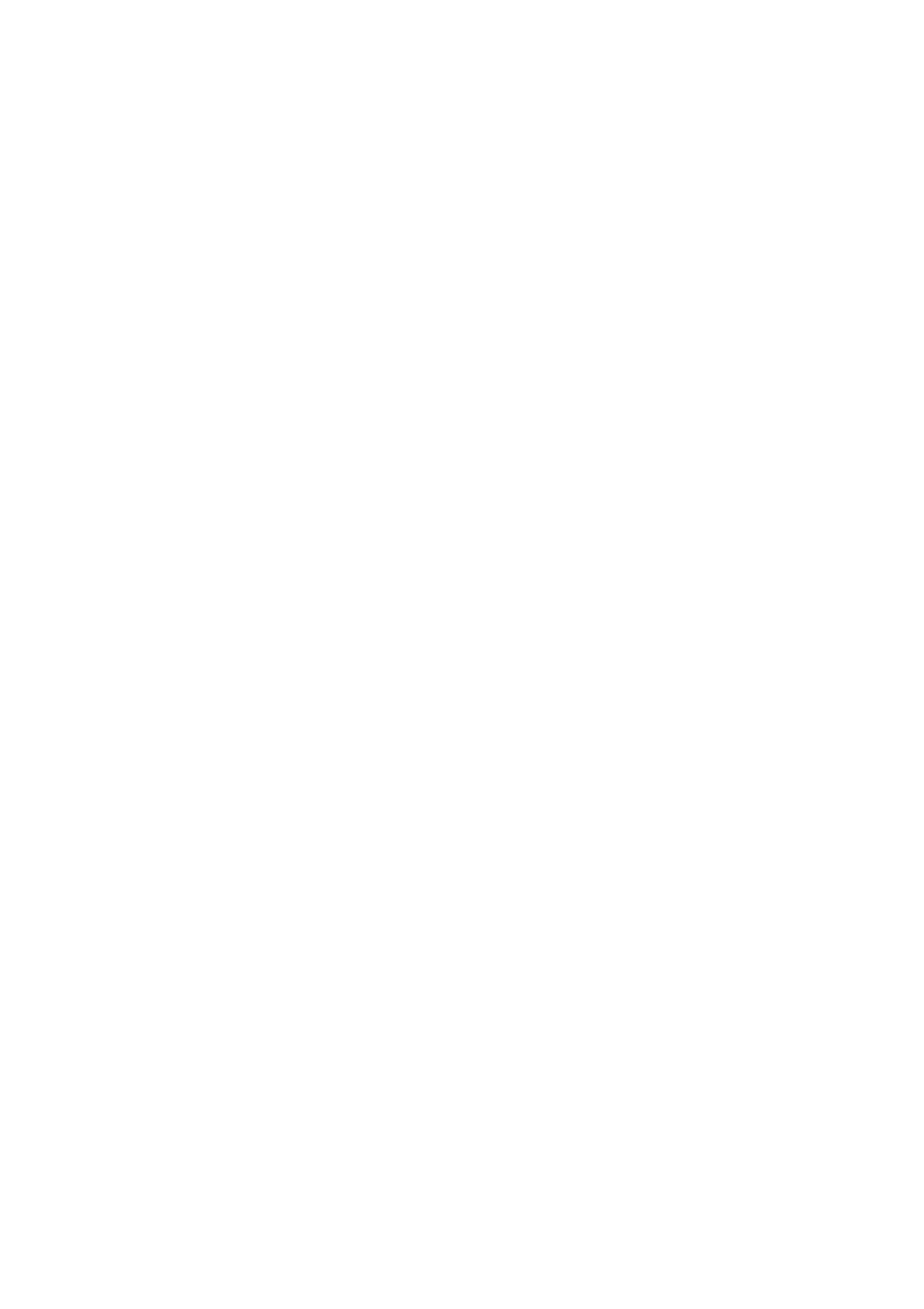## *Content*

| Understanding God's Word in Mullà Æadrà's Philosophy  49 |
|----------------------------------------------------------|
|                                                          |
|                                                          |
|                                                          |
|                                                          |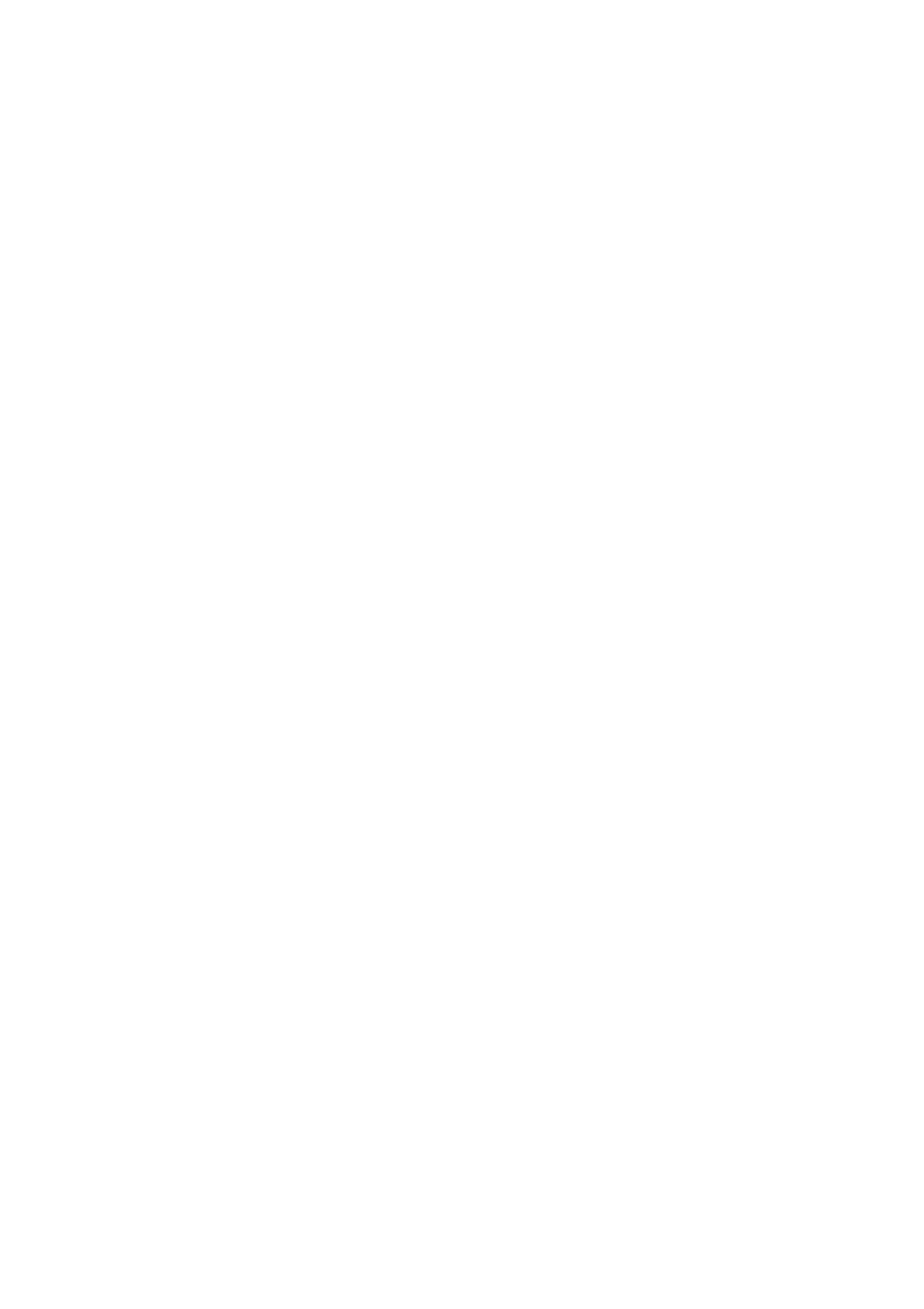### *Preface*

#### *In the Name of God, the Wise, the Knower*

he interpretation of the Holy Qur'an began in almost the early years of the descent of revelation to the Prophet (æ) and then its **1** be interpretation of the Holy Qur'an began in almost the early years of the descent of revelation to the Prophet ( $\alpha$ ) and then its transmission was started to the people of Mecca and then Medina. The first commentator and interpreter of the Qur'an was the Prophet (æ) himself. His way was later followed by Imàm 'Alí ('a), his cousin, son-in-law and successor. After them, Imàm 'Alí's children and grandchildren continued their work. The Prophet (æ) had predicted even their names and birthdates two hundred years before. Imàm 'Alí's descendants held the divine station of *Imàmat* or the political and religious succession from the Prophet  $(x)$  and were granted permission to interpret the Qur'an.

Following the Prophet's demise, over the centuries Muslims were divided into various groups. From *fiqhi* point of view, they had been divided into five religious branches, including Shi'ite*,* Åanafí*,* Shàfi'í, Màlikí, and Åanbalí, and concerning their theological ideas, they had been divided into Shi'ite, Mu'tazilite, and Ash'arite branches.<sup>1</sup> These fell into two big religious groups: Shi'ite and Sunnite*.* The Shi'ite believed in the appointed succession of Imàm 'Alí ('a) and his descendants (designated and appointed on the day of Ghadír)

<sup>&</sup>lt;sup>1</sup>. The chronological order of their development has been taken into consideration here.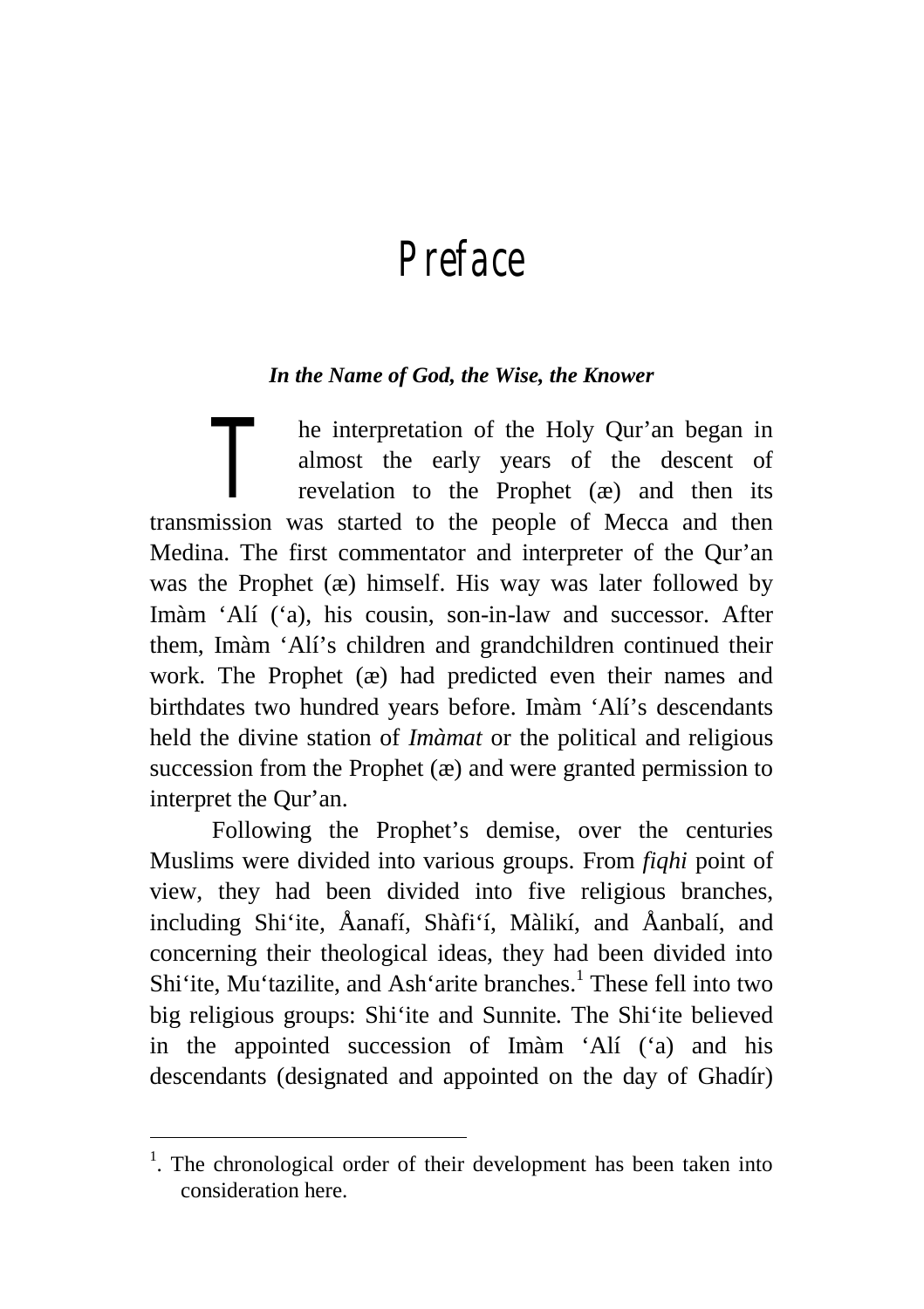and were considered to be the Islamic orthodox. The Sunnites believed in an elective vicegerency system and aristocracy<sup>1</sup> and considered Abê Bakr to be the first vicegerent (Caliph).

These two main branches of Islam employed different methods in order to interpret the Qur'an. The Sunnites were often interested in interpreting the outward meaning of this Holy Book and seriously opposed esoteric exegesis. However, the Shi'ite leaders (Imàm 'Alí ('a) and the other Imàms, each in his own time) sought for deeper meanings between the lines of the Qur'an in addition to the interpretation of the outward meaning of words. A group of Shi'ite Muslims who were known as *Bàiiniyyun* (esoterics) from the time of the  $6<sup>th</sup>$  Imàm, Imàm J'afar Æàdiq ('a), onwards emphasized on esoteric interpretation of this Book.

The above-mentioned group, which was itself divided into various sects, later started a secret struggle against Umayyad and Abbasid Caliphs and provided the basis for the establishment of certain governments in Iran (*Ismà'ílí*) and in the north of Africa and Egypt (*Fàìimid*). Their organization was destroyed with the Mongol's invasion of Iran and the downfall of the Abbasid Caliphate.

The Shi'ite *Bàìiní* disseminated hermeneutics in the sense of accepting a free interpretation of the Qur'an among other Muslims. Even the gnostic sects of 'Sufism', some of which Sunnite and some Shi'ite, all followed the *Bàìiní* school and esoteric exegesis. We can say that the *Bàìiníyyah* were the very guards of the science of the Qur'anic hermeneutics among Muslims.

However, we should also emphasize that, every once in a while, some Shi'ite followers of certain Sunnite schools (such as Åanbalí) opposed any kind of esoteric exegesis and forced Muslims to limit themselves to the outward aspect of the words

<sup>1.</sup> The so-called prominent members of the community.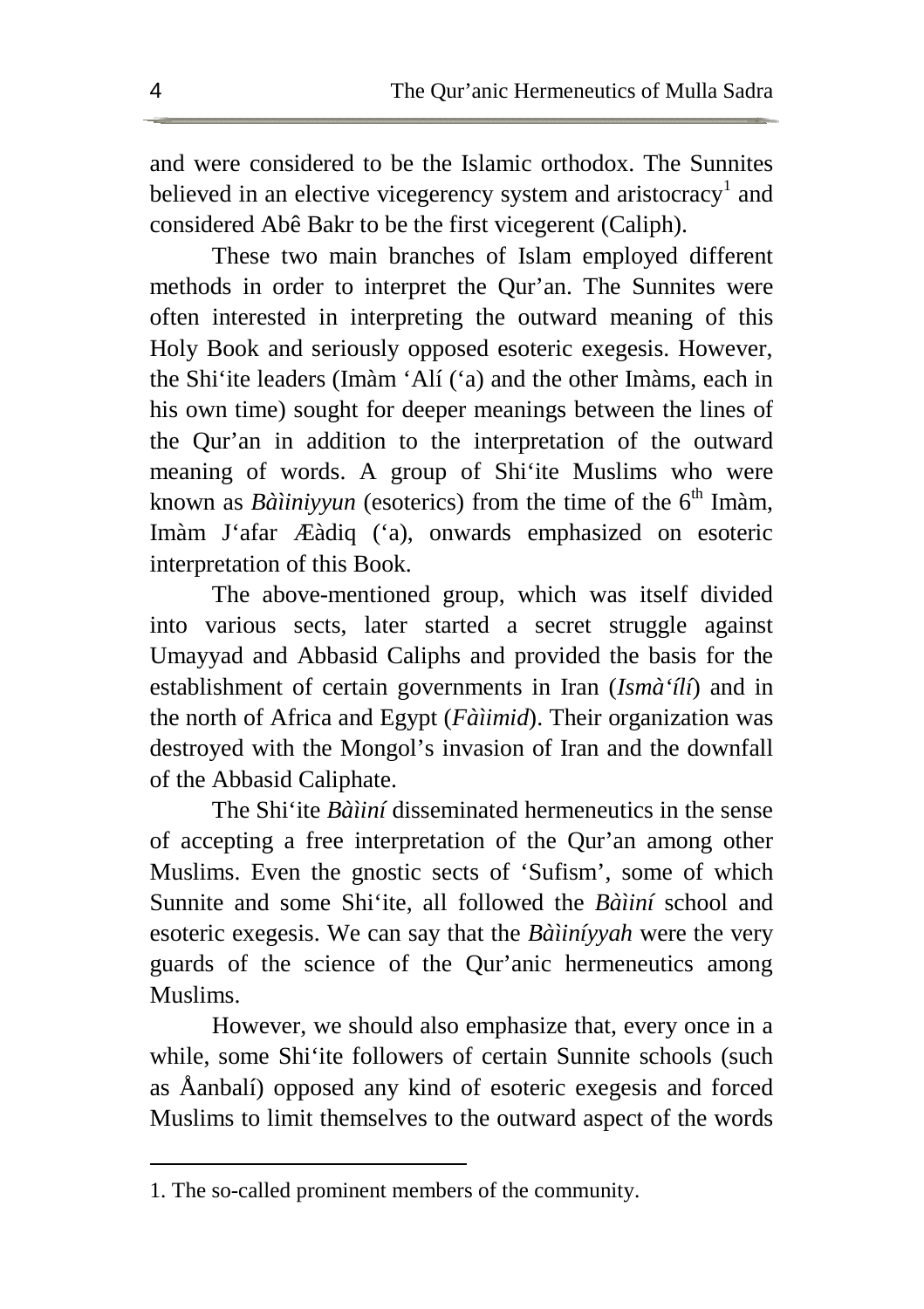in the Qur'an. Some of them (Åanbalís), in the guise of guarding the religion, wrote rebuttals and sometimes accused Muslims of atheism.

Nevertheless, the task of interpretation, along with esoteric exegesis or, in its modern sense, hermeneutics, was always common among Muslims. In the time of Mullà Æadrà and his master Mír Dàmàd, interpretation was officially combined with philosophical hermeneutics.

Although Mullà Æadrà's methodology is rooted in Sufism, it enjoys the color and flavor of his own philosophy. Not many books or essays were written on this issue in the past. However, some essays have been written in this regard recently.

This treatise contains two papers by, each written on different occasion and presented in different congress. They have also been published in *Kheradnameh Sadra Quarterly*. It is hoped that they provide interested readers with necessary information concerning the above-mentioned topic.

> *S. M. Khamanei Tehran Safar 1427 A. H. (L) Esfand 1384 A. H. (S) March 2006 A.D.*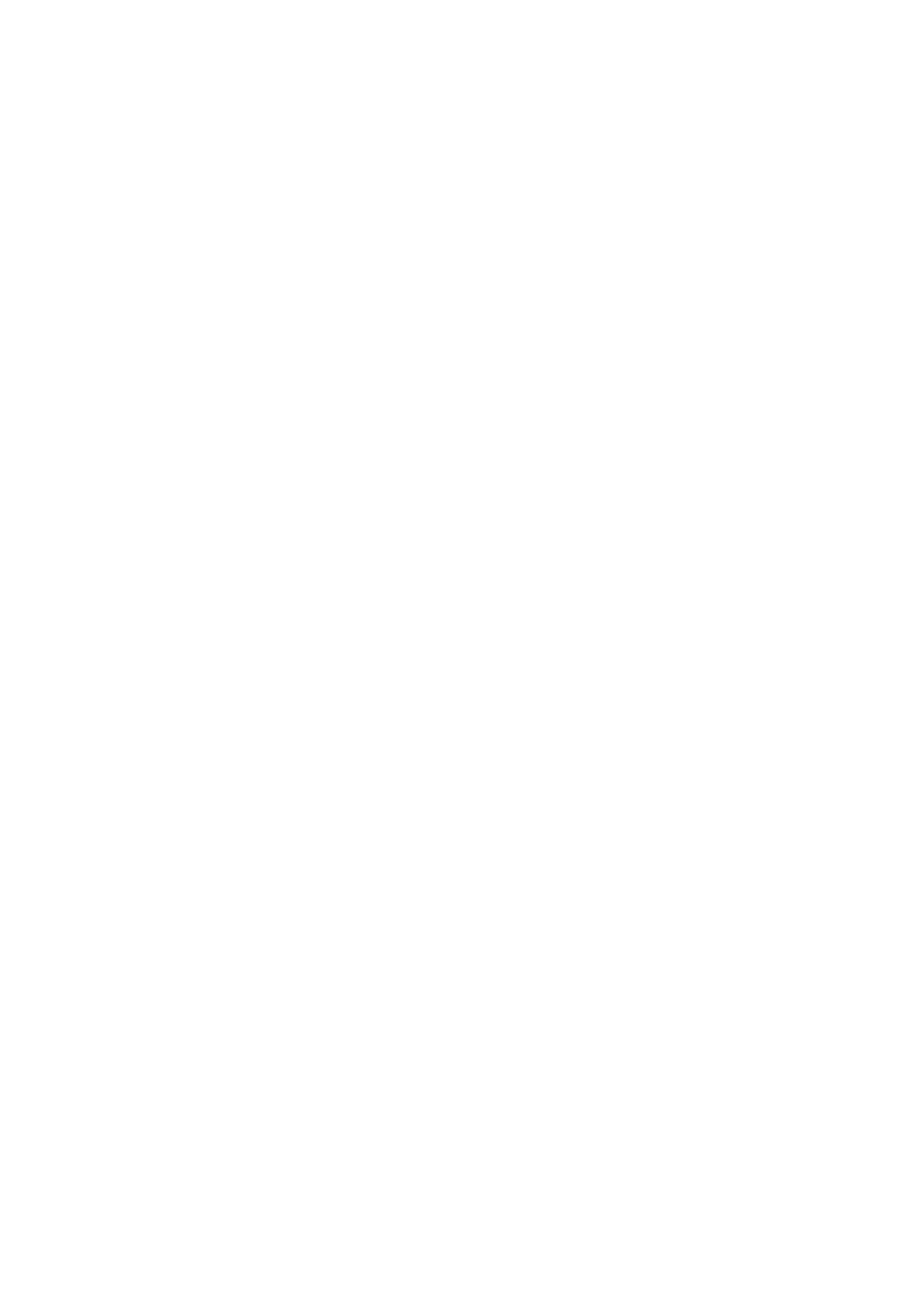### *Introduction*

n all societies the mutual relations of society and family are naturally based on informing others of our thoughts and intentions. On the other hand, they also rely on the desire to understand others' thoughts and intentions. These are inherent in man like an 'instinct'. This instinct and the aforementioned relations, i.e. the desire to understand other people's thoughts, are obtained in the form of questions, similar to expressing our intentions, by means of words and through language. *I*

This means that understanding others' thoughts and intentions, whether oral or written, has been important for man to the same degree that he has attached importance to expressing his own thoughts. This has been to such an extent that man has taken on assisting in comprehending others' words as a divine mission and prophetic role. In addition, he used to attribute myths and historical stories, rhetoric, and understanding discourse and philosophy to a representative of the God called Hermes in Greek mythology, or Idris (Enoch) in Islamic culture, and Hushang or Hormus, the first man in the mythology of ancient Iran. All of whom were famous in the civilizations that existed at the time.

Later, this myth reached Athens and, in its atheistic myths, Hermes was promoted to one of the gods of ancient Greece. Some words are even derived from the name Hermes,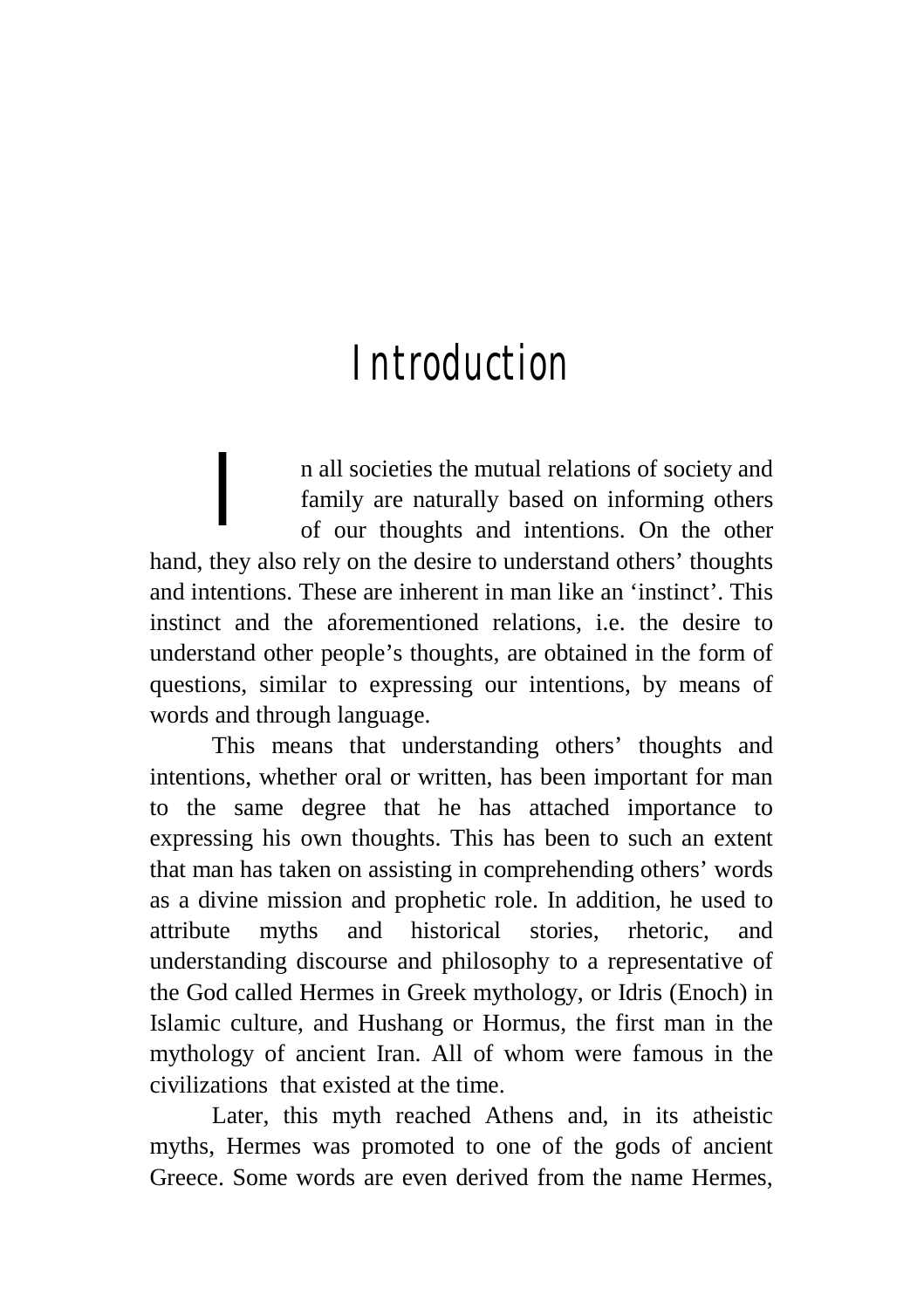namely 'herald' and 'hermeneutics'. Inspired by this name, Aristotle called a chapter in his books on logic, Preherminas, i.e. about hermeneutics, and Muslims have also used this title in their works.

The reason for the chapter on Preherminas in books on logic was the role of understanding in philosophy and particularly in arguing with dialecticians and the Sophists and due to this importance of which Socrates used to insist on exact and technical definitions of words and terms in philosophical arguments and scientific discussions and consequently, they affected Aristotelian works on logic in the form of the importance of 'definition and description' in logic.

In this process, understanding God's word has had its due significance among the followers of revealed religions. Experts or those claiming to be familiar with and possessing knowledge of these books, who have commonly been the clerics of that religion, devised certain rules and regulations, different from the Aristotelian logic, in order to better understand their own revealed book.

Although technically correct, the claim that comprehension revealed books is confined only to clerics resulted in certain abuses. For example, Jewish scholars or, according to Jews, the Jewish theosophers, altered the meaning of the Torah under the pretext of interpreting it. The Holy Qur'an has bluntly mentioned this issue.

Paying attention to the importance of understanding and interpreting texts, particularly the Torah and the Bible, has received renewed interest in our modern times. This can be observed in Schleiermacher's works in the form of traditional hermeneutics. For the first time, perhaps, this scholar tried to indicate that literary interpretation was a kind of discovering rules (natural and innate) similar to natural sciences and to build up a set of principles for it. After him, another philosopher called Dilthey (1832-1911) expanded the scope of interpretation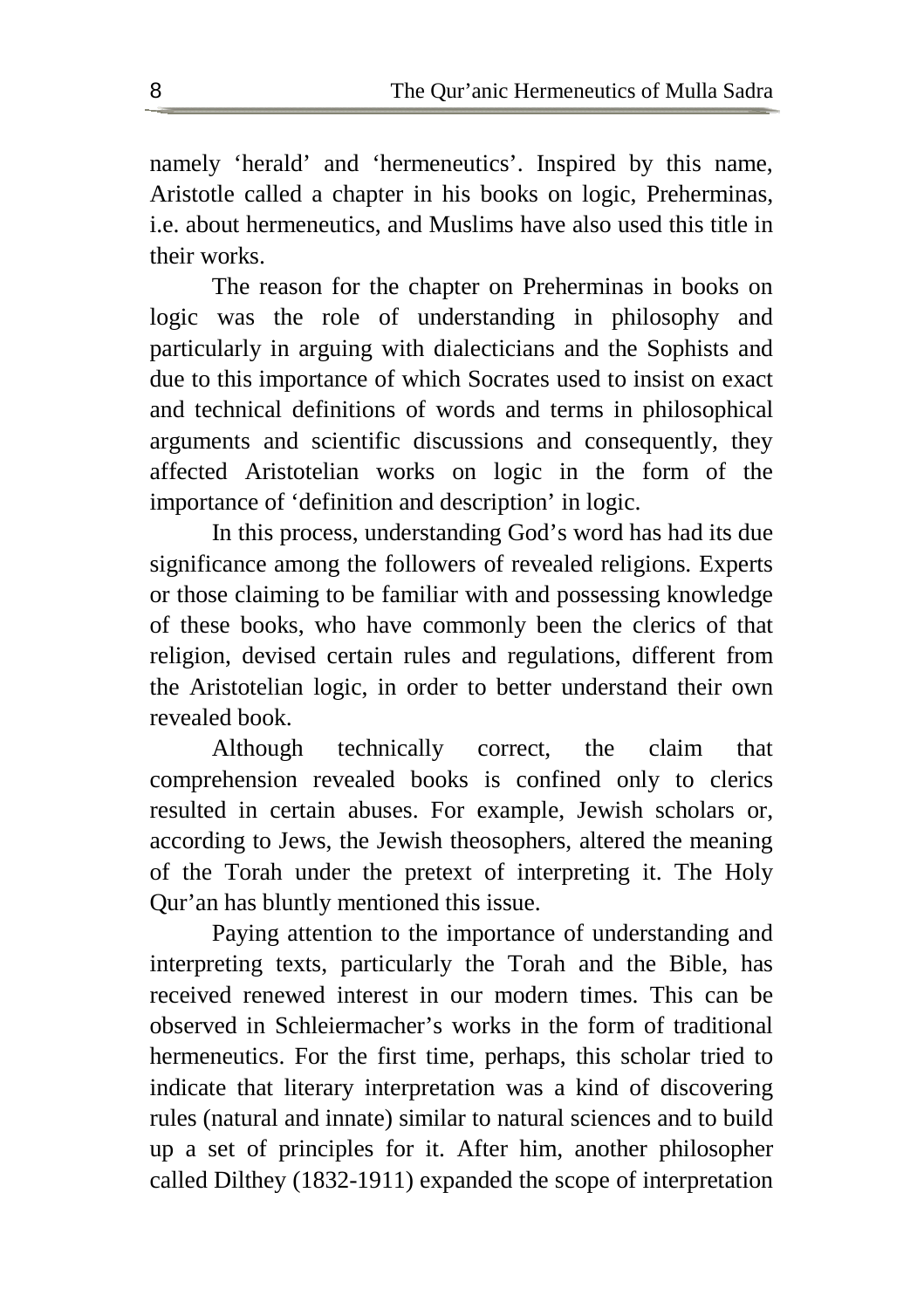and paved the way for philosophical hermeneutics. The issue of discovering the rules of interpretation and understanding texts received a philosophical form, mainly on the centrality of understanding the existence of the interpreter or observer or something called 'Dasein', i.e. "being-in-the-world", in the philosophies of Heidegger and Gadamer.

These so-called discussions on interpretation (hermeneutics), and in fact ontological matters, should be separated from the science of interpretation in its traditional and religious senses. Differences between traditional and literary interpretation and the interpretation of the divine or revealed books also exist and should not be intermixed with hermeneutics as some European experts have done. Therefore, it is better to divide hermeneutics into three parts: a) interpretation or criticism of literary and historical works, b) interpretation or understanding religious and revealed books, and c) philosophical hermeneutics and the ontological interpretation of human understanding.

Muslims paid great attention to the issue of *tafsír,* i.e. interpreting revelation and God's words, from the very advent of Islam and the descent of the Glorious Qur'an, which was a real and actual example of God's words. Centuries before the time when Westerners considered interpreting religious texts as a distinct science or discipline, Muslims had perceived it as an independent science which, although never formally announced, was established in the form of a science. Among interpreters, that is, experts in Qur'anic commentary, and in their books, some methods of interpretation appeared. Certain schools were started in the realm of sciences, of which the most renowned was the school of '*ahl al-bàìin'* (esoterists) or *'ahl al-ta'wíl'*, (people of inner interpretation) which was established and expanded in about the second century A.H.  $(8<sup>th</sup>$  century A.D.) by Imàm J'afar Æàdiq ('a), the sixth holy leader of Shi'ite Muslims, who did this work alongside his public and secret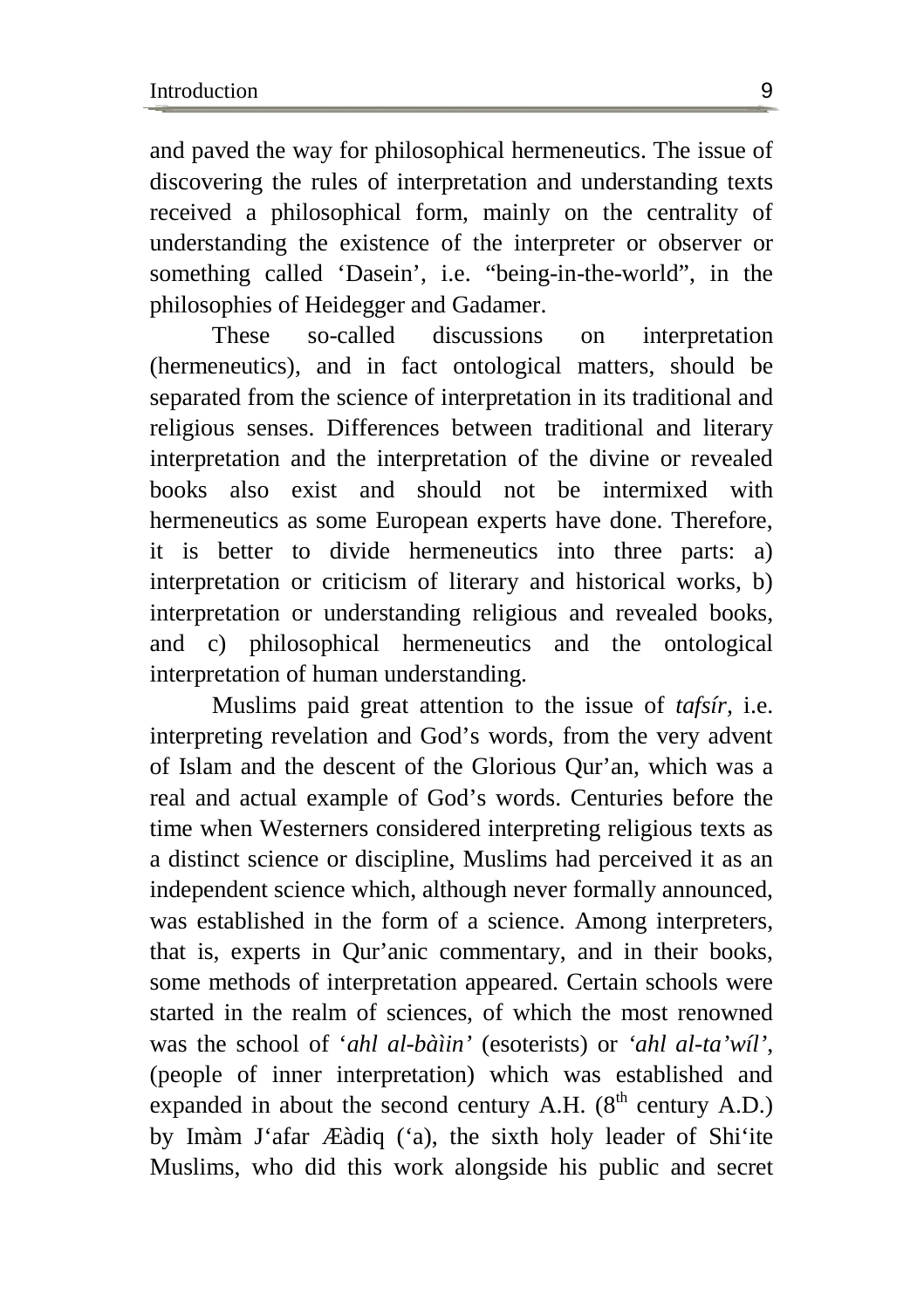political and military struggles against the Abbasid Caliphs. This school was soon able to bring all groups and well-known sects of Sufis and all the Islamic lands, i.e. Iran, Turkey, the sub-continent of India, north of Africa and even Andalusia in Spain, China and the Far East under its influence.

It is important to pay attention to the following two differences between *tafsír* in Islam and the relevant schools which appeared in it and the schools which have emerged in recent centuries under the title of hermeneutics, both in its traditional and philosophical forms.

Firstly, the subject matter of hermeneutics, as can be understood from its etymology, being, in fact, a reference to a sacred and divine message, functioned as unveiling 'a hidden divine message', or, in other words, 'unveiling the veiled'. This could be gained only from true texts which were sacred and had a divine source and not from any religious text by a religious preacher. A text which stems from revelation and has come down from God, Who possesses the highest level of knowledge, power and other attributes of perfection, entails meanings, concepts and dimensions well beyond man's power to comprehend. Thus, perhaps this significant difference has caused some contemporary scholars of hermeneutics to base their interpretation on the understanding of the very text and discovering its hidden secrets and not the discovery of the writer's intentions.

Secondly, there is a great difference, which, in turn, completes the first difference, between the Qur'an and the Scriptures of other religions. This is the certainty about the Divine source of the Holy Qur'an, that is, the originality of the text and its direct relation to God while neither the Torah nor the Gospels can be considered as the original texts revealed by God to the Prophets (Moses and Jesus) because the Gospels are the accounts the disciples wrote about 100 years after Jesus Christ. Moreover, their original Aramaic or Hebrew versions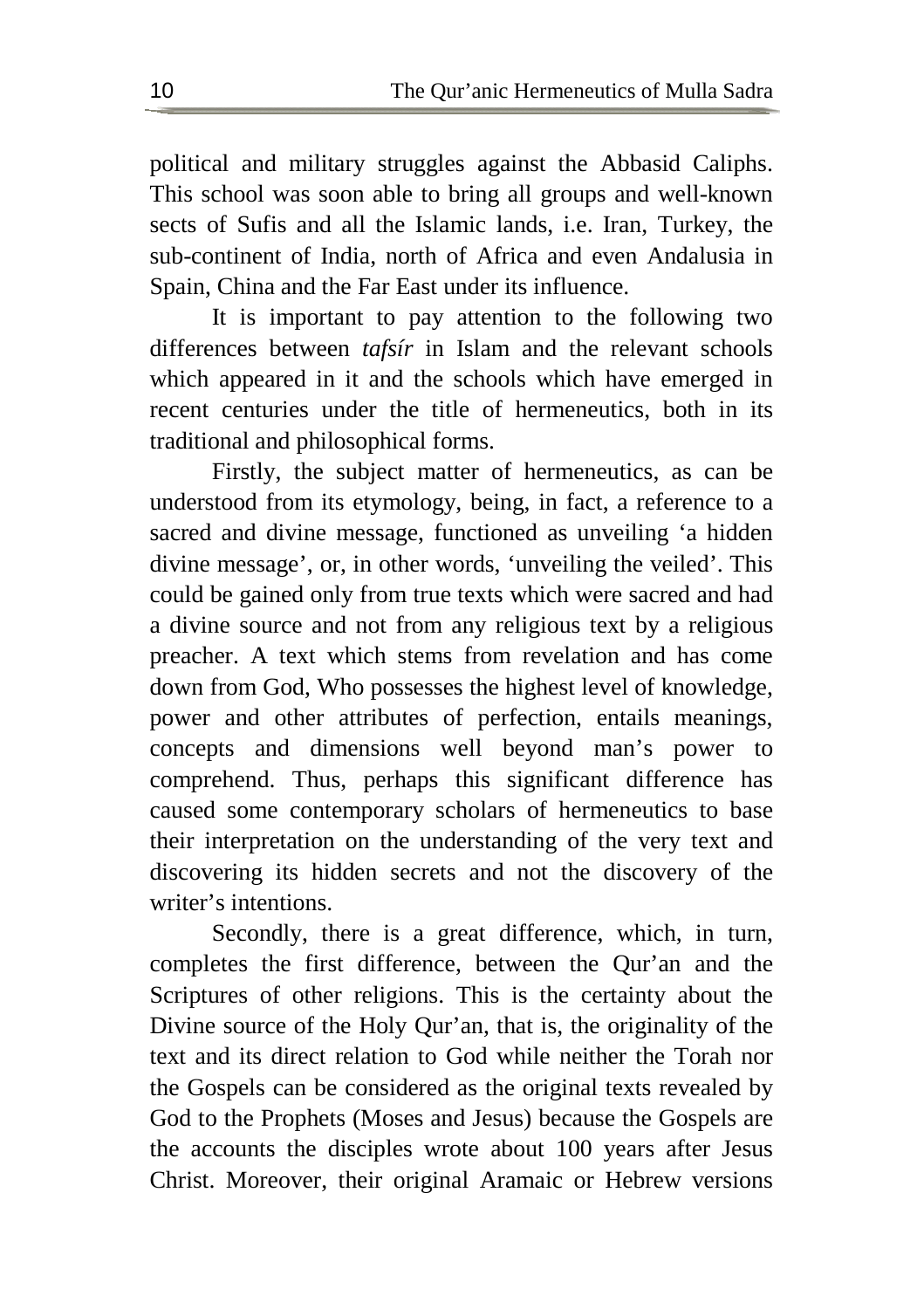are not available and we have the Greek translation of them in which it is quite probable that many mistakes were made while translating them. In addition, for more than twenty centuries the Torah has been altered by Jewish learned men and the Holy Qur'an explicitly informs us of these alterations.

The science of interpreting the Qur'an, is based on the fact that interpretation (or hermeneutic) cannot be anything but understanding the narrator's intentions, both according to *Bàìiníyyah* (esoterists), who believed that divine Scriptures have many layers or *baìn* (inner aspect) and we should move towards the depth of the content of a text via its outward aspect, and the rigid school of *Îàhiriyyah* (literalism or exoterists), who used to rely on the outward aspect of a text.

It should be borne in mind that the Muslim interpreters of the Holy Qur'an do not hold that we can perceive all the intentions of its Revealer and the Author and reach the ultimate depth of all the vast meanings which are hierarchical and vertical (not parallel and cross-sectional) hidden in the Book. By the same token, no scientist holds that it is possible to understand and discover all the laws of this world. The reason for this is another feature which exists in Islamic interpretation; that is, the hidden adaptation of nature to the language and literature of the Qur'an, requiring detailed exposition. There are special characteristics and wonders in divine Words which will be referred to generally in the following sections.

First, whatever can convey a mental and inner concept to the audience is 'exposition'. Human beings and, possibly, some other rather perfect creatures can express their intentions and express their states and passions. In other words, there are certain phenomena in man and in the aforementioned creatures which enable them to indicate the existence of states or the intention to divulge their inner feelings.

Three methods for expressing man's intentions exist. It is done through either conventional codes, or signals; or natural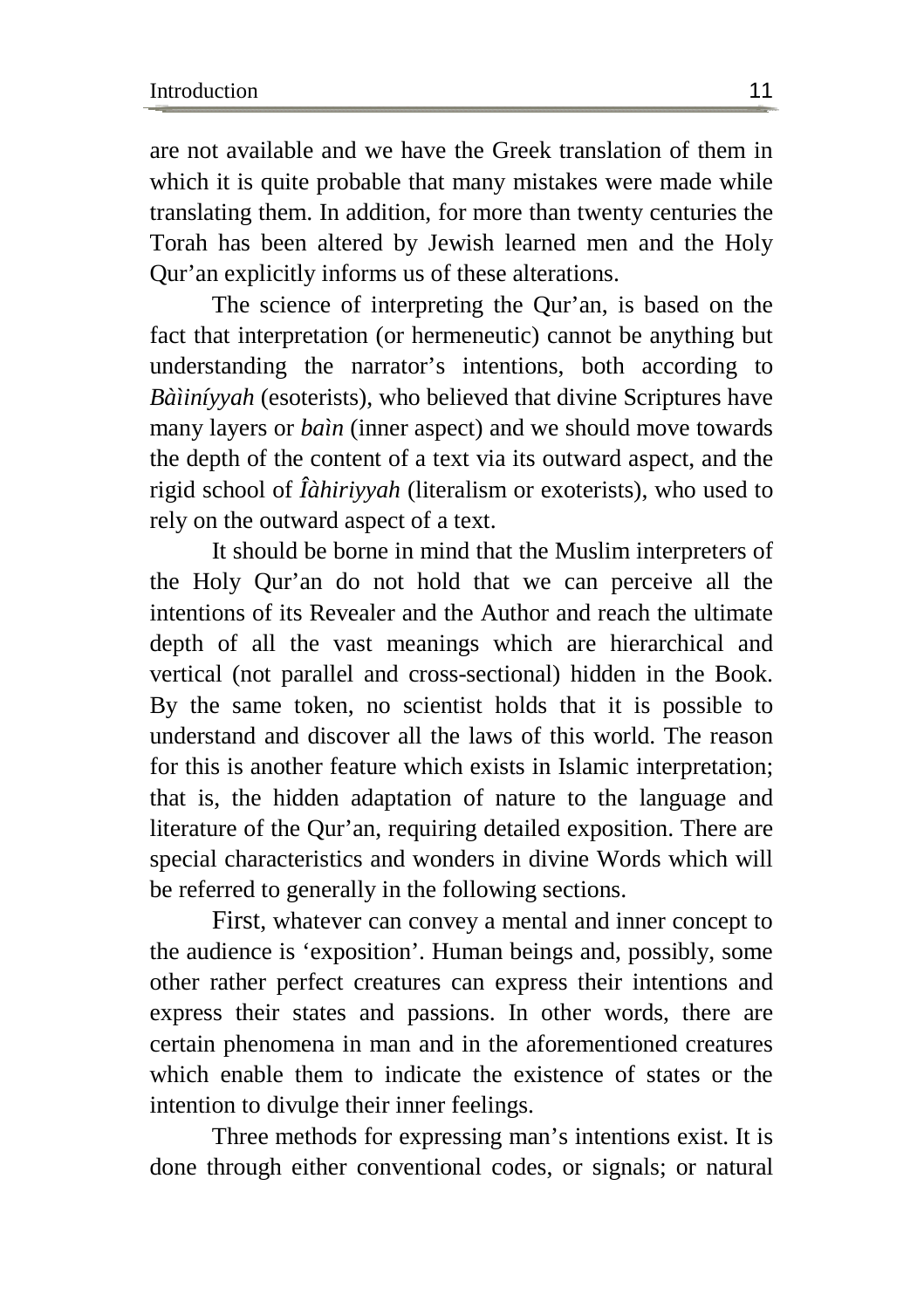gestures and body movements; or the use of words and sentences. No other creature, only man, can express his intentions via the use of language which is one of his distinctive features. Accuracy and clarity of expression via language are much more than another means of communication, although it is sometimes said that the natural signification of man's movements and behavior (called the non-verbal language) is more expressive than language (verbal language). This is, of course, a matter of taste. $^1$ 

Second, nowadays there are many languages spoken in various parts of the world and linguists usually relate them to some ancient languages. However, the issue under discussion regarding the genealogy of languages in the past and present is whether language has been made arbitrarily through conventions and man, due to his needs, invented it and it has gradually become more complete. Or is language a natural phenomenon, which, similar to other forces, God has put in man's nature innate-dispositional, *a priori* and has taken various forms with many ups and downs.

In the first instance, it may seem that this problem does not have much influence in transferring divine ords to mankind. It means that whether language is a direst divine creation or a man-made product is not important: God can convey His intended concepts to man. However, despite this doubt, the issue of natural language is of paramount importance and the function of these two theories in various dimensions cannot be negated. Language is one of the significant points in

 $1$ . Logicians have divided significations into three types: a) natural signification (such as signification of fever of illness), b) conventional signification (such as the signification of traffic signs), and c) rational signification (such as the signification of effect of cause). These can also be classified into two categories: conventional signification and non-conventional signification, which includes rational and natural significations.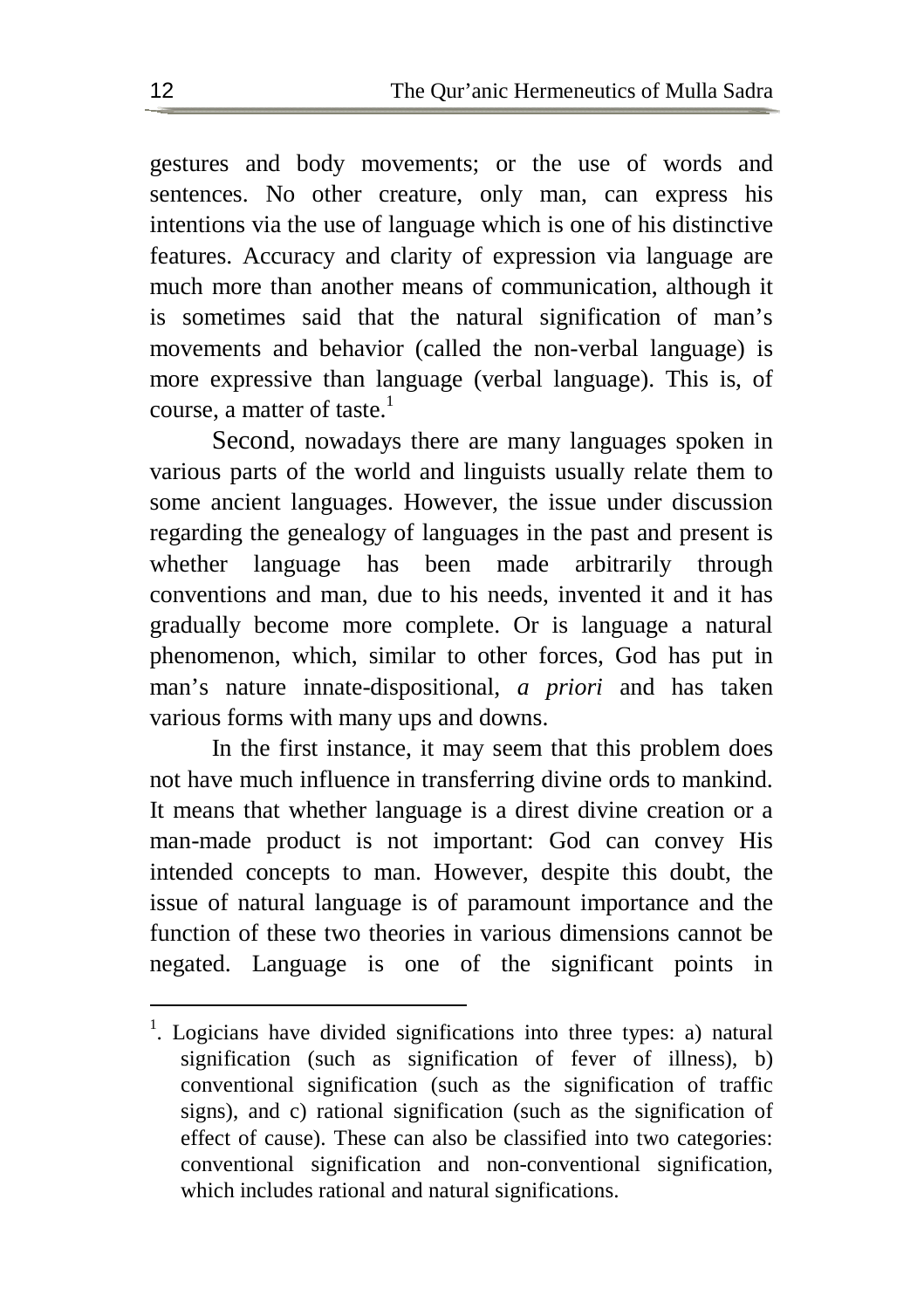interpreting revelation and the Divine Book and Western and European philosophy has paid attention to this issue both in previous centuries and in modern times.

Language, as a social and specifically human phenomenon, can be viewed from two perspectives. The first one is that language is a creation of human experience which has come to exist gradually and through conventions. It has developed in a similar way to that in which man invented money for trade and economic transactions or created alphabets and writing systems. That is why Semitic languages are different from Aryan ones in many respects and the branches of these two, with certain variations, have been created by people in various periods of history. The variations are such that usually people speaking one language cannot understand another language.

The second point of view is that language is an instinctive and innate phenomenon peculiar to human beings. According to some Muslim theologians, jurisprudents, and legal experts, who advocate this theory, language had a creational or genetic base (that is, it is natural and non-conventional). In other words, although man divided language into various branches and dialects later on and separated the dialects from one another, God created language with the first man and taught it to him.

According to this theory, language, similar to other natural and human phenomena, follows certain specific rules and is naturally harmonious with its origin, i.e. the whole universe. This issue was considered by ancient Iranian and Greek philosophers. That is why Plato discussed it in his treatise *Crito* in which there is a dialogue between Socrates and two other people, one of whom believes in words and names being conventional and the other holding that words and names are natural and innate. After lengthy discussion, he concludes that words and names have a fixed and natural origin (in Islamic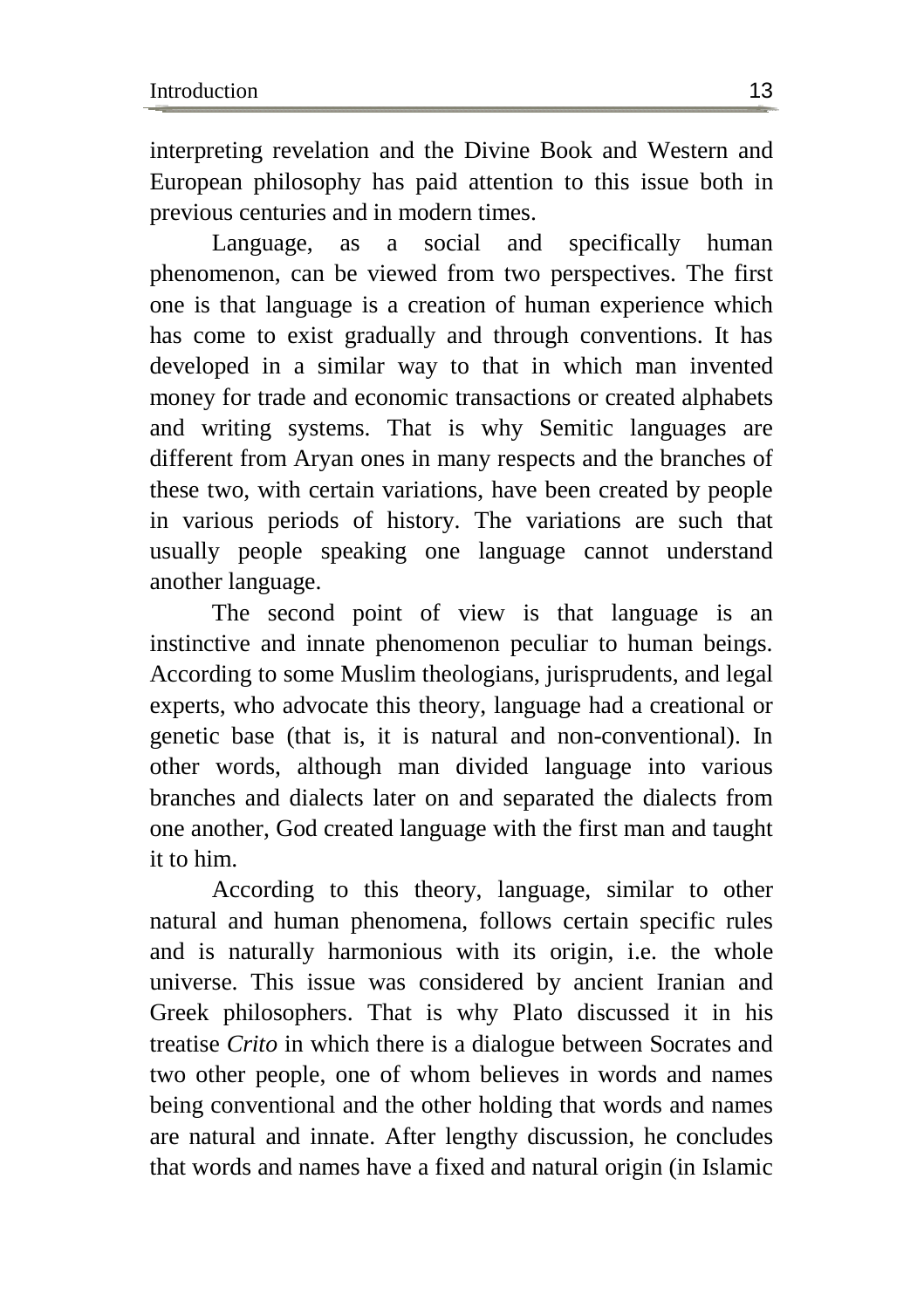contexts, it is said that "the names have descended from the heaven"). He proves that words and names are the actual manifestations and real representatives of the quiddity of things. In other words, there is a one-to-one correspondence between the quiddity of the objects and the words representing them.

Among contemporary scholars, Chomsky and Pinker are advocates of this theory and demonstrate that child language acquisition is related to more innate aptitude and internal and psychological background than external (and social) data, because within the very short period of infancy (around two years), despite its mental weaknesses, a child is capable of learning grammatical rules many times more than the data it has received and can use them according to its innate creativity. This is nothing but the result of the naturalness and innateness of language in mankind. Chomsky calls this phenomenon 'universal grammar'.

Pinker's theory holds that, without being taught, a child is innately able to make names and verbs suitable for and homogeneous with one another by using the raw data it receives. It also can find the subject of a proposition and can naturally distinguish subjects from predicates.

Many experiments have been conducted on the *a priori*  data given to children (human beings), all of which demonstrate that some grammatical principles, as well as the aptitude to process them, exist in man's nature and are the basis on which the *posteriori* teachings of the child (with the guidance of the mother or school) is built up. This might be the reason why many experiments have shown that the best natural, exact time to learn a language is before the age of puberty. Children's creativity in acquiring language is another reason for its being innate  $^{\rm 1}$ 

 $<sup>1</sup>$ . For example, regardless of the verb derivations people around them</sup> make and use, children memorize the fixed rule.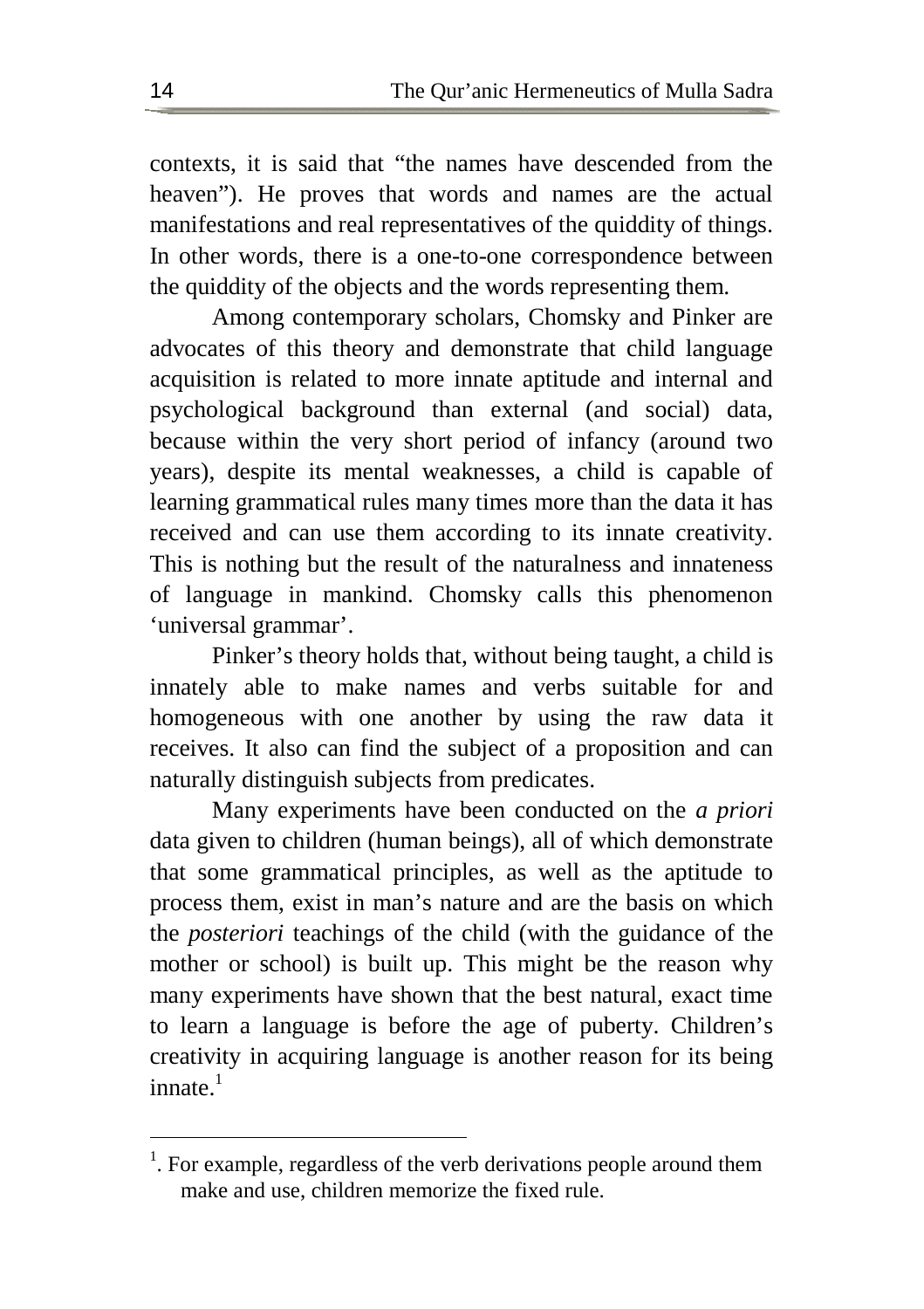$\overline{a}$ 

Third, as stated earlier, Muslim scholars have considered the innateness of language and the unity of the origin of all languages. For example, in '*ilm al-uæêl*, they have discussed that the convener of words (language) is God. The initial convention of words was carried out via revelation and inspiration to the first man (Adam). Later, the separation among tribes and geographical diversity caused the multiplicity in  $lanquages.<sup>1</sup>$ 

There is evidence in the Holy Qur'an to confirm this viewpoint. For example, in Chapter *al-Raåmàn* (The Beneficent) we read: "God created mankind. He taught him *bayàn* (utterance)" (55: 3-4) these verses indicate that, firstly *bayàn* is learnable and not something that should be given; God has bestowed the power of language on man and, according to the Qur'an, "God has taught man". There are certain points in the word 'teaching' that are worth paying attention to and which are absent in bestowing and giving. This indicates man's awareness, aptitude, and intelligence. Secondly, it can be inferred from the sentence "God created mankind and taught him *bayàn*" that this teaching is different from training and education after creation. However, it is of the same sort as creation and is a part of it, that is, *bayàn*, the most sublime example of which is language, is a natural and innate phenomenon.

There is no consensus over the issue of how man has acquired *bayàn* or language. Some consider it as creation and the structure of mouth, tongue, and other vocal organs which enable man to produce sounds, and combinations of sounds, for making words thus creating the language. This interpretation is not in line with the word *'allamahê* (taught him) because giving pen, paper and writing facilities is very different from teaching writing.

<sup>&</sup>lt;sup>1</sup>. According to Isutzu, language is formed by man's world-view. In other words, various world-views create different languages.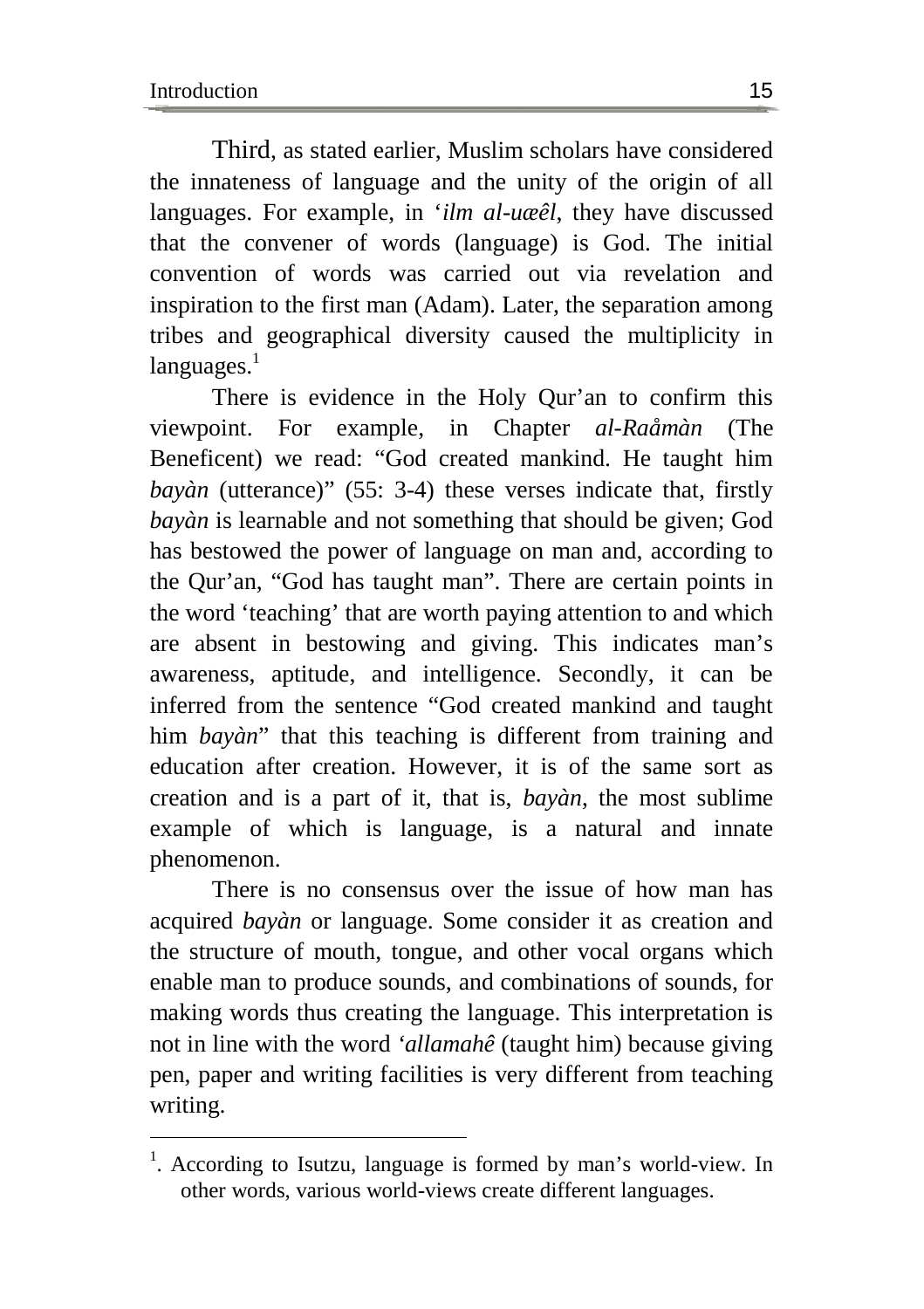Experiments have shown that the power of sentence construction using universal structures in various languages is in human nature. The fact that children can achieve this without being taught by their environment indicates that, besides the power of talking and using compounds instead of words, man is born with the natural power of sentence construction. That is why we can infer that the first man was able to, more or less, use the grammatical rules, which were approximately the same as today's ones.

Fourth, language is a deeper issue involving a relationship between it, the totality of nature and the origin of creation which can be investigated. As we know, a group of scholars and philosophers – from Pythagoras to Mír Dàmàd – believed that there is an intrinsic and ontological relationship between letters and numbers with open and hidden rules of physics, chemistry and natural sciences. This relationship has at times been introduced as 'the characteristics of letters' in which each letter is known to have some natural features as there are certain chemical and physical features for any plant or any other matter. This issue has sometimes gone beyond special books of the so-called 'Occult Sciences' and discussion of it has been deemed necessary in books on language. For example, 'Allàmah Ibn Manîêr (630-711 A.H.) in the introduction of his book entitled *Lisàn al-'arab* (Arabic Language) writes:

As to the characteristics of these words and letters, there are many things they can do. Some of them are for curing diseases, some are for talismans (natural magic) and they have close relations with the celestial spheres (the universe). If it were not for the fear of the criticisms which might be raised by the stupid, I would mention some of the relations between letters and the celestial spheres.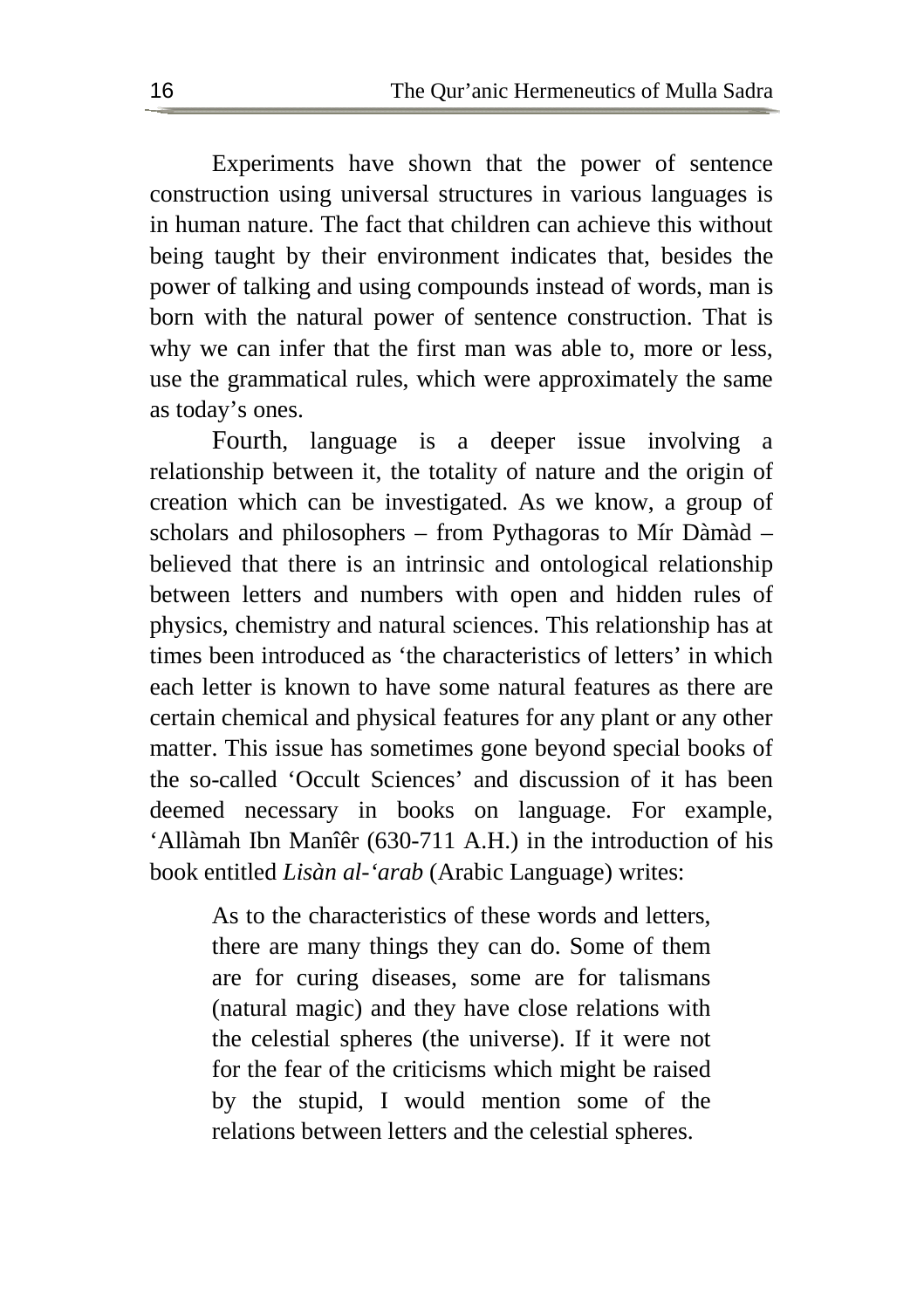Mír Dàmàd, the Iranian philosopher who is the heir to both the sciences of the Holy Prophet's Household ('a) and ancient Iranian, Greek, and Alexandrian philosophers tackled these topics in his books. He even has a very interesting book especially about these subjects entitled *Jadhawàt wa mawàqít*.

Concerning the scientific and philosophical relationship between 'letters and words' and 'physical laws in the world', he says letters and numbers (which are basically one single thing and can be rendered into each other by the use of *abjad* (arithmetical arrangement of the Arabic alphabet), are similar to man's mind and his imaginative faculty in the universe (or, in other words, macrocosm). Just as a relationship between man's imagination and the real world exists, so there is a relationship between the natural facts of the world (physics) and letters and numbers. Mír Dàmàd explicitly states that numerical relations within the system of numbers are proportional to the physical and chemical forms of matters and are compatible with them.

Referring to the Pythagoreans, he says that we can find the status of creatures in the real world (as well as that of the incidents and phenomena) by the use of numbers and geometrical compositions made of numbers. Approximately the same ideas are to be found in Galileo. Collingwood (1889- 1943), the British philosopher, in his book *The Idea of Nature* quotes from him: "Existence is a book in which philosophy has been written, but reading it is only possible through learning its language, i.e. mathematics and geometry".

Historically speaking, this issue was stated before the discovery of the relationship between geometry, algebra, and Cartesian mathematics. Years later, Descartes explained that any numerical relationship (algebraic and arithmetic) can be shown by drawing a graph and a line using the relative coordinates. The message of such a discovery is that in advanced mathematics, which man has not yet fully accomplished, it is possible to convert the geometrical form of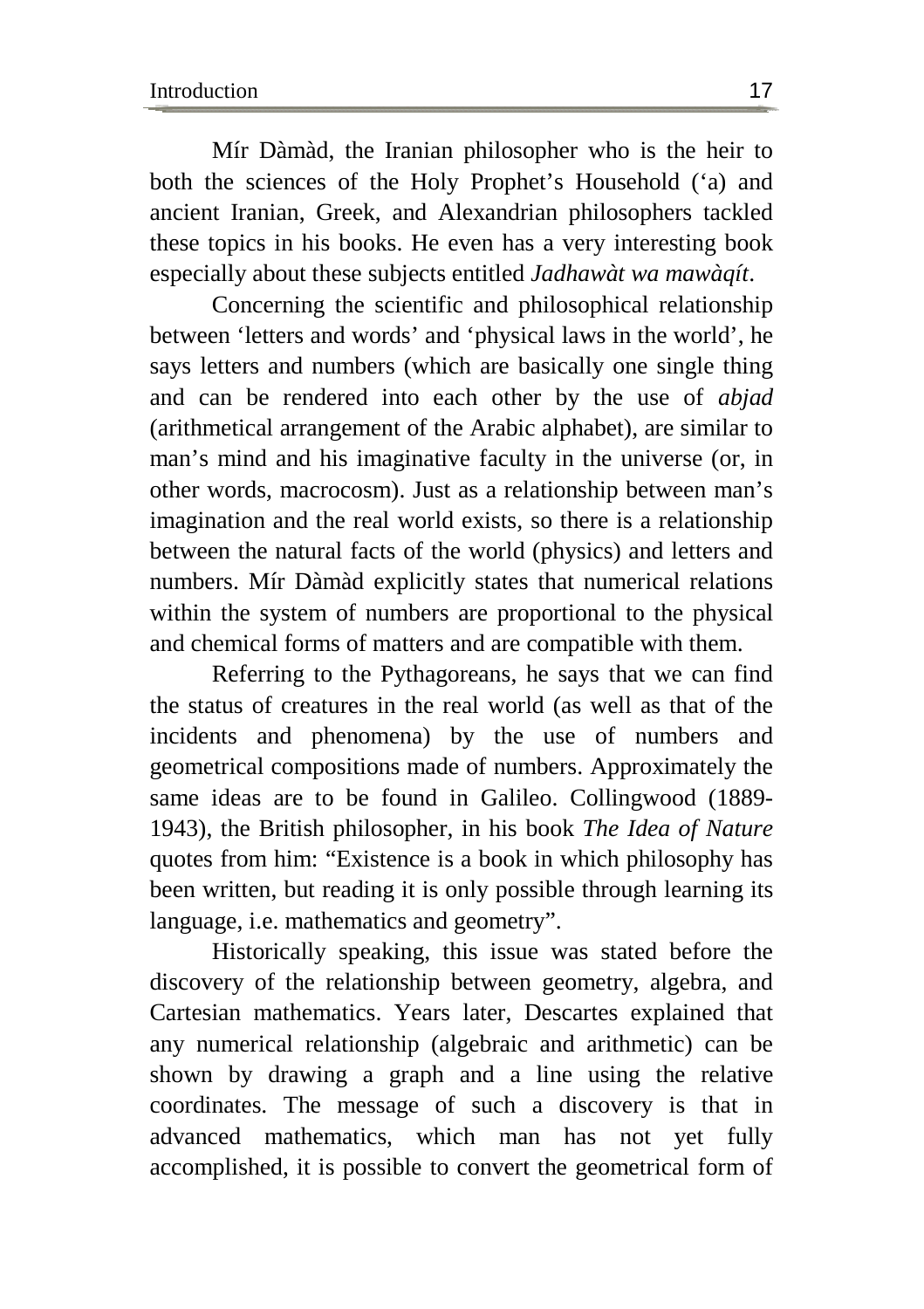the world and its incidents into numbers and letters. For example, in the mathematics of the future, instead of ordering food and fruit, we will write a series of equations and hand them to the authorities. The discovery of topological geometry made the prospects of this event more probable.

This is not an exaggeration, because within the last centuries some experts have used the relationships among numbers called 'the science of numbers'. They have also combined and benefited from the transformations of letters in a field called the 'esoteric science of letters'. These are actually some established phenomena, although in the West (possibly from the time of Aristotle onwards) it has been confused with magic because ordinary people have found it far-fetched and very difficult to understand. That is why Western historians sometimes call ancient Eastern and Iranian philosophy preceding the Greek magic. These ideas, which are important in their due turn, enlighten us with the fact that language (letters, words, sentences, and structures) is not conventional.

Fifth, the other argument worth presenting here is the status of the 'divine Word' or 'Logos', which can confirm that language is not conventional and there is a close relationship between language, nature and the whole universe. Philosophers in the West have given various interpretations of 'Logos'. According to what we can understand from Muslim gnostics, however, we come to know that it is exactly the prime innovation and the first order of creation or/and innovation in the form of *creato ex nihilo* done by God. In the Holy Qur'an, the creation of Jesus Christ is said to be of this type. That is why Jesus is called 'Word' in the Holy Qur'an. In some cases, instead of 'word' the term 'be', in an imperative form, is used: "But His command, when He intends a thing, is only that he says unto it: Be! And it is".<sup>1</sup>

<sup>&</sup>lt;sup>1</sup>. 36: 82; 2: 117; 8: 42 and some other verses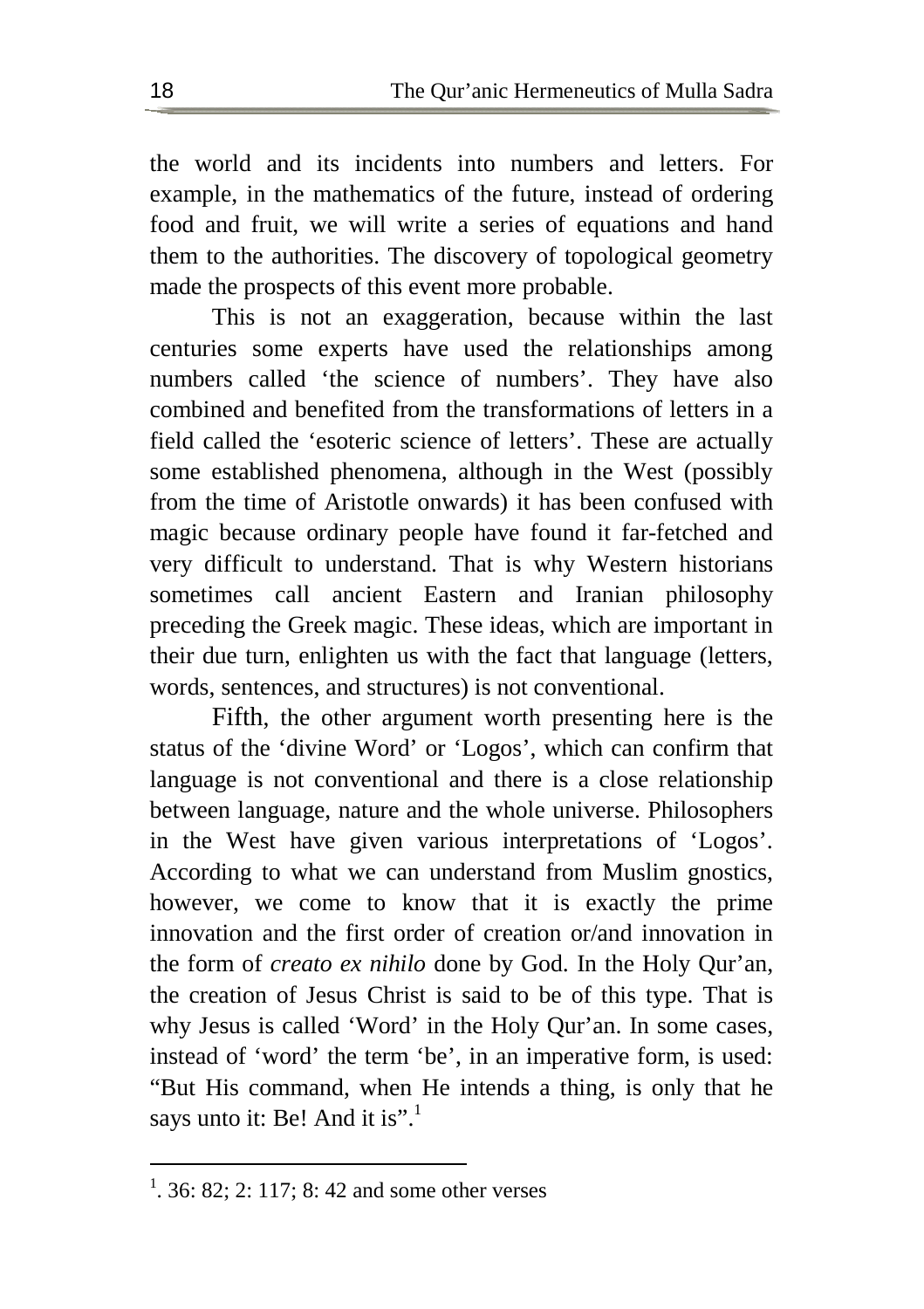Muslim gnostics say that man's words are produced by the breath we bring up from our chests. It reaches the larynx, then the mouth, tongue and teeth in order to be articulated sounds. We make words by using these sounds. In fact, we create them and, by giving existence to them, manifest our mental meanings, which are hidden in our inner self. The creation of the whole universe happens in the same way. The overflow of divine effusion, which is called the 'Breath of the All-Merciful' by gnostics and which, at first, is in the form of unfolded being and is comparable to man's breath, manifests itself.

The contact of this Breath of the All-Merciful and unfolded being, generic existence, and divine will with those liable to come into existence (immutable archetypes, according to gnostics) present in Divine knowledge, and which are like letter bases, creates letters and words because letters are the building blocks of creatures and words are the first creatures that have been created from absolute non-existence. According to gnostic interpretation, the divine Word is the same as the creatures of the world and divine speech in the imperative form and when issuing *amr* 'order' means creation. Through this gnostic perspective, the large gap that ordinary people think exists between 'Word' and the existence (thingness) of things is eliminated and the existential relation between utterance and nature is discovered.

Sixth, interpreters of, and experts in, the Qur'an have discussed the phrase *Kitàb-i Mubín* (the Clear Book, i.e. the Qur'an). In Islamic philosophy and gnosticism, God's knowledge of the world, creatures, beings, and incidents has been assumed to be like a fixed page on which, away from time and the changes in the material world, everything is present for God. This hypothetical page is called the Qur'an. Following Mullà Æadrà and other interpreters, some experts have called it the 'Clear Book'. The Holy Qur'an says, "There is no small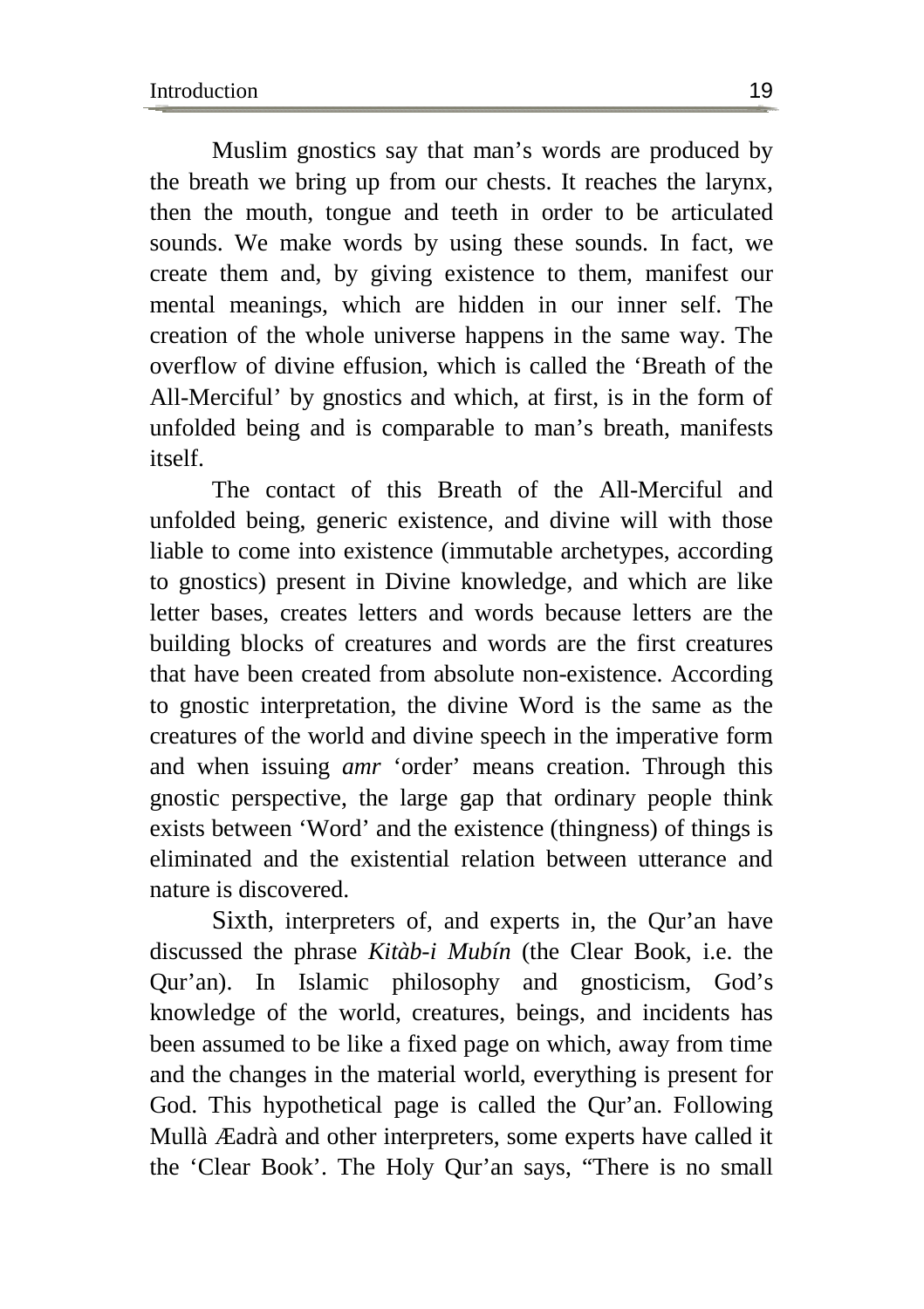particle in the heavens and on the earth, but it is (written) in the Clear Book". This 'Clear Book' is a phenomenon in which all phenomena, incidents, and facts existing in the past, present and future, as well as every small and big being in the world and the whole universe (the heavens an the earth) are registered or, in a sense, written. Using the word 'book' for such a thing is quite suitable as there is registering and writing in it by the use of letters, symbols or numbers. The word 'clear' has been chosen for its clarity and its being unambiguous and doubtless.

The astonishing point here is the repetition of this name for the Qur'an. Many believe that the 'Clear Book' is precisely the Holy Qur'an which we have at our disposal (Referrences to some verses from The Holy Qur'an).

From the reference of the phrase 'Clear Book' both to the Qur'an and to the spiritual and celestial file in which all incidents of the world are written, we can understand that the Qur'an in which all incidents and all pre-destined happenings of the world are registered, is a compact disk taken from the celestial 'Clear Book'. This belief gets closer to being demonstrated when we read in Chapter 43, verses 2-4, "We have appointed a lecture in Arabic that haply you may understand. And lo! In the source of decrees, which We possess, it is indeed sublime, decisive".

What attracts a researcher is the aforementioned indications in the Qur'anic verses regarding the correspondence between the Holy Qur'an and the celestial and spiritual file which is a mirror reflecting the whole universe including all incidents and beings, whether big or small, and the trend of their life and evolution. It is one of the manifestations of the infinite knowledge of God. Understanding and interpreting the Qur'an, in fact, equals understanding and interpreting the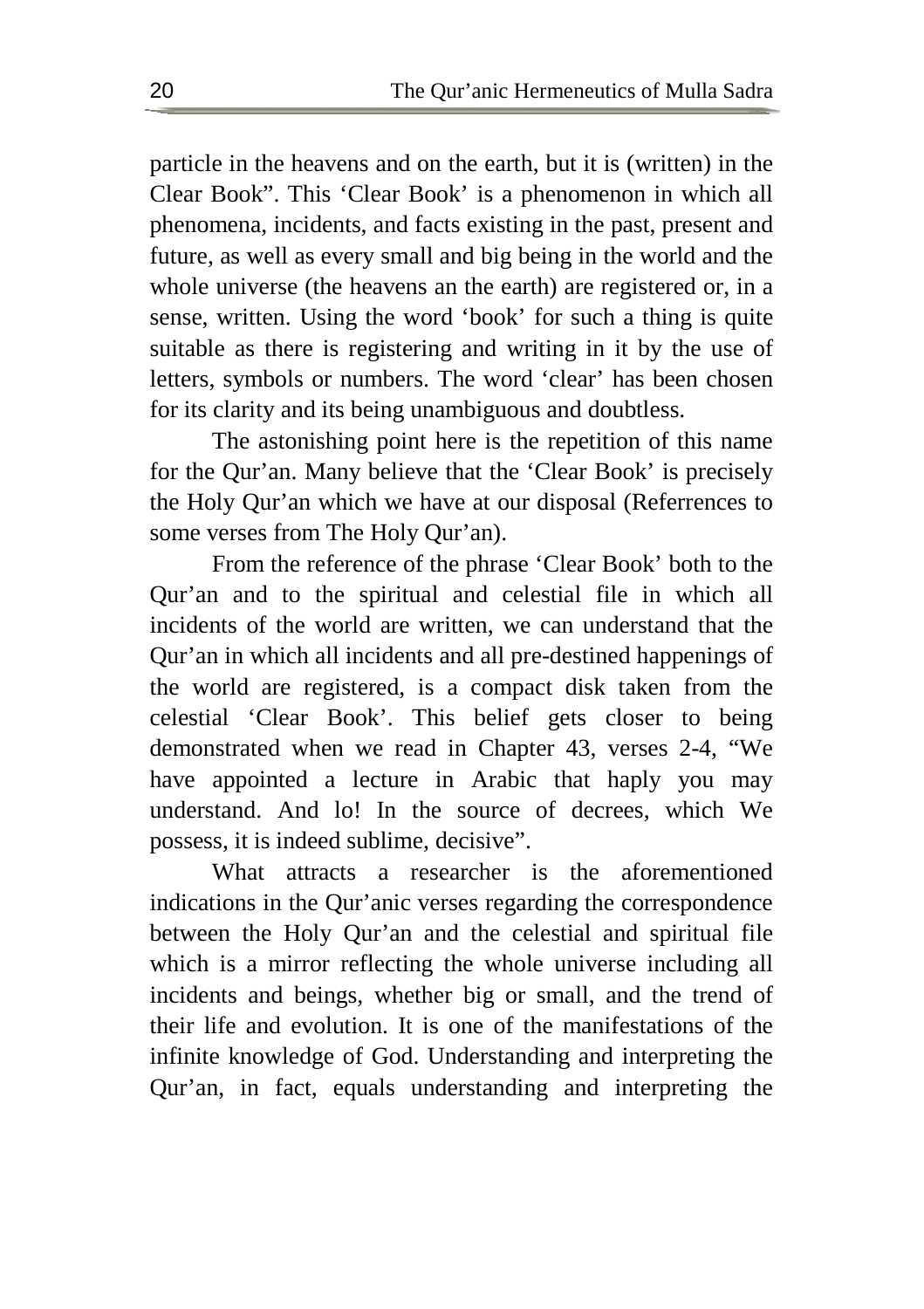$\overline{a}$ 

universe,<sup>1</sup> and we know that the very words of the Qur'an were revealed to the Prophet and that is not the case that the concepts are from God and the words are made by the Prophet. In that case the Qur'an cannot be considered a literary miracle.

In case we do not accept that the Qur'an is a name (Clear Book) for two separate things (a tablet of the universe and the existing Qur'an), we have to conceive of the Qur'an as one of the levels and ranks (the utterance and linear level) of the realities of the world (i.e. tablet disk of the pre-destined) and these two have a specific mechanism and a clear method for transforming into each other, exactly in the same way as the Cartesian system of coordinates found a solution for transforming geometry into numbers and vise versa. As the result of Descartes' innovation, we can show geometrical figures in the form of numbers. It is also possible to transform letters and numbers into each other by the use of *abjad*, i.e. the arithmetical arrangement of the Arabic alphabet, or transform a book into numbers and those numbers into geometrical figures. It is even possible to assume that animations (e.g. movies) can be rendered into numbers and letters by a highly qualified mathematician or an advanced mathematical engine.

Seventh, here there is a question: based on this fixed relation in the Qur'an, is there, or can there be, a direct relationship between the words and lines of a revealed book and the objective realities of the external world? This could be philosophically demonstrated in Islamic gnosticism and, probably, in ancient gnosticism because in their cosmology and ontology, besides the original source of being, who is the Necessary Being, i.e. Almighty God, from Whose Will all creatures have been created in various forms and levels, other beings have a number of levels and stages according to their

<sup>&</sup>lt;sup>1</sup>. This caused Mullà Æadrà and some others to change literary interpretation and hermeneutics into philosophical and ontological hermeneutics.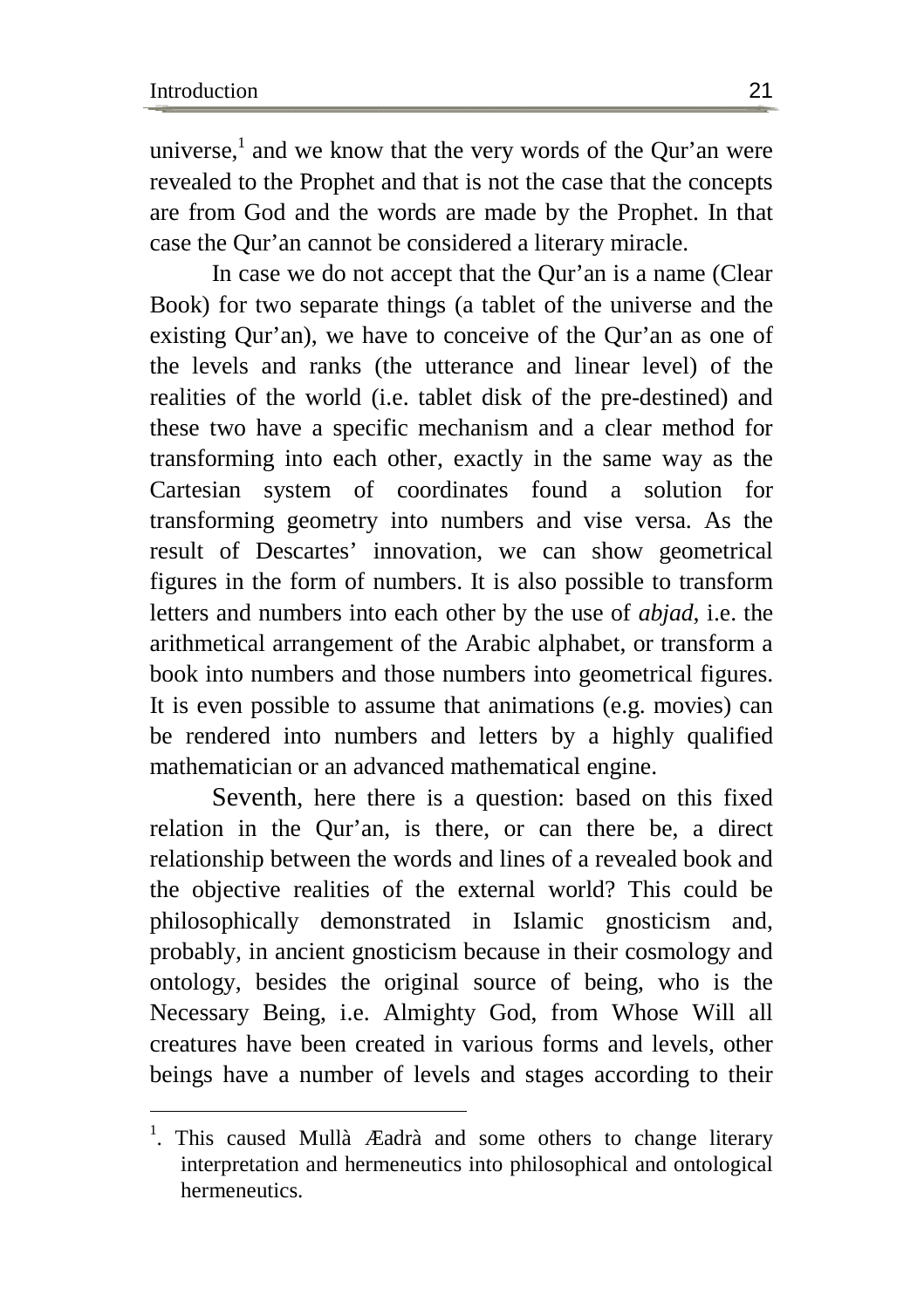strength or weakness in existence. These stages are called imaginal existence, sensory existence, verbal existence.

In this classification, sensory existence is the same as material existence and all beings in this world. Imaginal existence is the world in which existence is stronger and its lacks the defects of the material world. Verbal existence (which stems from the power and existence of the disengaged soul of mankind) is at the lowest level of existence because realities are expressed by the use of letters and words<sup>1</sup> and no external existence can be assumed for them.<sup>2</sup> According to Islamic gnosticism, these grades always exist alongside each other and can be transformed into one another. That is why, instead of grades for these stages, the gnostics use the terms 'presences'.

Taking into account this accurate philosophical and gnostic 'ontological classification', it is because of the wonders existing in language and the process of revelation and issues relevant to them that the relationship between nature, the external word, and the Qur'an can be justified. There are some points in the relationship between language and nature which lead us to conclude that because there is a large difference between the divine Word and man's utterance, their issues are separate from each other and should not be mixed together. For example, having an infinite number of interpretations of the

<sup>&</sup>lt;sup>1</sup>. There is a kind of existence in man's mind called mental existence. This level of existence is the mediator between the external existence and the verbal existence. Another grade is, therefore, added to existence which absent is gnostics' definitions.

<sup>&</sup>lt;sup>2</sup>. This classification is a scientific one unless there is a doubt on generalizing the word existence to the mind and word and line, which is a linguistic argument and not a philosophical one. Talking is in fact giving existence to the concepts lying in the mind (called discourse of the soul by Muslim theologians) which spreads in the air in the form sounds and can be captured in written form. The written form itself can be considered a kind of existence (written existence).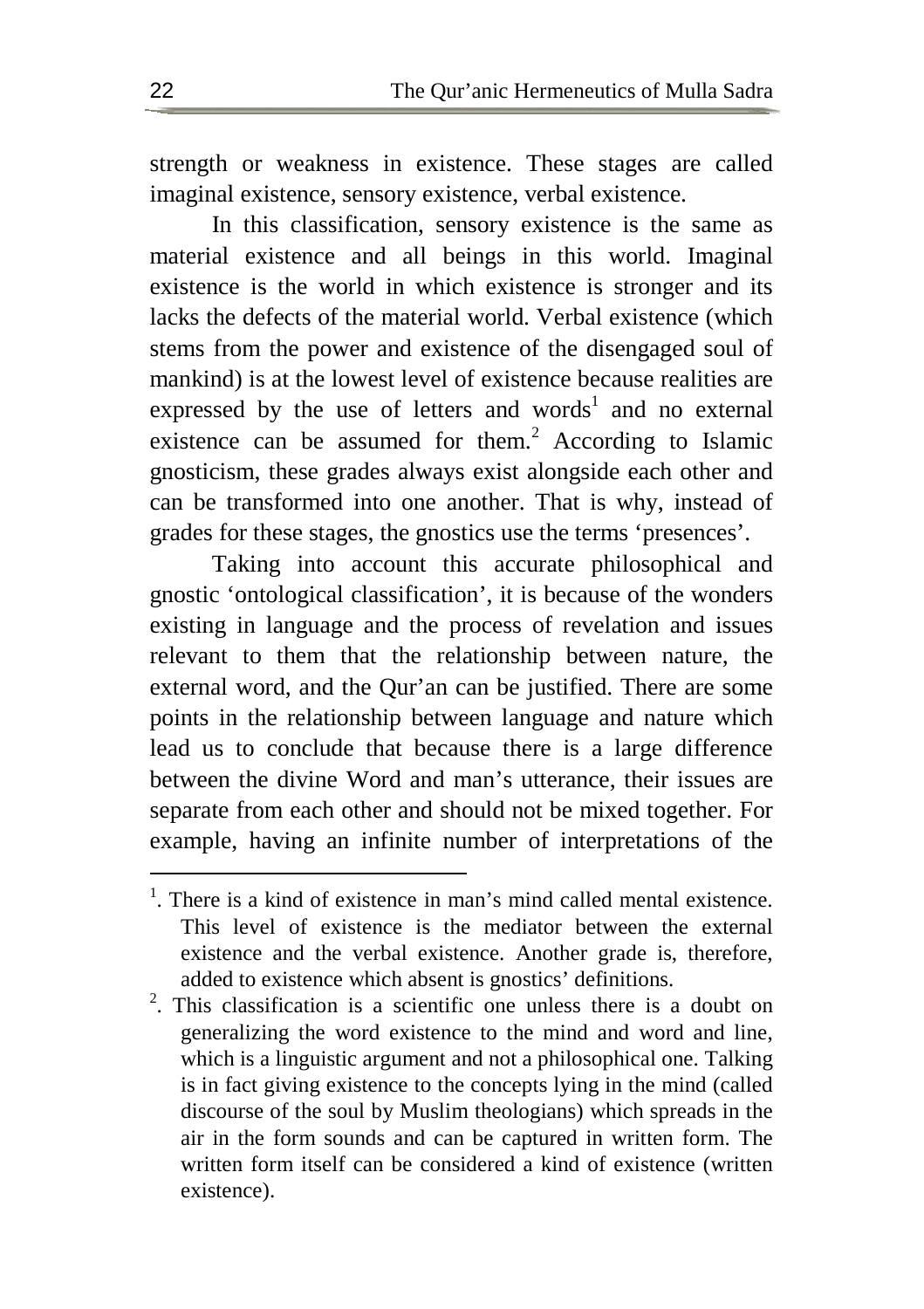divine Word (the sublime and complete case of which is the Holy Qur'an), provided that they do not contradict each other is correct. While in normal texts and man's utterances, this is not correct because (regardless of the author's intentions which have risen from his limited and insignificant knowledge) man's utterances and phrases cannot bear infinite meanings so that infinite understandings would be possible.

The scope of literary criticism and interpretation in any language is very limited and practically neither words nor rhetoric and semantics in each language allow us to consider them as having infinite meanings. The reality of language, no matter how vast it might be, is not unlimited; we can learn exactly about the streets and lanes of a city, no matter how large it is. However, even if the divine Word is in fact limited (as nature is also limited), it lies in an infinitely large arena in comparison to man's power of comprehension and interpretation, because it has come down from an Absolute Being Who is the source of all utterances and concepts. Man's understanding is like a fly moving around in an infinite space. As an example, the interpretation of the divine Word, which is related and connected to the depth of nature, has a gift for any miner and there is no end to it. The treasure of man's properties, no matter how deep and full it is, will finish sooner or later.

These reasons can be summarized as follows: language has a natural origin and is not basically conventional and manmade (although man changed it later).

a) Revelation is a natural phenomenon by which God, using nature and the hierarchies of all forces available in it, sends down His message in certain periods to certain people who have specific potentials. It has a structure compatible with other structures in nature and is in harmony with the general system of nature.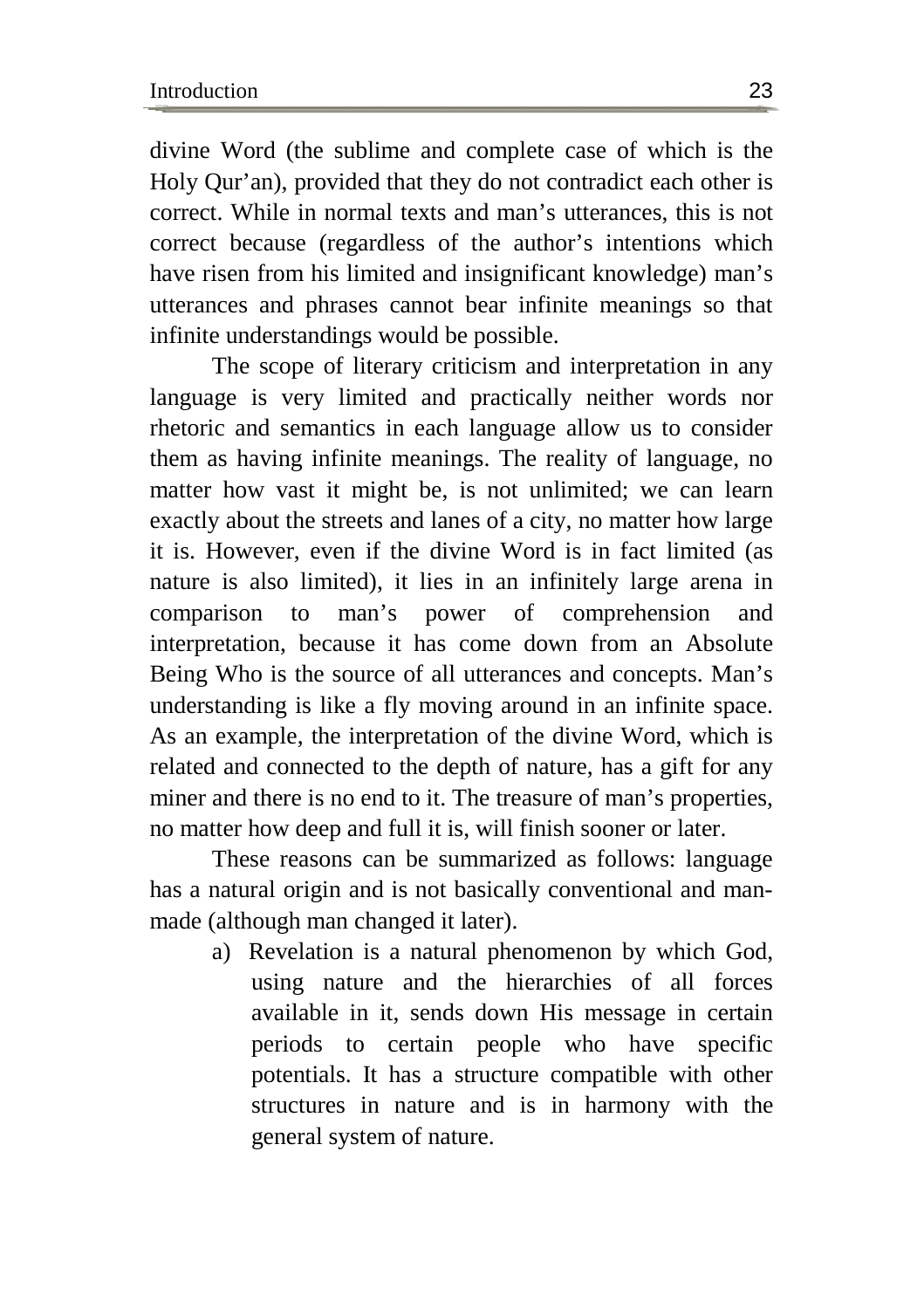- b) As revelation and the divine Word are natural phenomena and one of the laws of the world, logically they cannot be incompatible with natural laws including the relationship between language and nature. It should not be expected that the Creator of nature and language would offer His address (called revelation) if it did not harmonize with the total system of the world and nature.
- c) Since the divine Word has a natural origin, it can be rendered and interpreted through other natural various manifestations such as language, mathematics, and physics. Nature can be extracted from the language of revelation.
- d) Just as nature in this world has hidden and far-fetched depths, so it is normally impossible to obtain all the meanings of the divine Word, too, if it is known to be a written version of the world and nature and although it is interpretable.

Contrary to the beliefs of some people such as Gadamer, one of the points existing in the Qur'an (and real revealed books) is that neither time nor history can be considered as factors in its correct interpretation, because the text either, similarly to the Qur'an, belongs to all periods and is for all mankind and all understandings, or to a vast time, including various and multiple periods, traditions, histories on which it is not possible to rely in order to understand the divine Word. The reason for this difference is that God's address to mankind is absolutely and equally for all people of all different intellectual, traditional and historical perspectives and, therefore, it should be comprehensible in all evolutional stages of societies.

According to Islamic philosophy, understanding the content of the Qur'an depends more on the interpreter's luminosity and his power of intuition, rather than man's historical evolution and the correspondence between the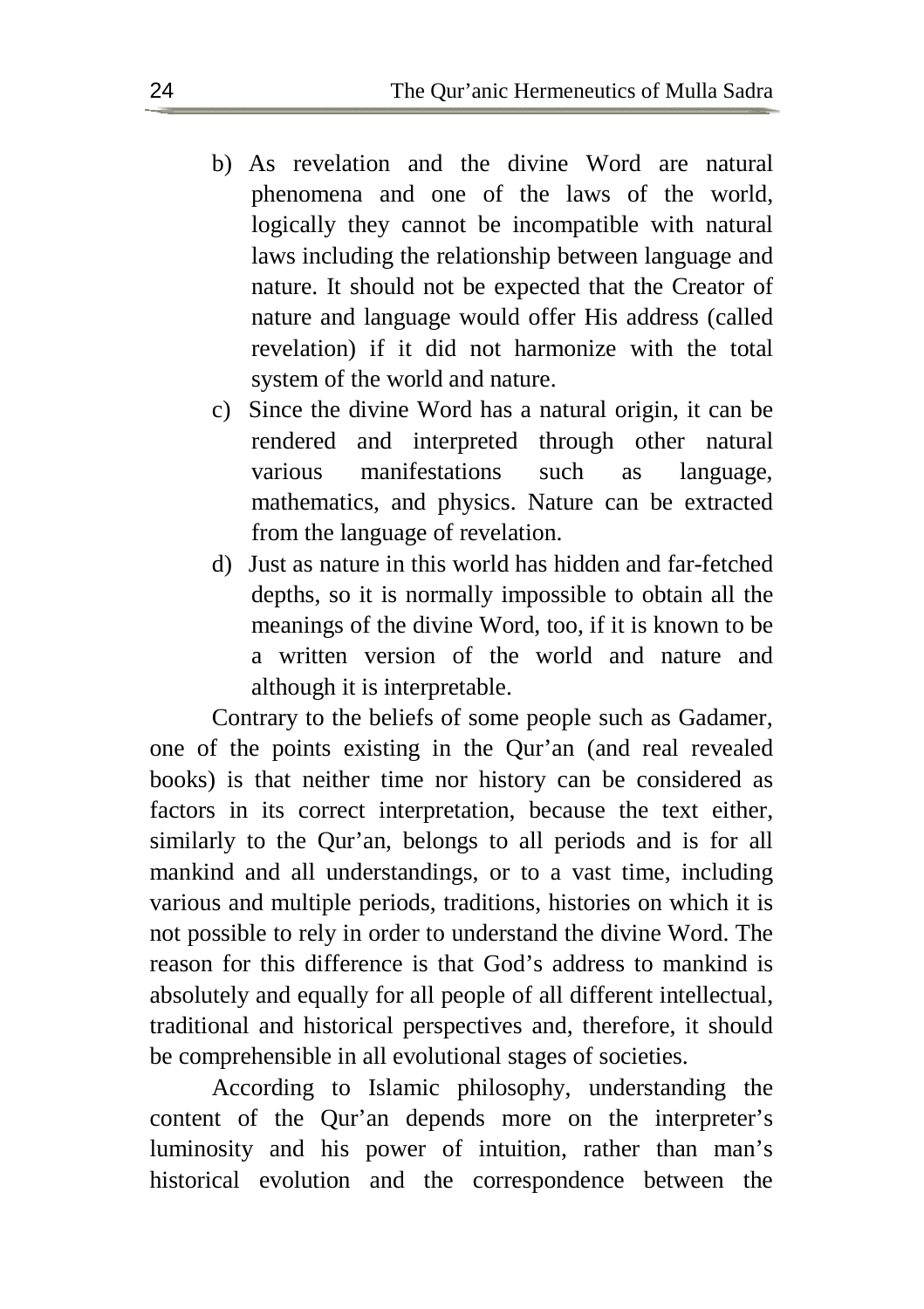horizons of an interpreter's modern traditions and the horizon of the relevant text. It is similar to the intrinsic power of a diver in discovering and finding pearls in the sea. This does not depend on his time and history; rather, it depends on his aptitude and practice. It is even possible that interpretations by previous interpreters are more profound than today's.

Mullà Æadrà and some other experts have bluntly said that there are certain conditions for interpreting the divine Word. Among its major conditions is inward purification and limpidness, i.e. the purification of the mind of wrong presuppositions and backgrounds, so that the interpreter is able to understand firstly the text and then interpret it. Interpretation contaminated by mental deviations is not pure. Man's understanding is like a mirror through which others want to see objects. The more contaminated it is, the more it decreases the viewers accuracy.

Some of the hermeneutic philosophers have stated that understanding a text requires empathy with its author and cooperation in his intentions, feelings and beliefs. This is a logical and correct point because empathy with the author facilitates understanding his objectives and the real meanings of the text and according to their well-known saying, the interpreter and the author share the same horizon.

As to understanding the divine Word, empathy with God should be defined. We have to create a method as to how it becomes possible to extend man's short and limited horizon to horizons to which intellect can never reach. In Mullà Æadrà's transcendent philosophy and in Islamic gnosticism, this empathy takes the form of a pure man's focused spiritual and intellectual harmony with the cosmos. In gnostic terms, this harmony is known to be the correspondence of man (known as microcosm) with the whole universe (macrocosm). Because man is a small particle in the macrocosm and is related to it.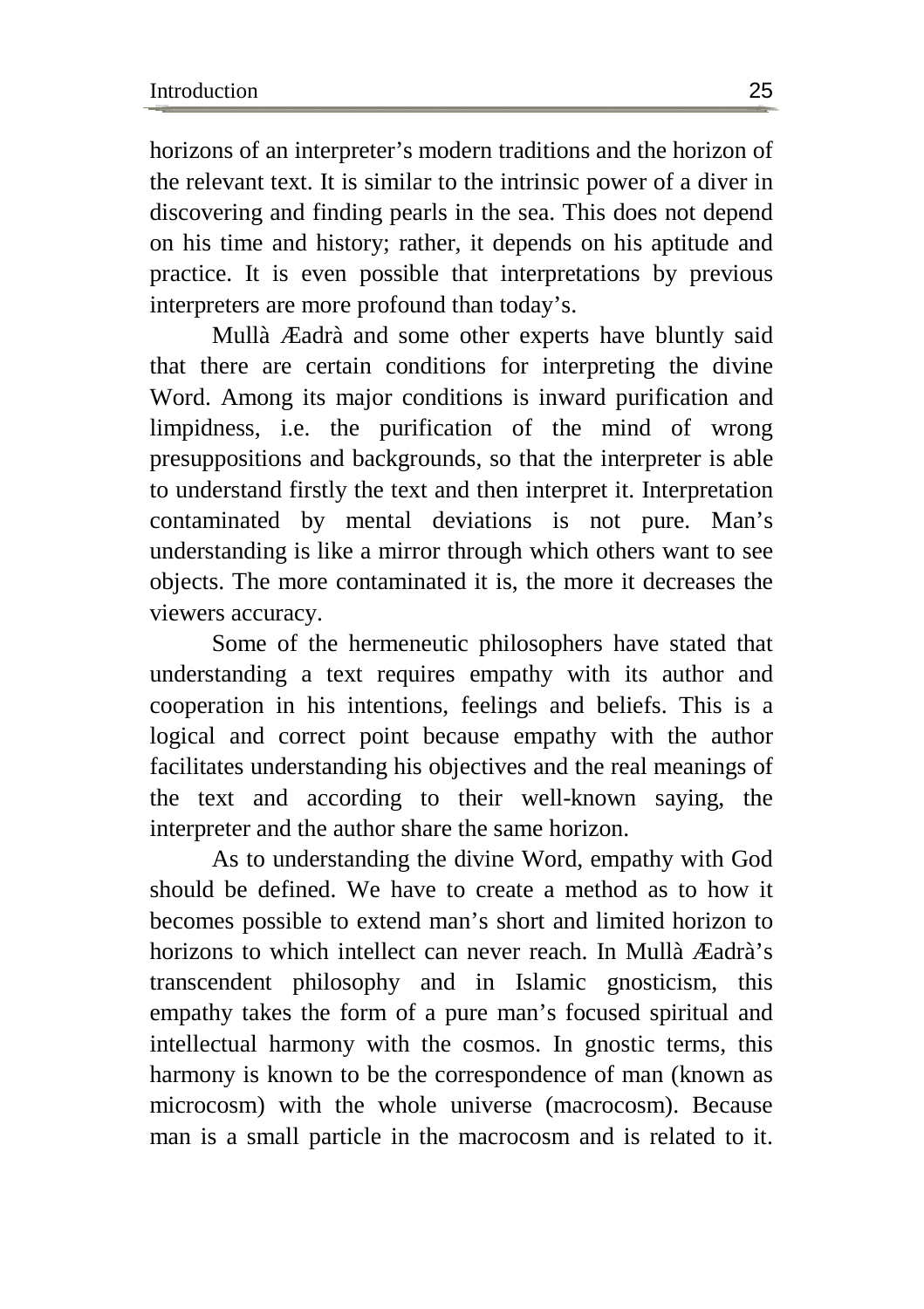Thus, he can harmonize naturally with it and can hear its voice and understand its purpose with his inner sense.

In the Islamic tradition, it is recommended that whoever recites the Qur'an, has to awaken in himself the feeling that the Qur'an has been directly revealed to him and he is the addressee of the divine Word.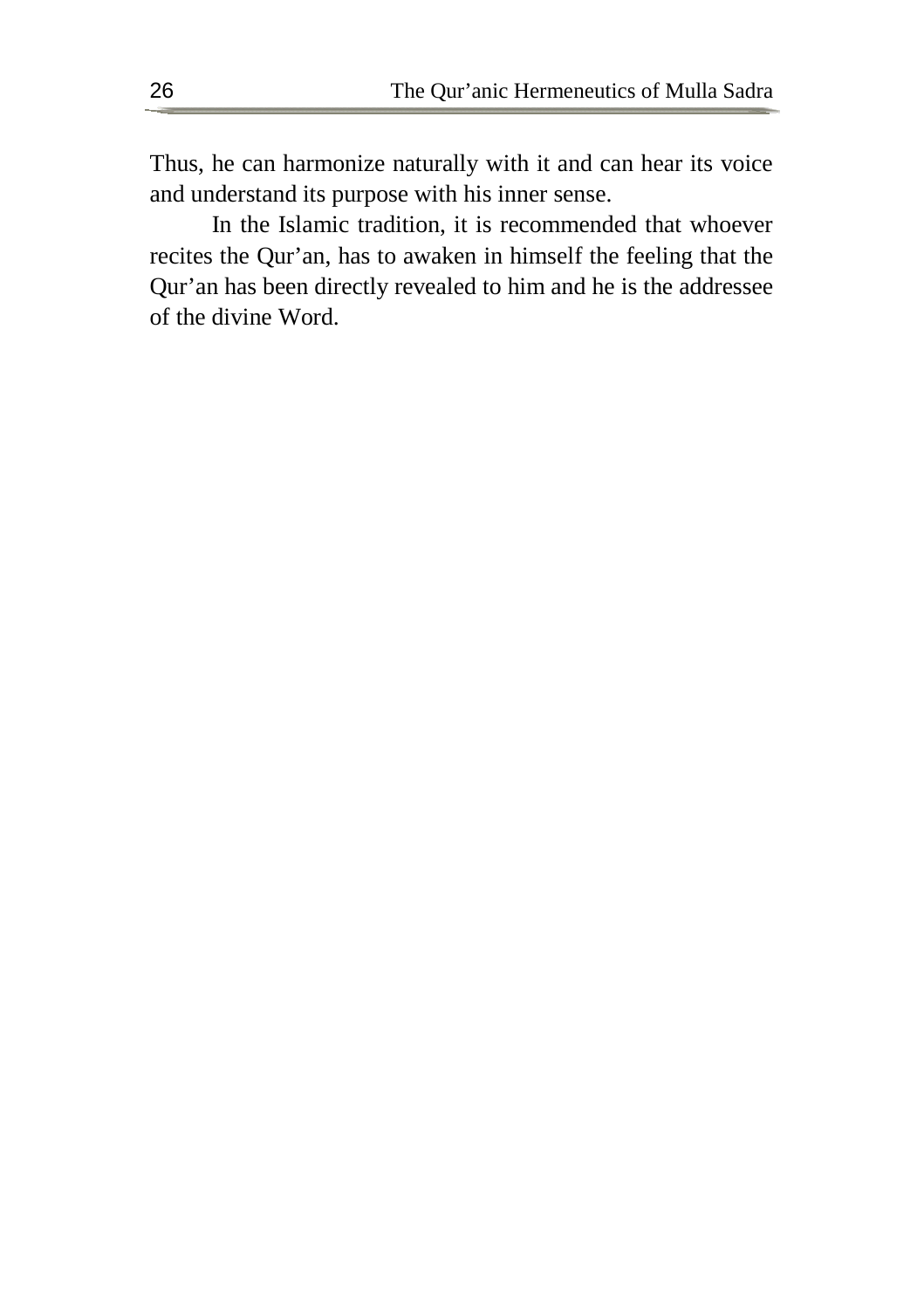# Mullà Æadrà's Principles of Hermeneutics **\***

**ith the descent of God's revelation to the Holy Prophet Moåammed (æ) and immediately after some verses of the Holy Qur'an were revealed to him, questions were raised by some people with respect thereto. So the Holy Prophet (æ), upon the call of God (as is cited in the Holy Qur'an) expounded the holy verses, and thereby answered the questions. As a result, this process was followed, and led to the birth and development of** *aåàdíth***, and to the interpretation of the Holy Qur'an based on them. However, after the Prophet (æ), those** *aåàdíth* **were transmitted to people in the following two ways.**  *W* 

Firstly: by the *Ahl al-bayt* (the Prophet's Household). These *aåàdíth* were explained, mainly by Amír al-Mu'minín (the Commander of the Faithful), 'Alí ('a) who was the

<sup>∗</sup> Presented to the Conference on the Qur'an: Text & Interpretation, held at the School of Oriental and African Studies, University of London, October 1999.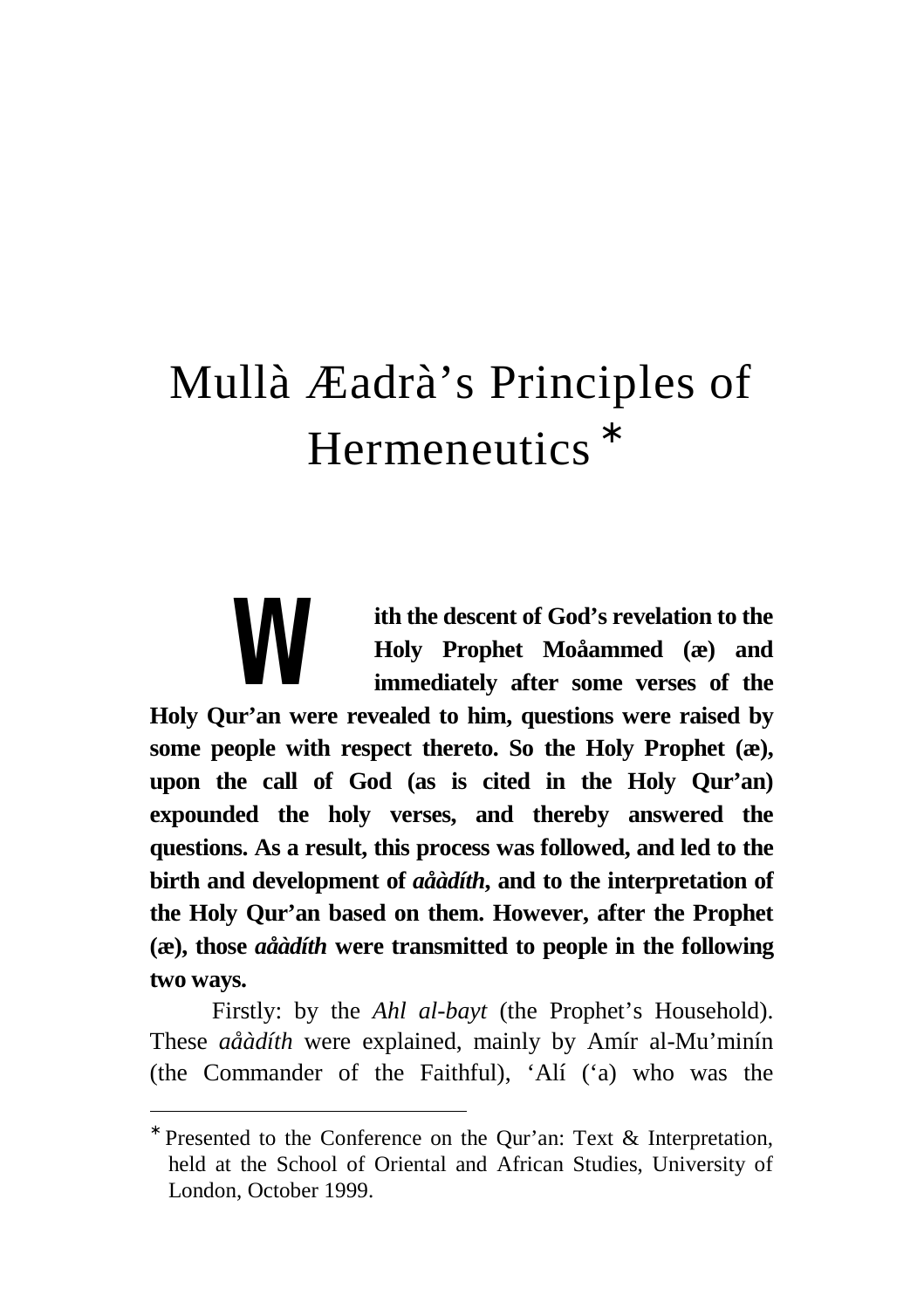Prophet's son-in-law, and by Fàìimah Zahrà ('a) the Prophet's daughter and 'Alí's wife. These *aåàdíth* were passed onto ten successive generations through the Shi'ite Imàms (leaders).

Secondly: by the Prophet's companions (*Æaåàbah*). At that time, interpretation of the Holy Qur'an was limited to quoting the Prophet's exegetic *aåàdíth.* 

**In later centuries, technical, analytical or literary genres of writing commentary became common. Three main schools or methods of interpretation (theological interpretations of Shi'ites, Mu'tazilites, and Ash'arites) appeared, including the well-known interpretative schools of Medina, Mecca, Kufa and Basra, some of which paid attention to creed and theological issues, some to jurisprudential and legal matters, and others to rhetorical and literary or gnostic issues.** 

In the contemporary period, some commentators have even interpreted the Holy Qur'an from the point of view of new experimental sciences and modern findings. Certainly the closer a commentary is to the contemporary age, the more complete the exegetic methods will be. An outstanding example of a complete commentary on the Holy Qur'an is *al-Mízàn fi tafsír al-Qur'àn* by the well-known contemporary philosopher and commentator, 'Allàmah Ìabàìabà'í who commented on the Holy Qur'an with the aid of the Qur'an in a scientific and technical way. His commentary, which consists of 20 volumes, contains philosophical, social and narrative issues, in addition to literary points.

**An analysis of the different styles of Qur'anic interpretation would, of course, be imperfect without alluding to the great commentator of the Qur'an, Mullà Æadrà. In fact, his method of interpretation is one of the best interpretive methods of the Holy Qur'an.**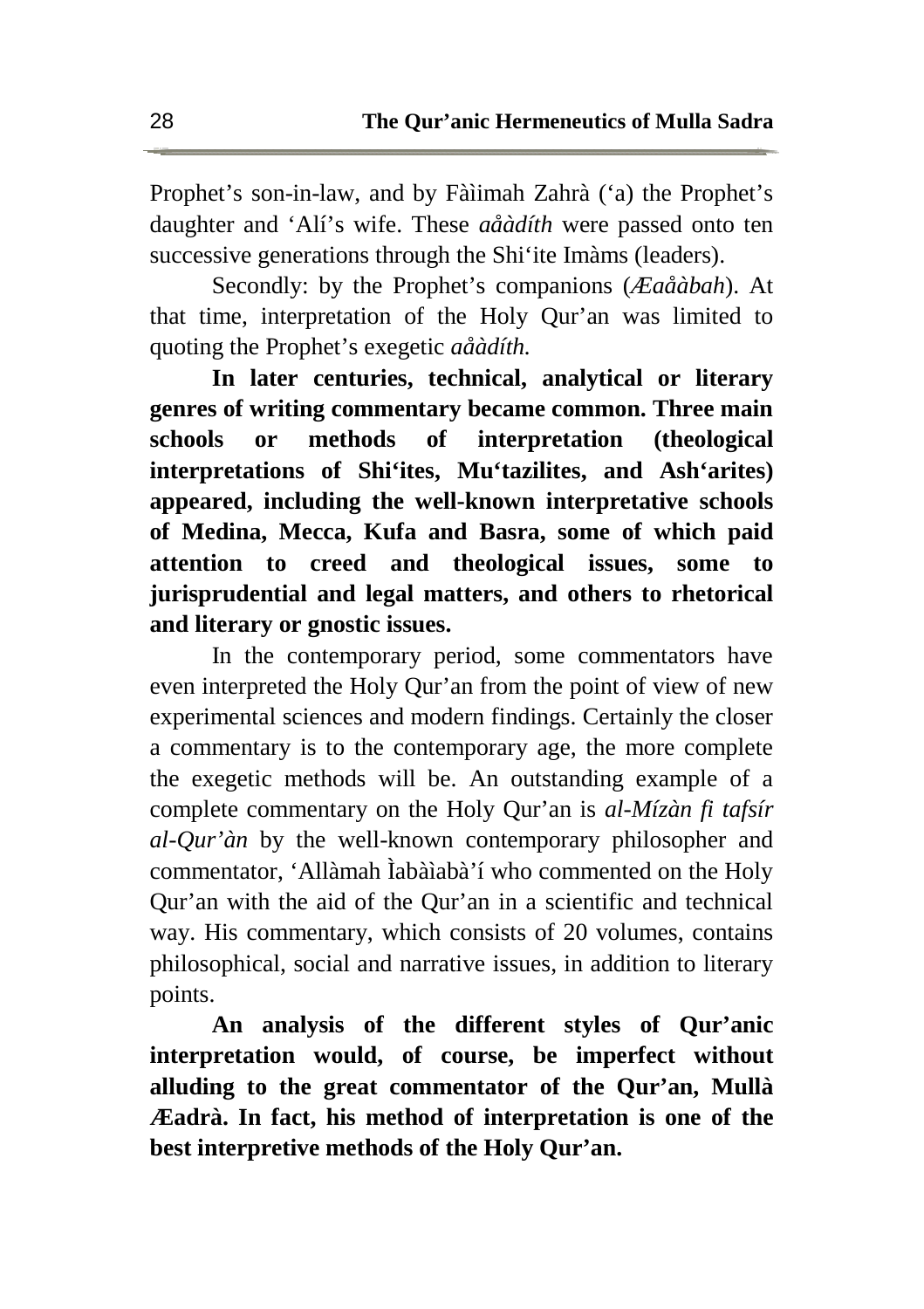Ĭ

Æadr al-Dín Moåammed Shíràzí (979-1050/1571-1642), entitled Æadr al-Muta'allihín and known as Mullà Æadrà, is one of the greatest Iranian Muslim philosophers, like Avicenna. He lived in the Safavid era. He wrote nearly fifty books on philosophy, interpretation and *åadíth*; the most famous among them being *al-Asfàr al-arba'a* (the Four Intellectual Journeys) – a complete course in philosophy – consisting of 9 volumes, which is considered as a standard textbook.

In philosophy, he founded a well-known school, called the Transcendent Philosophy (*åikmat al-muta'alliyah*), in which he mixed important ideas from the Peripatetic and Illuminationist schools, with ancient Iranian philosophy, Sufism and Islamic philosophy to form a single school. At the same time, inspired by the Holy Qur'an and *åadíth*, he brought Islamic philosophy to its culmination.

Mullà Æadrà's commentary consists of interpretive segments. Starting from *Àyat al-kursí* (approximately 1025 A.H.) and the Light Verse (1030 A.H.) he continued by commenting on *Yàsín, al-Åadíd, al-Wàqi'ah, al-A'là, al-Ìàriq, al-Zilzàl* Chapters, and finally, late in his life, he decided to make a complete commentary on the Holy Qur'an and commented on some verses of *al-Baqara.* Death, however, did not permit him to finish this book.

Mullà Æadrà does not follow one single method in his commentary. In commentaries such as the ones on the Light Verse (1030 A.H.) and *Àyat al-kursí* (1025 A.H.), he depends mostly on gnostic and mystic points, and at the same time pays attention to *åadíth.* Furthermore, he is not very interested in literary and verbal points.

But, after settling completely in Shiraz, he decided to write a comprehensive commentary on the Holy Qur'an, from the beginning to the end, in which his slightly hasty method was replaced by the usual methods of the Qur'an's commentators.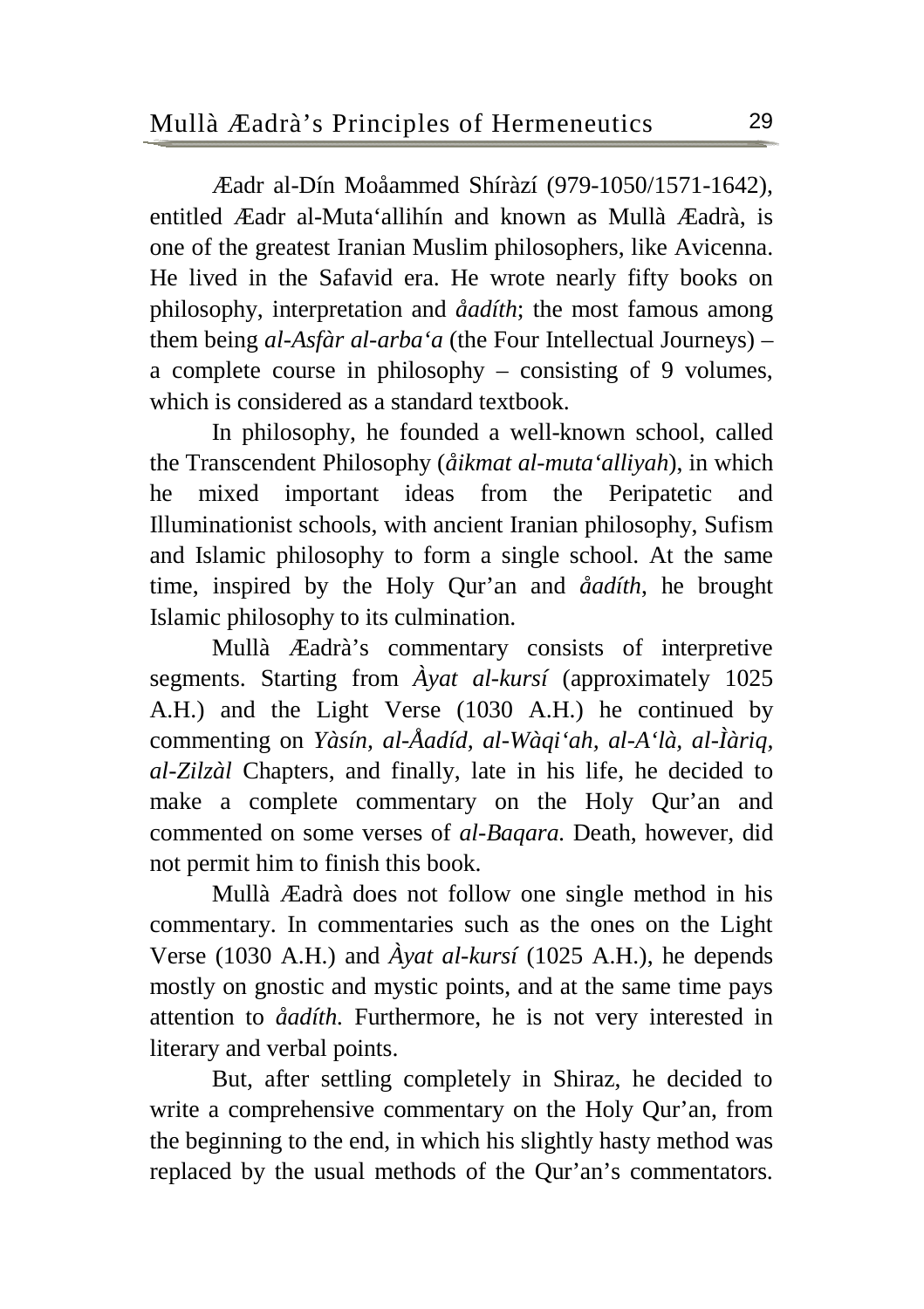That is, firstly, he discussed the word, its exterior, and its derivatives. Being indifferent to the majority of issues common among the commentators and theologians of that time and before, he described gnostic and Qur'anic connotations, based on his own special and personal intuitions.

To avoid repetition he wrote *Mafàtíå al-ghayb* (Keys to the Unseen), before beginning to comment, so that he would refer to it as an introduction to, or a philosophy for, his Qur'anic interpretation, on which some of his more brief points were based.

He seems to pay no attention to the majority of commentaries on the Holy Qur'an, but he referes to certain commentaries such as Ìabarsí's *Majma' al-bayàn* and sometimes refers to Fakhr al-Dín Ràzí, Níshàburí and Zamakhsharí's commentaries as free of prejudice, and quotes their views to complete his own viewpoints (Mullà Æadrà, *Tafsír*, Vol.11, p. 176). In addition, he sometimes also disproves their views (Ibid*.*, p. 191).

Mullà Æadrà's commentary is, basically, a gnostic one. However, since he was an expert in all the sciences of his time, he sometimes paid attention to some subjects that other commentators had already investigated. In addition, as he was well versed in Arabic literature, he occasionally discussed literary points as well.

According to Mullà Æadrà, since the verse "Look at every thing in the heavens and on the earth" is a command, then observing that command is a religious duty. So cognizance of cosmology and of the apparent and hidden realities of the world is obligatory from a religious point of view. Therefore, commentary of the Holy Qur'an must seek out the realities of the world and the issues related to man's spirit. Consequently, commentators who merely look for literary and outward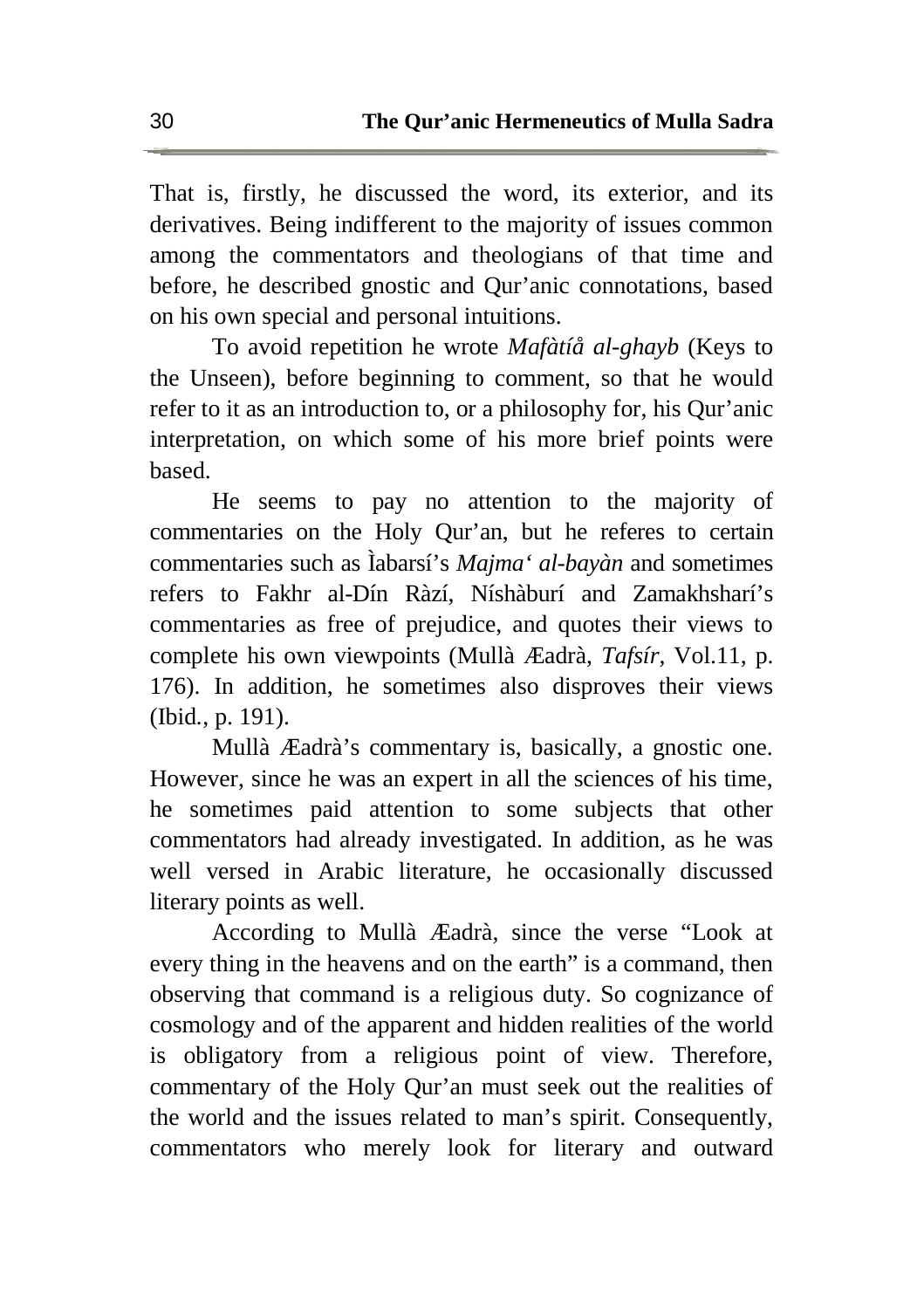Ĭ

meanings in the Holy Qur'an, in fact, lower the worth of their work to the level of a purely literary one (*Asràr al-àyàt,* 6).

On the other hand, just as ignoring the realities of the world means ignoring their creator, so ignorance of God is also considered a cause of ignorance of all things, and a deviation from human nature (Ibid., p. 1, p. 5).

In terms of the method of interpretation, Mullà Æadrà divides commentaries on the Holy Qur'an, into the following categories.

First: commentaries which discuss literary techniques, verbal meanings, and rhetorical points of the Holy Qur'an.

Second: commentaries that derive jurisprudential and ethical commands from the outward meanings of the words of the Holy Qur'an and content themselves therewith.

Third: commentaries that turn away from the outward meanings of the Holy Qur'an, impose wishful thinking on its interpretation, and call the process *ta'wíl* (hermeneutic interpretation) or gnostic commentaries.

Fourth: commentaries that accept the exterior meanings of the words of the Holy Qur'an, but look for their underlying mysteries and secrets with the help of reason, intuition and divine illumination to discover the realities hidden thereunder. Mullà Æadrà is among the fourth group, since he accepts only this kind of commentary and considers it correct. Æadrà follows certain rules and principles in his Qur'anic exegesis, which can be designated as the principles of Sadrian exegesis. To arrive at the depth of the thoughts of his interpretive school we must analyze his definitions of the world, man revelation and the Qur'an.

Firstly, the levels of the world. In order to be ordered hierarchically, the world must be defined, Mullà Æadrà thus divides the world of being into three worlds:

1. the material and the physical world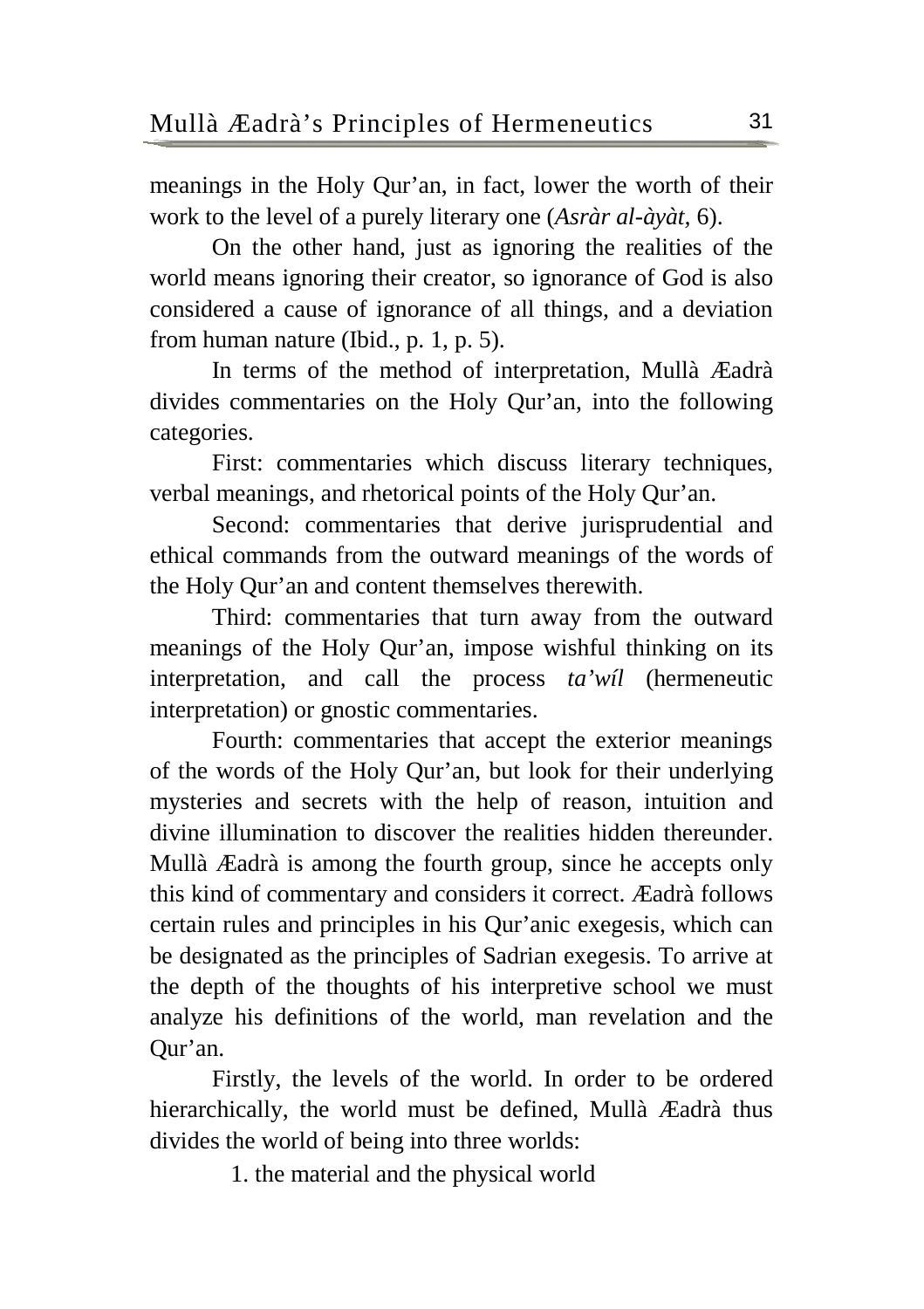- 2. non-material and the imaginal world, and
- 3. intellectual or supra-imaginal world.

As we will discuss in this paper, all there is in the material world is, in fact, an exemplification or manifestation of non-material world which is the locus of the higher realities; and such realities which are in the non-material world, have manifestations in the world of matter. For example, the term "pen", mentioned in the verse "He taught by the pen" exists in the material world in one form, and also in the world beyond matter (i.e. the other world) in another form, while in both worlds, the pen is one and the same reality (*Mafàtíå al-ghayb*, p. 95).

Secondly, the levels of man: in addition to five senses, man has other levels of being and worlds, too, which must be divided into three groups: 1, the level of sense, i.e. sensing with the instrument of the five senses; 2, the imaginative or ideal level, in which the same senses do exist, but without material instruments, and in which man can see without eyes and hear without ears; 3, the intellectual or universal level (in its platonic sense) in which the realities of objects continue to exist, but are free of physical matter, time and imaginal matter. This is the highest level of the human soul, which is next to the world of heavenly intellects.

Thirdly, the levels of revelation. Since the Holy Qur'an is revelation and God's speech, the meaning of such revelation must be known. According to the definition given in the Holy Qur'an (verse 51: 42), revelation is the direct and unmolested speech of Exalted God to the Prophet. Hence, revelation is called God's Speech. And according to the above-mentioned verse, the speech is solely of three kinds. It must be known that God's Speech is not separate from its "understanding" and the "speech" is in union with the Prophet's spirit (Mullà Æadrà, *Asfàr* 8/7). However, for people other than the Prophet, God's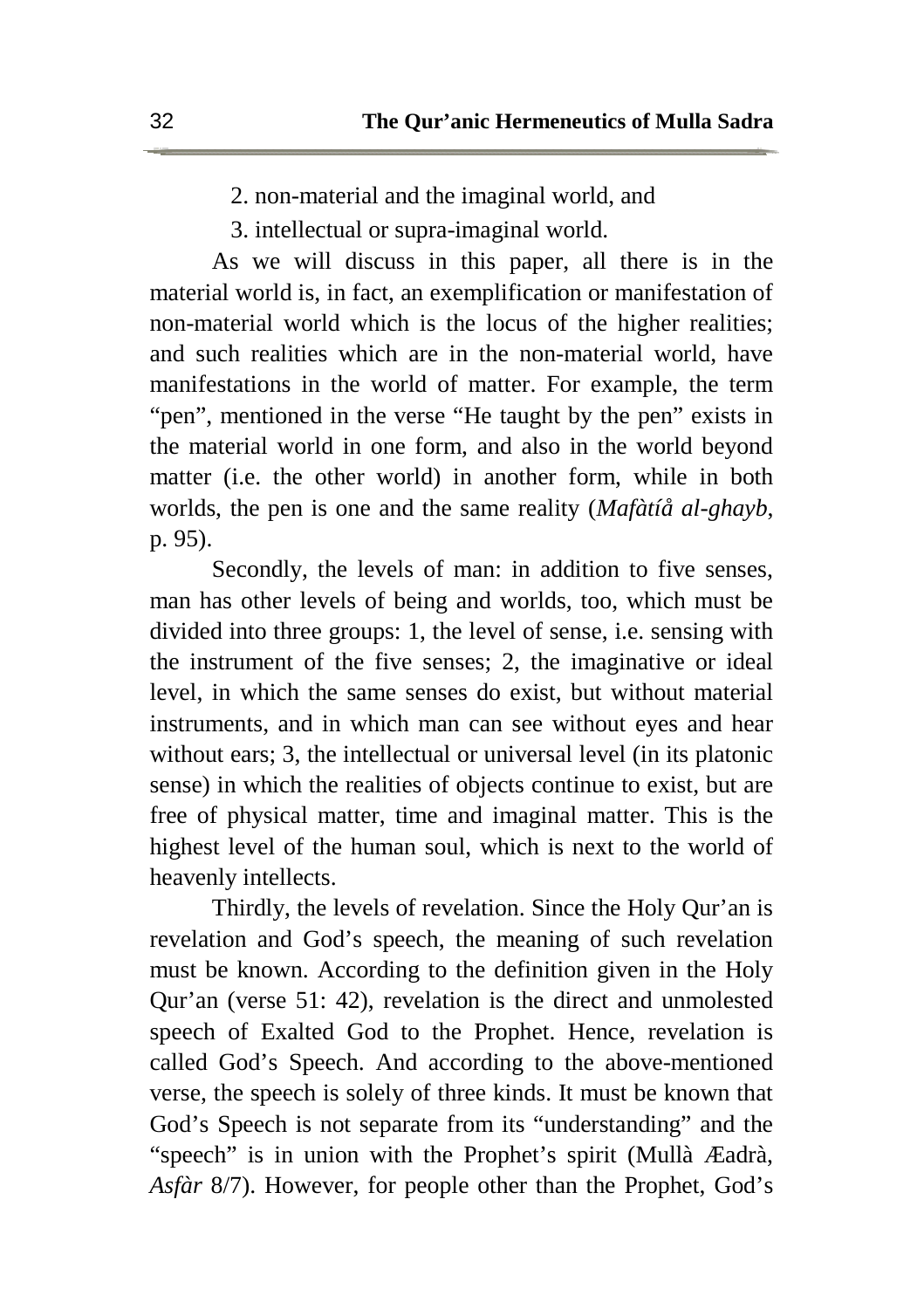Ĭ

 $\overline{a}$ 

speech is always indirect and is transmitted to them only through words and letters. Therefore, it can be said that ordinary people can only deal with God's book rather than His speech.

Mullà Æadrà says God's speech is other than His book. It seems that his intention is something other than what some hermeneutic philosophers say these days and for a number of reasons he makes a distinction between writing and God's speech.

In Mullà Æadrà's opinion, God's speech is simple and far from and over and above word–combinations. It belongs to the world of supreme command (a stage in which matter is absolutely non-existent, and has no involvement). It is timeless, instantaneous, and not gradual. On the contrary, writing or divine scripture is a phenomenon of a lower material world, which was issued and descended gradually and in a combination of words. Therefore, what we can see in the Holy Qur'an is the God's book, and not the divine speech (*Asfàr*   $10/7$ ).<sup>10</sup>

Despite declaring this opinion, Mullà Æadrà finally accepts the unity of writing and speech and says that this duality is exoteric and mentally-posited as the result of our own mental analysis. Consequently, it is not real and there is, therefore, no distinction between the speech and the writing of man. His explanation for the unity of speech and writing or their duality, is as follows. At one end, writing always emanates from its author and is not separate from him, nor is speech from its speaker, and their relationship, in philosophical terms, is one of necessity. At the other end, writing is connected with and subject to things other than its author or speaker (i.e. paper, book and its reader). It can, therefore, be considered separate

 $10$ . Elsewhere, he says that the Holy Qur'an is God's speech, but the other divine books are only God's books (*Asràr al-àyàt*, pp. 16-20).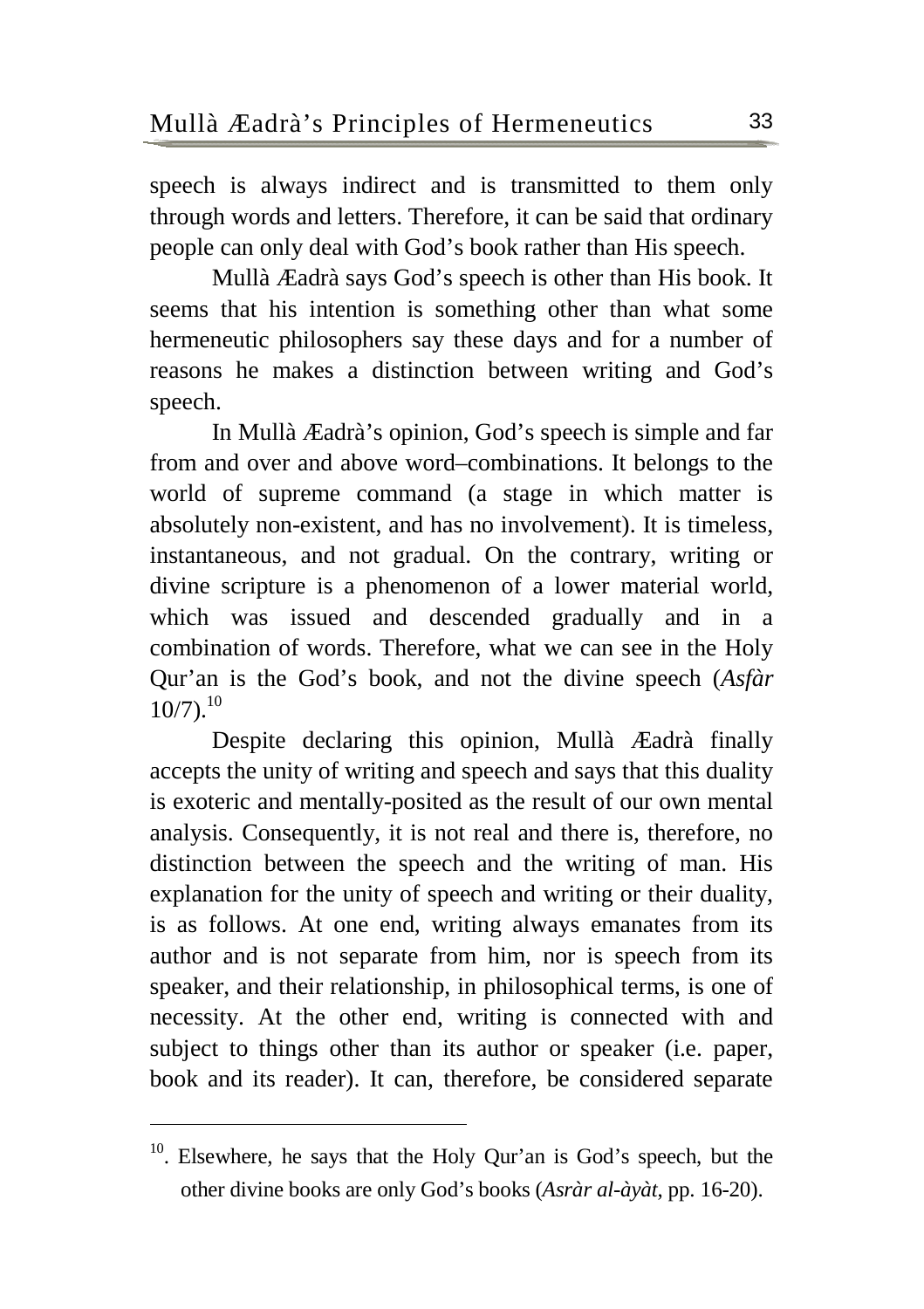from its author philosophically speaking it possesses the level of possibility. He considers this phenomenon as true, both in divine and human orders. Furthermore, he adds that the unity of speech and writing, despite their apparent separation, are of the author's own unveilings.

The revelation is an intricate and non-material phenomenon. It descends through certain stages until it appears in the form of the Qur'an presentable to man. Mullà Æadrà says: "When the Prophet (æ), given the levels of man's soul and the world, ascends from the material and sensible stage with his spirit and heart, and, passes through and beyond the imaginal world, and is being released from matter, and divests himself of temporal and material dimensions, and observes and travels through the signs of Exalted God's heaven, a light of knowledge which is incarnated in the form of the Holy Spirit called Gabriel of religions illuminates his heart. And in *al-Najm* (Chapter 53: verses 2 to 18) God describes and introduces Gabriel and calls him *Shadíd al-Quwà* (prolific of much power) and this is what in philosophy is called Active Intellect" (*Asfàr***,**  Vol.7, pp. 24-25).

After observing the Holy Spirit named Gabriel (which in philosophical terms means union with the Active Intellect) the Prophets hears and receives the divine speech and revelation in the form of words, which cannot be heard through external ears and air waves. Then, in the same way that he ascended to the world of the intellects, he would conversely descend to the world of matter by passing through the imaginal world.

The words heard by the Prophet (æ), in each stage of the world of imagination and the world of matter, come down in a form suitable for that stage. And once arrived in the world of senses and the physical world, revelation and the spiritual words are transmuted into human words and writing so that people can hear and see them.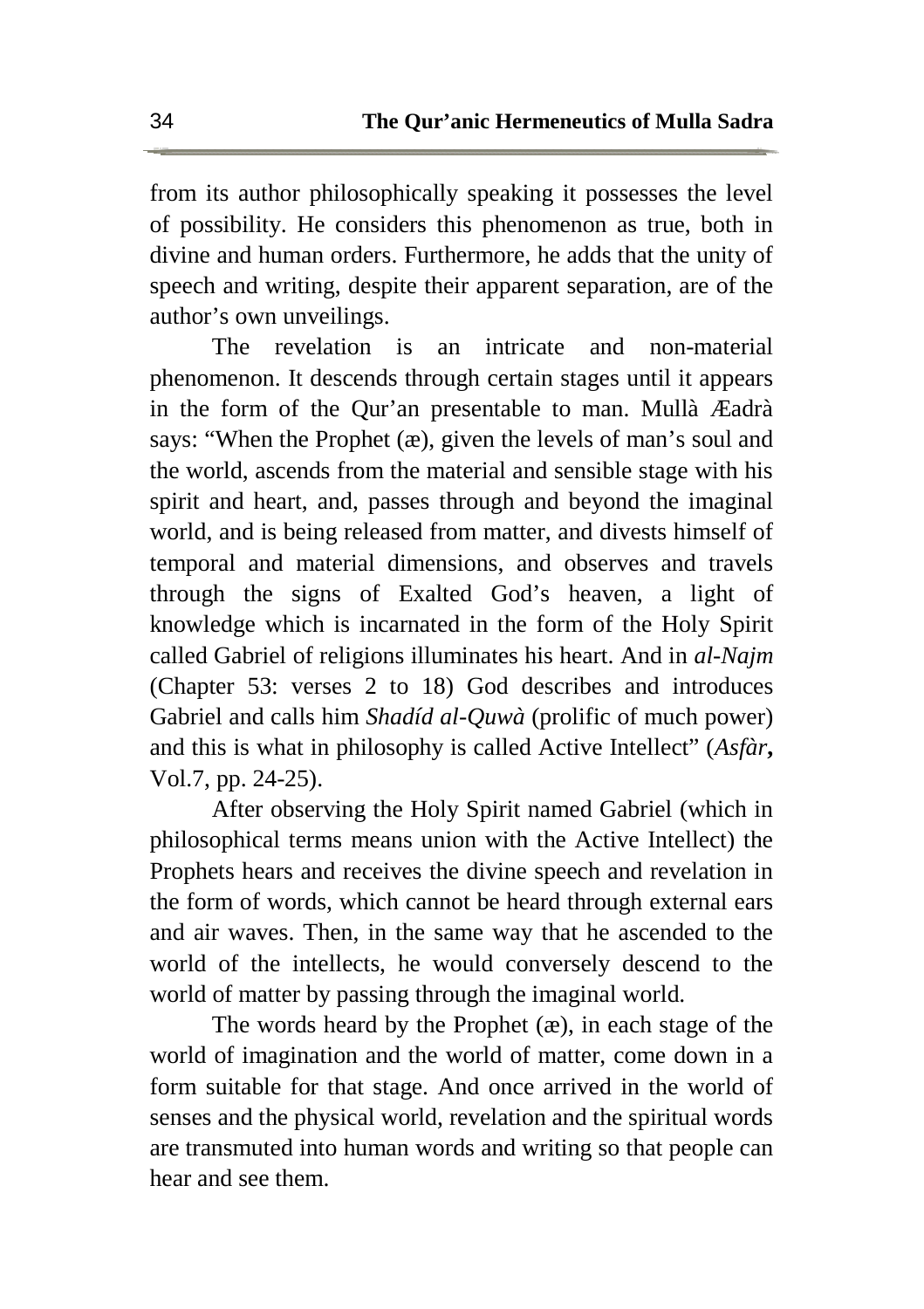As is mentioned in the Chapter *al-Najm* and as was seen and heard by the Prophet (æ) with inner eyes and ears, Divine Speech is pure reality, and above any suspicion of error.

Fourthly, the multiple levels of the Qur'an. According to Æadrà's definitions of the world, man and revelation, the Qur'an (that is Divine Speech and writing) is not merely what is seemingly seen or heard. Rather, according to the triple stages of the world of being and man's soul, the descent of the revelation through the spiritual world into the physical world, has levels and stages. As a man has a body and a spirit, so does the Qur'an. In addition to its physical expression, paper and cover, that can be said to be its outward aspect, the Qur'an has at least seven inward layers of meaning (It is said in prophetical *åadíth*, that the Qur'an has intricate layers, ranging between seven and seventy in number (Mullà Æadrà, *Mafàtíå al-ghayb*, p. 45)).

The outward aspect of the Holy Qur'an can be understood by man's outward being, but its inward aspect can be understood only by the supra-sensual human senses or man's so-called inward being. Superficial attention to the words and their outward meanings is the same outward aspect of the Holy Qur'an. Of course, this assertion has legal and jurisprudential validity and, in jurisprudential terms, constitutes external proof (*åujjat)*. However, beyond this outward aspect, there are concepts in the Holy Qur'an which are not possible for everyone conversant with the Arabic language, to understand, because such understanding is reserved only for those who can transcend the limit of words and their own exterior senses (five senses).

Mullà Æadrà believes that as the worlds have three physical, spiritual and supra-spiritual levels, the Qur'an, too, has the same levels, and is the "locus of manifestation" of all these three levels. Its first level is of verbal category, and all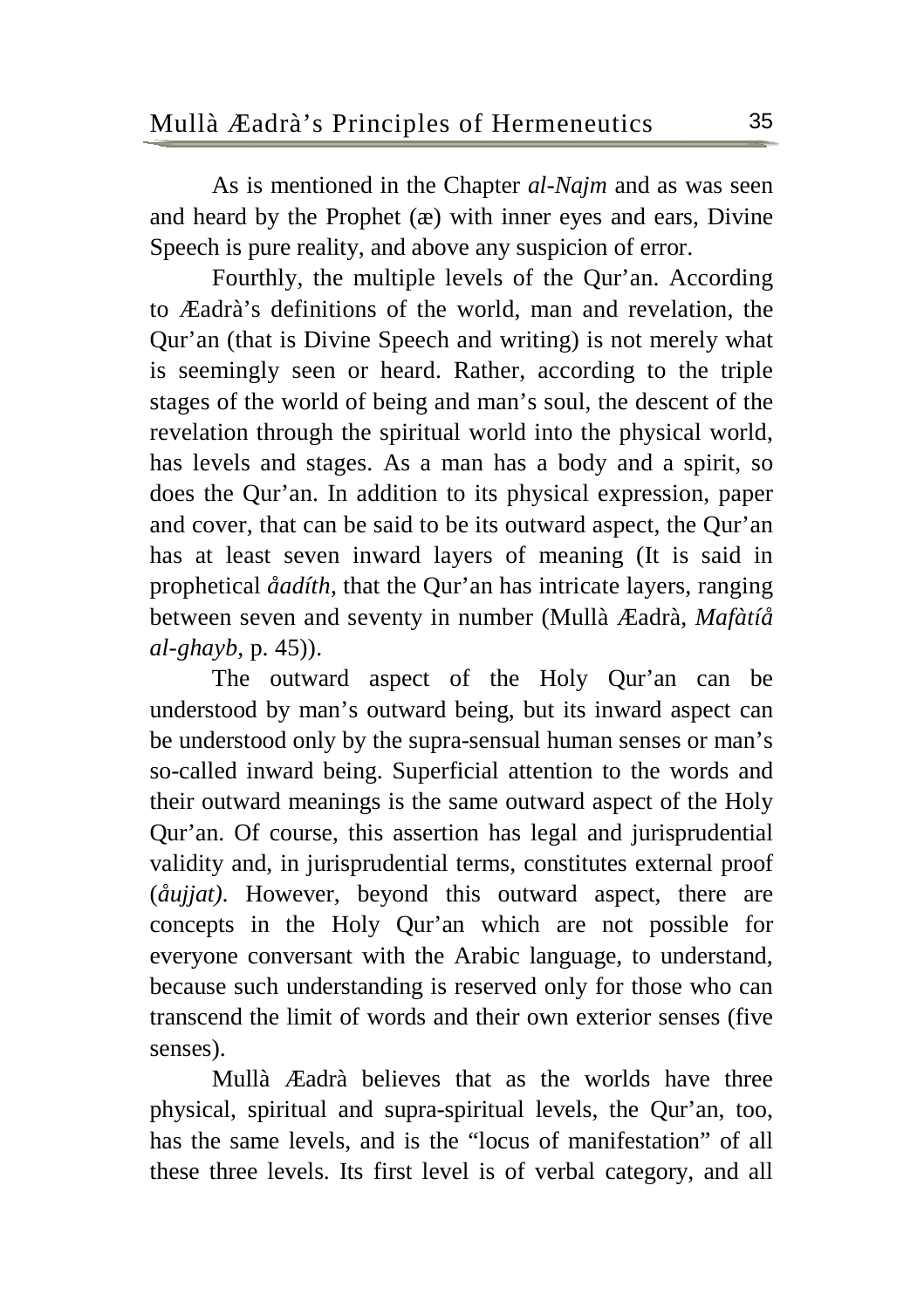those who are familiar with the Arabic language understand it. But the other levels are spiritual, hidden and "esoteric" and understanding them is possible only in a realm other than the realm of words.

To demonstrate the spiritual levels of the Holy Qur'an, Mullà Æadrà with reference to a Qur'anic verse likens it to food, descended from Heaven, which he so describes:

"the Qur'an is like food, which has been descended from Heaven, to nourish the soul. While this heavenly food is sought and assimilated by the men who are capable of so doing, donkeys and cows seek and assimilate only the straw; the oil and the kernel of the seeds are for men, the straw and the shell are for them".

Mullà Æadrà calls the Holy Qur'an "the light", so does the Holy Qur'an itself, which is the detector and revealer of hidden realities. This issue will be dealt with later in this chapter.

#### **Mullà Æadrà's interpretative method**

Having become acquainted with the four phenomena, the world, man, revelation and the Holy Qur'an, it is now time to turn to Mullà Æadrà's interpretive method. He believes the following to be the best method of commenting on the Holy Qur'an. Just as the Holy Qur'an descended to the Prophet (æ) as revelation, and in the process of descent went through different stages (consisting of the world of the intellect, the world of the souls and imaginal world, and the physical world) through which heavenly meanings have changed their forms and taken the shape of earthly words, so a commentator of the Holy Qur'an has to follow the same path to understand its depths.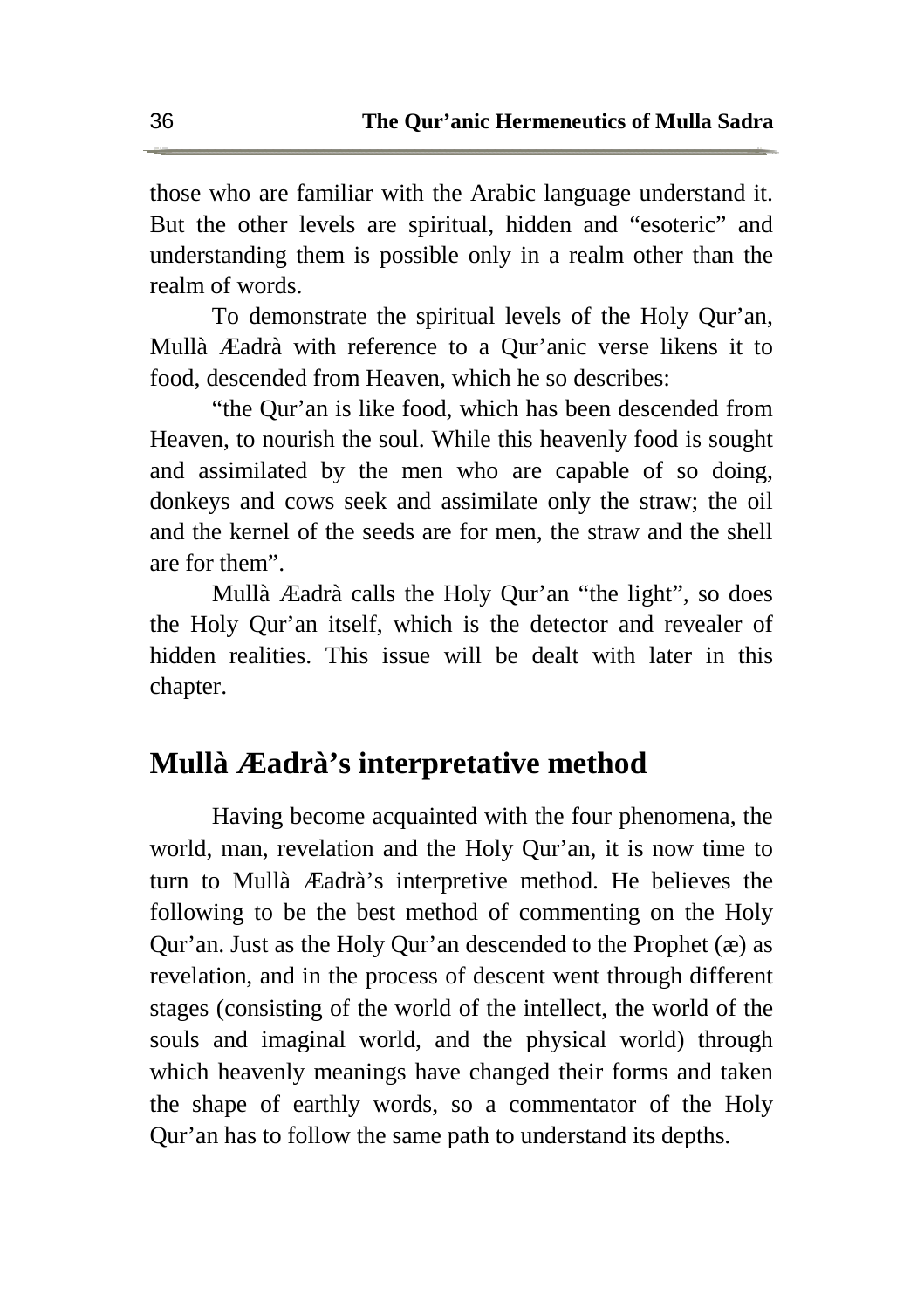Firstly, he has to begin with the outward meanings and understand them, and then take leave of the exterior senses, delve into the inward ones with the help of the soul's higher faculties and in so doing go as far as to even take temporary leave of his body (*khal'e badan*) in order to be able to make full use of his spirit's power. Then he must journey to Heaven to obtain the unveiled and transparent meaning of the Holy Qur'an.

Most existents of the material and physical world can be sensed by the five senses. However, one can not ascend up to higher levels of being with these senses. There are ways and instruments to help us understand each of these three physical and supra-physical worlds. Material and non-material realities are corresponding and communicating – in Mullà Æadrà's words, "correspondent" (*muìaìàbiq)* - but they are not truly like each other, since there is, in fact, a great difference between them.

Hence, to understand all the Qur'anic realities, or so to speak, "in commenting the Holy Qur'an", one must not be content with its outward and verbal meanings. Rather, one must plunge into the never-ending depth of these meanings, since just as the non-material world is hidden to a number of people, so the Holy Qur'an, being the manifestation of those worlds, also has esoteric and deep inner meanings which are hidden from man's bodily senses. Therefore, understanding and commenting on the mere outward meanings of the Holy Qur'an cannot be considered a true and all-pervasive understanding and commentary.

One who is content with words, or with their literary and artistic aspects when commenting on the Holy Qur'an, can only understand the beauty and euphony of the words, and their literary and verbal aspects, or at the most, extract the legal and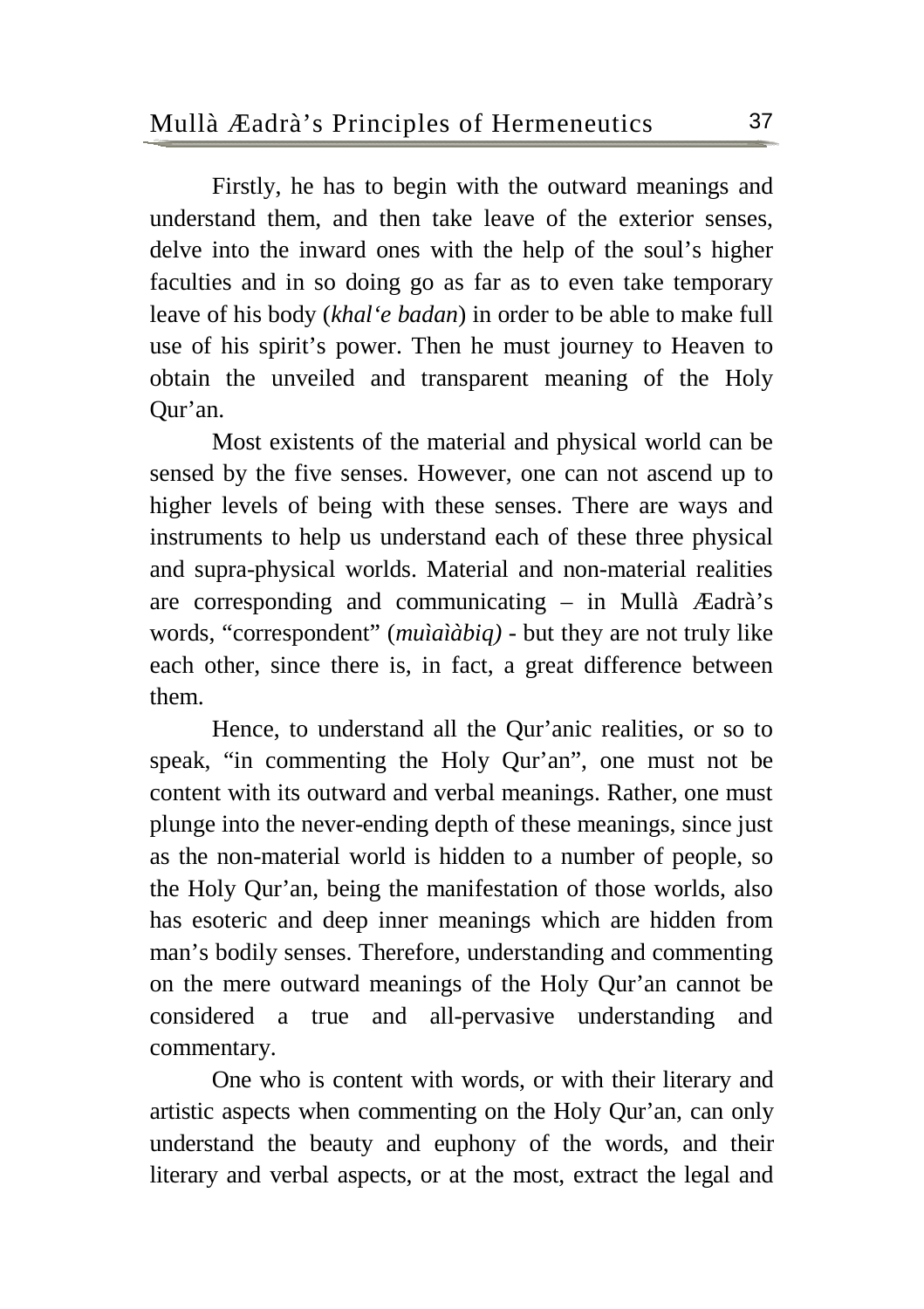jurisprudential connotations from the outward meanings of the book. Or else he may imagine God as having hands, eyes, throne and seat, as Ash'arite and Mu'tazilite theologians and some of the Hanbalite jurisprudents may do (*Asfàr,* Vol. 9, p. 299).

Following the ancient Iranian Illuminationist school, Mullà Æadrà considers "light" a non-material reality; the same as "being". He says "light and being are the same, and their difference is in their conception; whereas the Holy Qur'an is also light (Qur'an 7:157, 5:15, 4:74), therefore, this book is the locus of manifestation of the world of being and contains both the visible and the invisible (Qur'an 6:59)", (*Asràr al-àyàt*, p. 35). In other words, four centuries before the advent of the new European hermeneutics, Mullà Æadrà's hermeneutics upgraded the interpretation of the text (and the commentary on the Holy Qur'an) by pulling them out of the domain of mere words to the realm of existents and the phenomena of the world. Like those who, nowadays, consider interpretation of texts as equivalent to recognizing psychological, sociological, and historical phenomena, he, too, considered the Holy Qur'an's interpretation equivalent to the interpretation of the world and man, and hidden and apparent truths.

Muslim gnostics, among them Mullà Æadrà, believe that the world of existence originated in the divine command, through the word "*kun*" (become!) (according to a Qur'anic verse). They call this word "ontological fiat", that is, with a simple copula the existence and the divine speech occur at the same time and become one. They also consider existence equal to light philosophically –a light that illuminates the external non-existents (originally known to God), and makes them apparent, embodied and existent.

Ibn 'Arabí sometimes takes "*wujêd*" (existence), which is cognate with "*wijdàn*" (finding), to be synonymous with the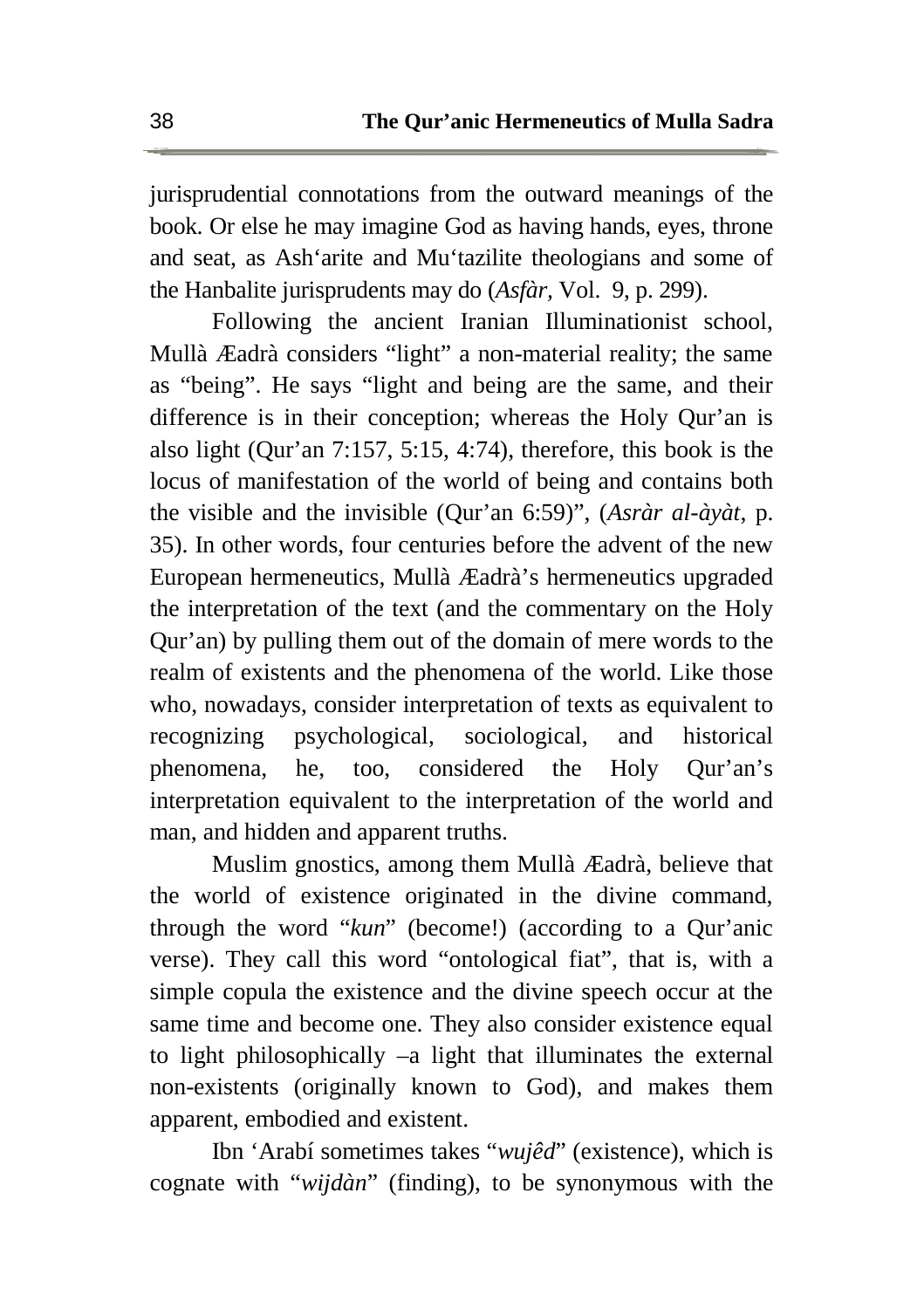latter. Mullà Æadrà also considers "wisdom and knowledge of the Holy Qur'an" as an opening to the world of realities. He believes that every existent has knowledge to the extent of its existence; and whatever has knowledge, will be resurrected. So, all objects, even inanimate being, will enjoy resurrection (*Risàla al-åashr*).

The knowledge of the inner meanings of the Qur'an acquired by a commentator is, in fact, perceived by him through his inner senses. In other words, the commentator establishes a kind of union and communion with the world of existence. The ancient gnostics call the world of existence "cosmos", and the divine speech as "Logos".

According to gnostics and Mullà Æadrà, perhaps, each person can find a meaning in the Holy Qur'an quite apart from those found by others. Moreover, each person can find something in the Holy Qur'an according to her/his capacity. Some hermeneutic philosophers believe in this point, the only difference between Mullà Æadrà and them being that hermeneutic philosophers do not believe in mystical intuition and illumination as he does; and although Mullà Æadrà believes in reason, he does not believe in personal predilections that we parade as reason, especially, if such are strange to the text and quite remote from it. Here, it is worth examining the principle of *ta'wíl* (hermeneutic interpretation).

#### **Hermeneutic interpretation of the Holy Qur'an**

The term "*ta'wíl*" is used several times in the Holy Qur'an. Its literal meaning means "return to the origin of the word". In contemporary hermeneutics, sometimes the interpretation of the text, or understanding the intention of the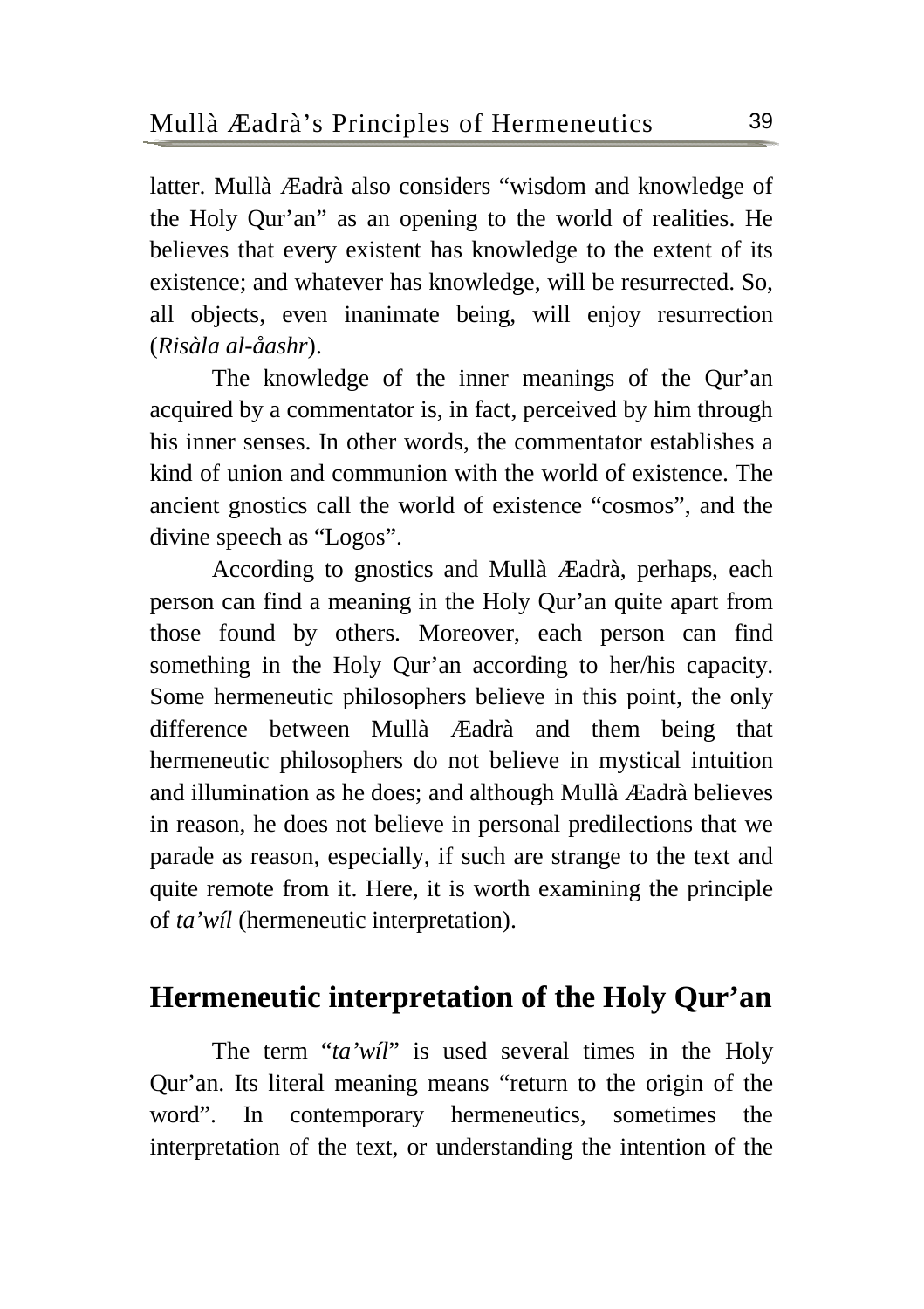text, is beyond the realm of the speaker's will, and is subject to the reader's judgment.

Mullà Æadrà and a number of other commentators undoubtedly do not view interpretation, in this sense, as correct. As we will indicate, Mullà Æadrà does not allow any deviation from the true purport of the words of the Holy Qur'an to occur. According to him, commentary must be such that the meaning should not be allowed to go beyond the word's sense, its realm and the generally-accepted meaning of that word. In other words, the commentator of the Holy Qur'an (and probably of any other religious text) is its trustee and must observe the terms of the trust.

According to Mullà Æadrà, *ta'wíl*, is a necessary tool for interpretation. It has connections with the world of existence, far beyond the verbal and outward meanings of the Holy Qur'an. There are many secrets, mysteries and meanings, which cannot be understood or explained by verbal commentary. In addition, the outward meanings of the words are not sufficient for us to allow comments on those intricate and mysterious realities (*Tafsír-i àyat al-kursí*, p. 176). Therefore, a true commentator must interpret those words accurately, and in doing so, he has to plunge into the words and extract the depth of their inner meanings. Furthermore, he sometimes even has to draw aside the veil of the material world and the physical senses, and obtain deeper meanings through reason, intuition, unveiling or other faculties. The Prophet's special progeny Imàm 'Alí (the Commander of the Faithful) and his Household have placed the deepest meanings only at the disposal of the confidant of mystery and true gnostics. The hermeneutic interpretation of the Holy Qur'an is not the opposite of its outward meaning, rather it supplements it: the inner meanings of the Holy Qur'an are like the cores of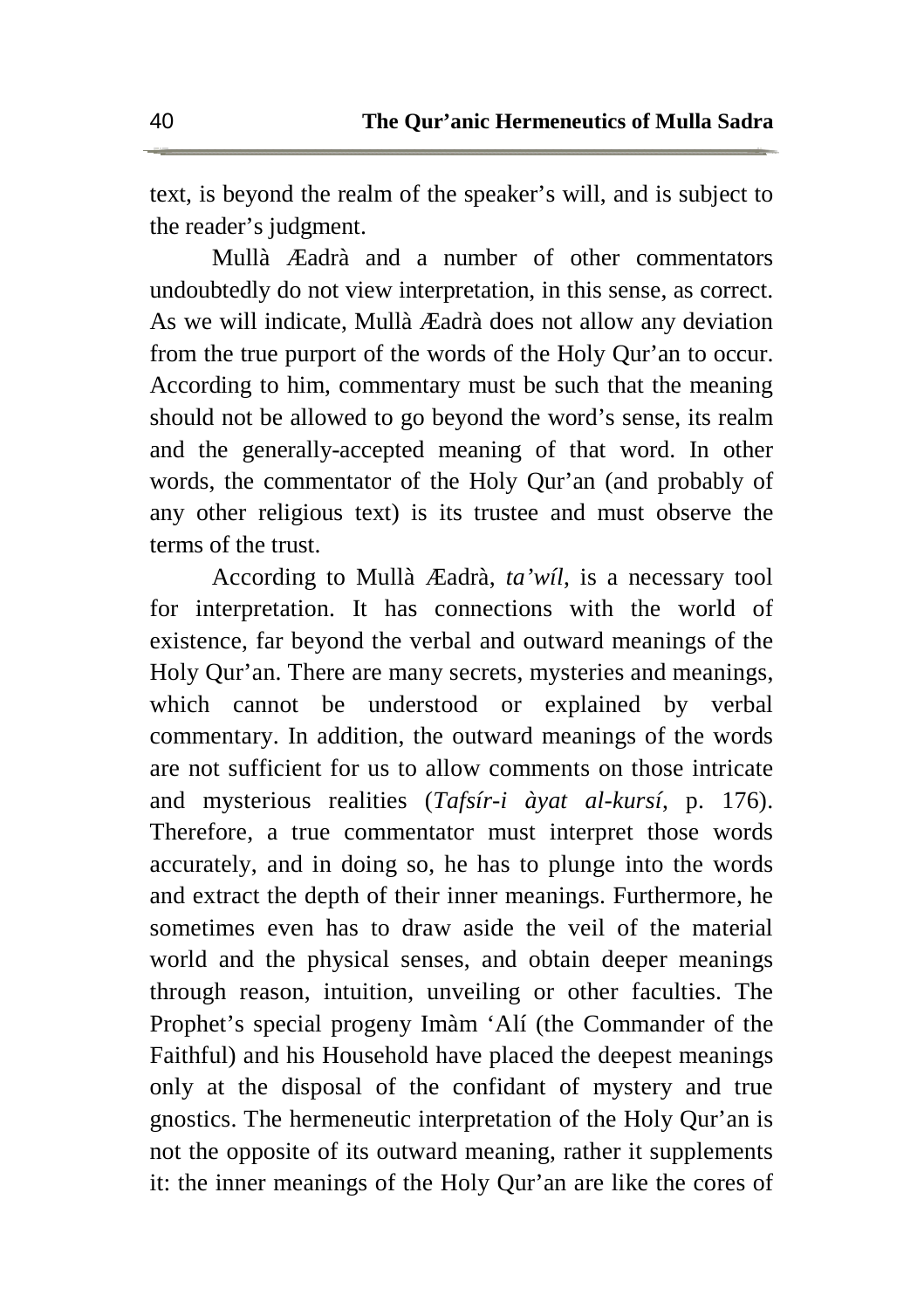seeds, and its outward meanings are like the shells of seeds (*Tafsír-i àyat al-kursí*, p. 176). On the basis of this simile, *ta'wíl* is undoubtedly, not a free or wishful interpretation beyond the outward meanings of the words, nor an arbitrary commentary. Rather, it gives a real and thorough commentary on the intended meaning of the word or sentence. The Holy Qur'an says: "the Qur'an explains everything to us", whereas, in commenting on the Holy Qur'an we should not be content with its verbal and outward meanings, otherwise everything or "*kull-i shay*'" cannot be perceived. Consequently, the real meaning of the Qur'an is realizable only through its real interpretation or *ta'wíl*.

But *ta'wíl*, in the true sense of the term, means approaching the Holy Qur'an, plunging into it, and discovering its depths, different layers, and inner meanings. By correct *ta'wíl* we mean going beyond the outward meanings of the words to unveil their inner meanings (which are hidden by the former) with the help of illumination and reason. *Ta'wíl* and esoteric interpretation is a kind of validating reason.

#### **The role of reason in** *ta'wíl*

There are three ways of finding the meaning of the Qur'anic text: First, by referring to a dictionary and a grammar book; second, through intuition and immediate, direct knowledge; and third, by discovering the meaning of the text with the help of reason and its "truth-finding" power.

Therefore, *ta'wíl*, in the view of the Holy Qur'an, means neither turning away from the verbal meaning of the word, nor depending on the purely unseen, nor being heedless of reason. Even those like Mullà Æadrà who consider intuition the main factor or the most important factor in the gaining of knowledge,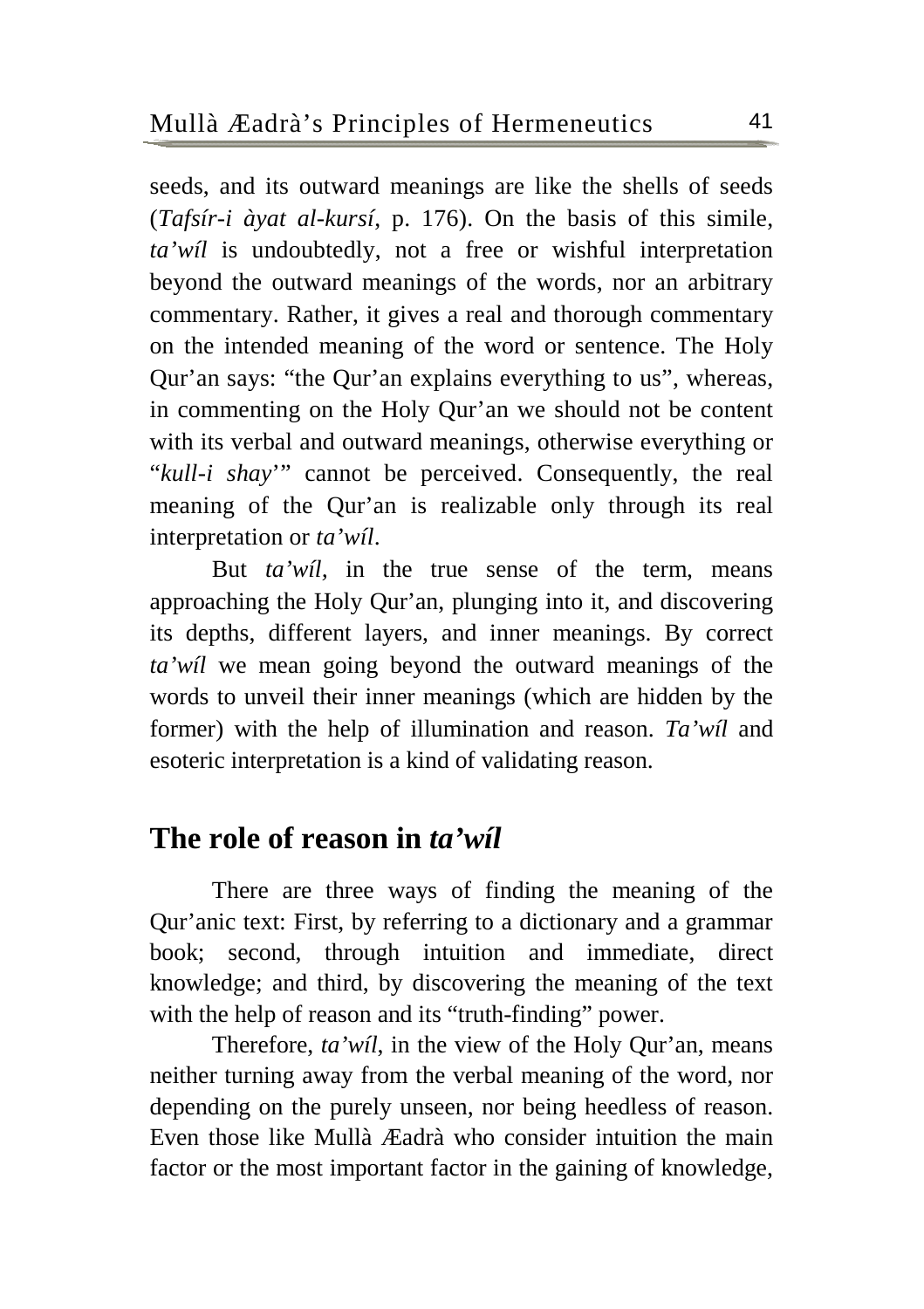appreciate reason as a divine grace, serving as light to help in the acquisition of knowledge, while regarding it inabsolute and below revelation.

The new hermeneutics, despite having been given appealing and uproarious publicity, have attained nothing more than that of Muslim gnostics, and are, therefore, at the beginning of the way.

#### **The role of the outward meaning of the word**

Mullà Æadrà says: "in hermeneutic interpretations, the departure point begins at the words of the text and their outward meanings". Unlike some exegetes, he attaches much importance to the outward meanings of the words of the Holy Qur'an. He says: "religion commands that nobody shall unduly overlook the outward meanings of the Holy Qur'an, nor reason; and every spiritual or intellectual finding, as well as commentaries and interpretations arising therefrom must all be in harmony with the rules governing the language of the text".

The divine, Satan-free intuitive vision bestowed on the heart is certainly valid, but is reliable only when it can supplement the outward meaning of the Holy Qur'an, the words of which must always be predicated by their own real meanings, and not through metaphors or similes used therewith.

It is at this juncture that he points to the triple worlds of existence and to their coincidence and correspondence with one another. He asserts that everything that exists in this sensible world has certainly a similar manifestation in the imaginal world; and that the outward and temporal meaning is similar to and coincident with the inner and spiritual meaning.

#### **Unveiling and intuition**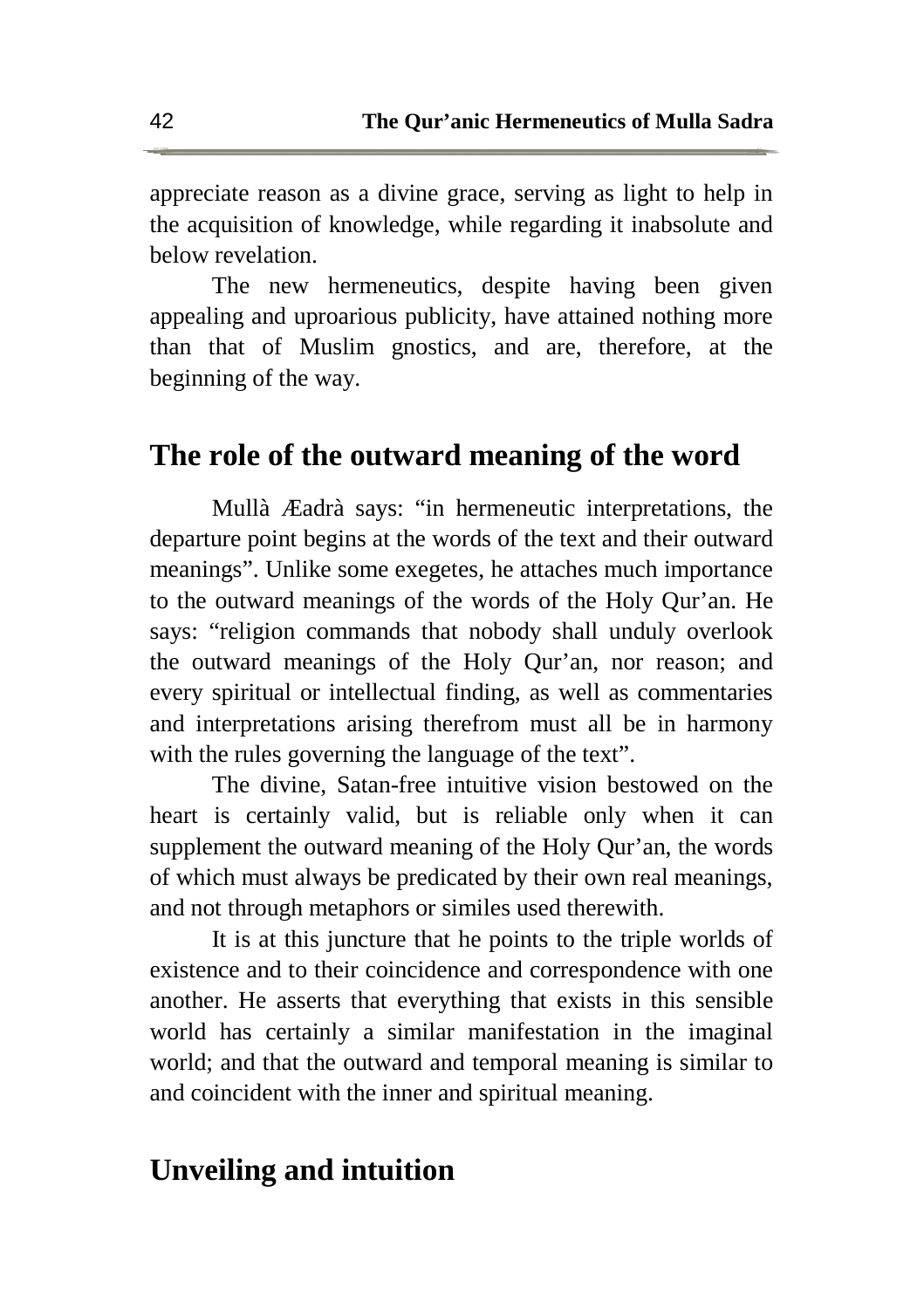Here, we must cast a glance at intuition and Mullà Æadrà's opinion about it. The reflection of realities in the human heart, that is to say, the act of seeing the non-material world through the non-material eye is intuition or unveiling. Mullà Æadrà divides intuition into two main categories.

First, symbolic intuition: He calls this kind of intuition, "formal intuition", which can find the meaning of symbolic form of realities (non-sensible realities) through inner (and not bodily) senses. He says that just as man's body has sensory organs through which he can see, hear and touch material objects so the human spirit also has corresponding non-material senses (*Mafàtíå al-ghayb*, p. 49).

This kind of intuition arising from inner senses can decipher the symbolic form of realities. However, the Prophet (æ), in a state of intuitive vision, saw knowledge drinking milk. Therefore, Mullà Æadrà says that hermeneutic interpretation (*ta'wíl)* is like interpreting a dream. This analogy is not surprising, since material life as compared with life in the other world is like a dream and the Commander of the Faithful, 'Alí ('a) said: "People are asleep and they will wake up upon death".

Second, cognitive intuition: Mullà Æadrà calls this kind "spiritual intuition". This is an intuition which is not symbolic. Instead, man's mind and spirit perceive the realities from a phenomenon or a sentence not perceivable in a normal state, i.e. like a key, by the turning of which the doors of a garden are opened and a hidden reality is suddenly revealed to the observer (*Mafàtiå al-ghayb***,** p.151). This is the intuition, which is called "inspiration" or "sacred faculty".

Following the Iranian Illuminationist school and the schools of Socrates and Plato, Mullà Æadrà believes in the imaginal world, and based on this, he says that the reason for belief in this kind of "discovery of realities" is that everything and every phenomenon existing in this material world, has a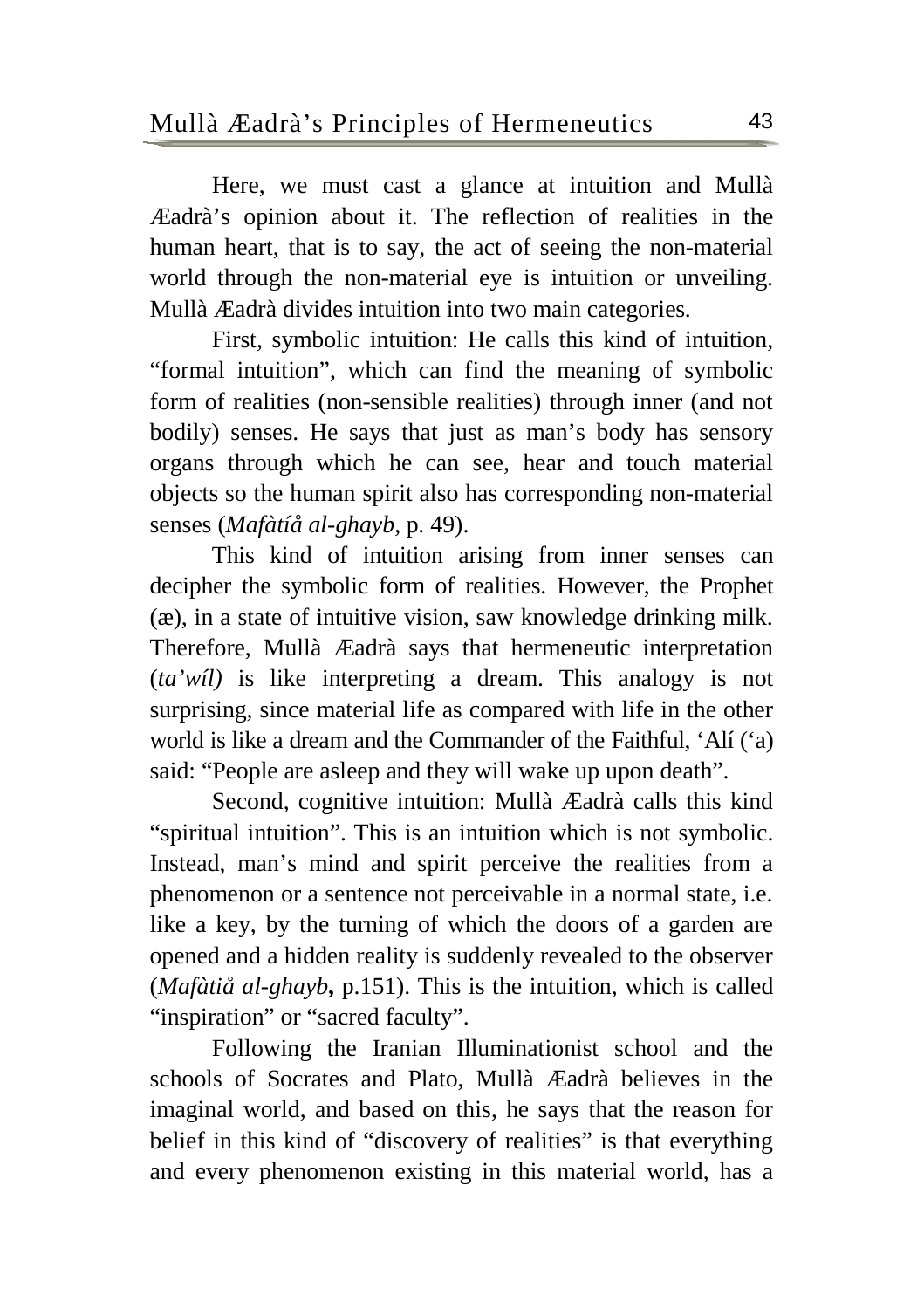"spiritual image" or an archetype in the other world, because the material world is just the shadow of the other world. There is nothing in this world which has no corresponding counterpart in the other world (known as "spiritual essence" *Mafàtiå alghayb*, p. 94).

With regard to the intuitions explained above, the other world has two shapes: one is the world which we see in the form of a symbolic transformation system, and the other is the world of "special intellectual meaning" which manifests itself in its real form in this world.

Mullà Æadrà says that it must not be thought that the "other world" is housed in a space or a place far from this world, since "special intellectual realities" are here in this world and very close to us. They are not concealed and hidden at all the reason they are hidden from our sight and senses is that we do not have the necessary means of perceiving them (i.e. a polished mirror of pure spirit and heart).

Likening man's spirit and heart to a mirror has a long history in Persian and, particularly, gnostic literature. Also, somewhere else, Mullà Æadrà has pointed to the "mirror of the heart" as a transparent instrument for non-sensory perception. He has said a "chaste and virtuous heart is, like a mirror, clear and free of rust and opaqueness. Such a heart, when facing the realities of the worlds, can perceive them to the extent of its capacity for perception and reflection (Mullà Æadrà, *Tafsír*, 2/299). Such perception and reflection over the realities is called intuition.

#### **Conditions of** *ta'wíl*

It behoves us to indicate another principle in Mullà Æadrà's Qur'anic hermeneutics. He says that there are preconditions which have to be met before we are enabled to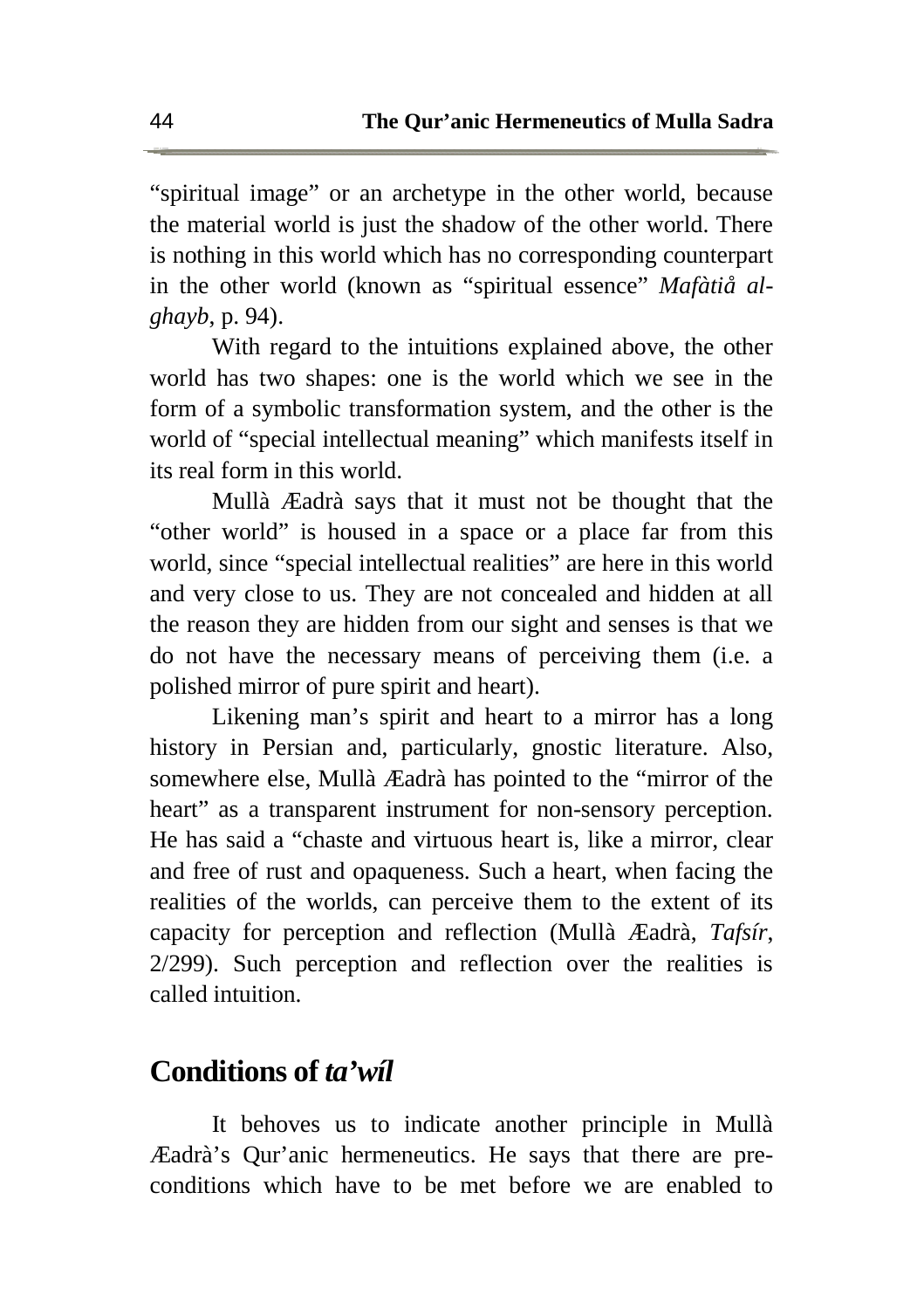perceive and interpret the depth of the meanings of the Holy Qur'an. In addition, not all men are equal to the task. The main pre-conditions are: turning away from the material world and its pleasures, exercising spiritual discipline, and possessing intrinsic preparedness for the task. Only such people can conceive the hermeneutic realities by integrating themselves with the spirit of the world, or the Holy Spirit (which Mullà Æadrà calls the Holy Father). If a person is not equal to this task, and has no self-restraint, he must not try to seek out meanings beyond the Holy Qur'an's outward aspect (*Tafsír*, 3/298 and *Tafsír-i àyàt al Qur'an*, p. 168).

Perhaps, one of the meanings of the verse: "Nobody else shall touch it other than the chaste ones" (Chapter *Wàqi'ah*, Verse 79), is that which was just said by Mullà Æadrà; since the term "*mass*" (which in Arabic means "to touch"), in its wide sense, can mean more than merely touching the Holy Qur'an, and, therefore, can also mean commenting on the realities of the Holy Qur'an.

This point leads us to another principle of the Qur'anic hermeneutics laid down in Mullà Æadrà's exegetic school. That is, although it is the divine message, the understanding of the text of the Holy Qur'an, depends on the commentator's personality, his spiritual rank and preparedness, and also on his mastery of literary nuances of the language, which can be infinite in number as is true in the case of the message of the Holy Qur'an. It is to be noted that Paul Ricoeur maintains the same opinion concerning the infinite realm of the message of the text and the art.

#### **Conclusion**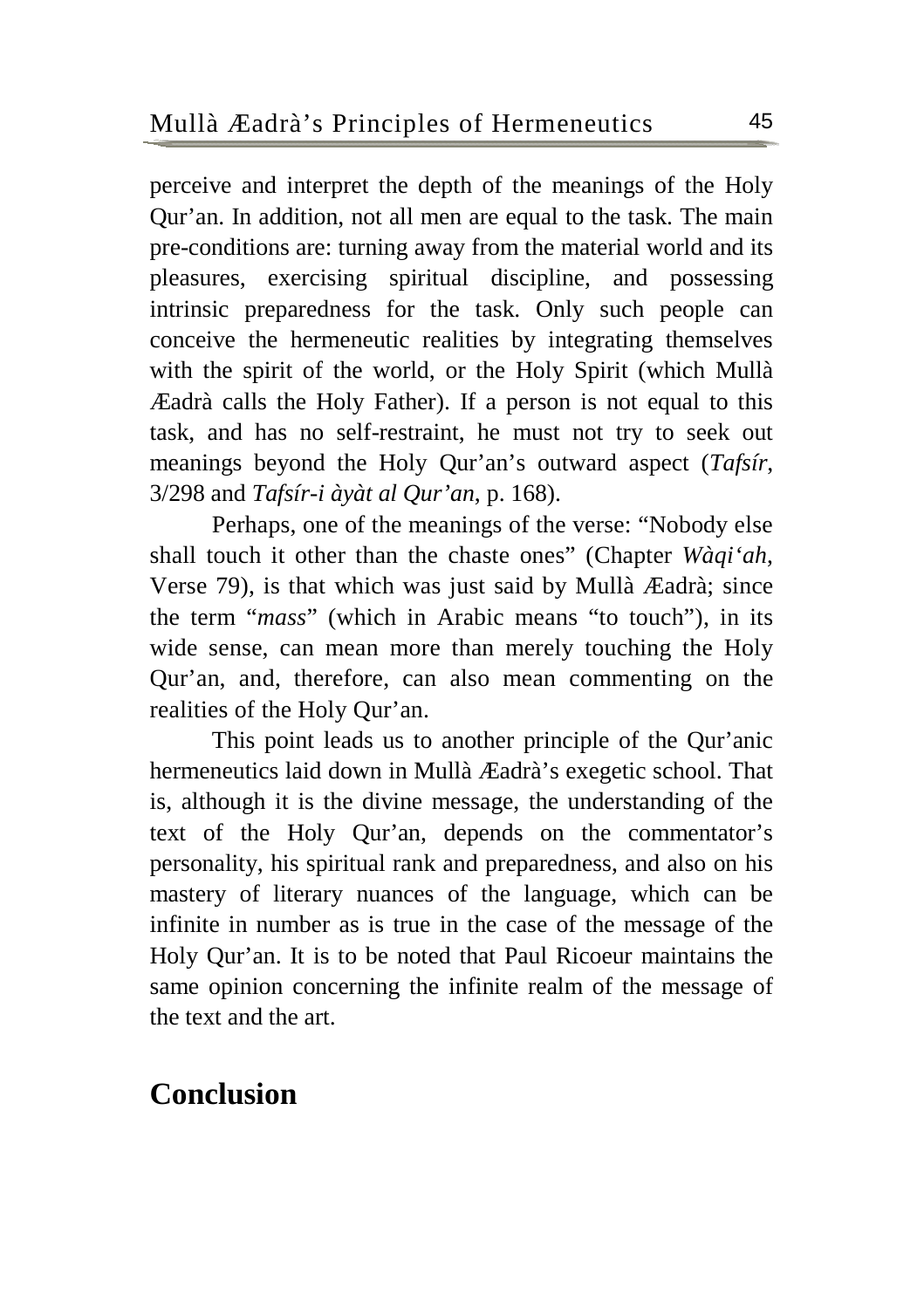In conclusion we can sum up the principles followed by Mullà Æadrà in the interpretation of the Holy Qur'an, as follows:

1. The text of the Holy Qur'an contains messages and meanings, of which a part can be elicited from the outward meanings of the words and the other part through rational methods and intuition. Opting for self-coined meaning and imposing the same on the Holy Qur'an is dishonest and cannot be considered as the true meanings of the words of the Holy Qur'an. Therefore, in Mullà Æadrà's hermeneutics, the reader is not free to impose meanings of his own liking on the text. He, therefore, has to seek out the speaker's meanings and intention.

2. The text of the Holy Qur'an, being the mirror of divine speech, is, in the ultimate analysis, in union with divine knowledge and divine command (which is the origination of the world and its existents) with the former being the locus of the manifestation of the latter because there exists no separation among the divine attributes on the one hand and between them and the divine essence on the other hand. The Holy Qur'an, therefore, is a mirror of both this material and the other nonmaterial worlds. As a result, a true commentary on the Holy Qur'an must ultimately lead man to a true recognition of the world of being. It is to be noted that Qur'anic hermeneutics are intended to establish relations and connections with the realities of being, i.e., with man, and up to the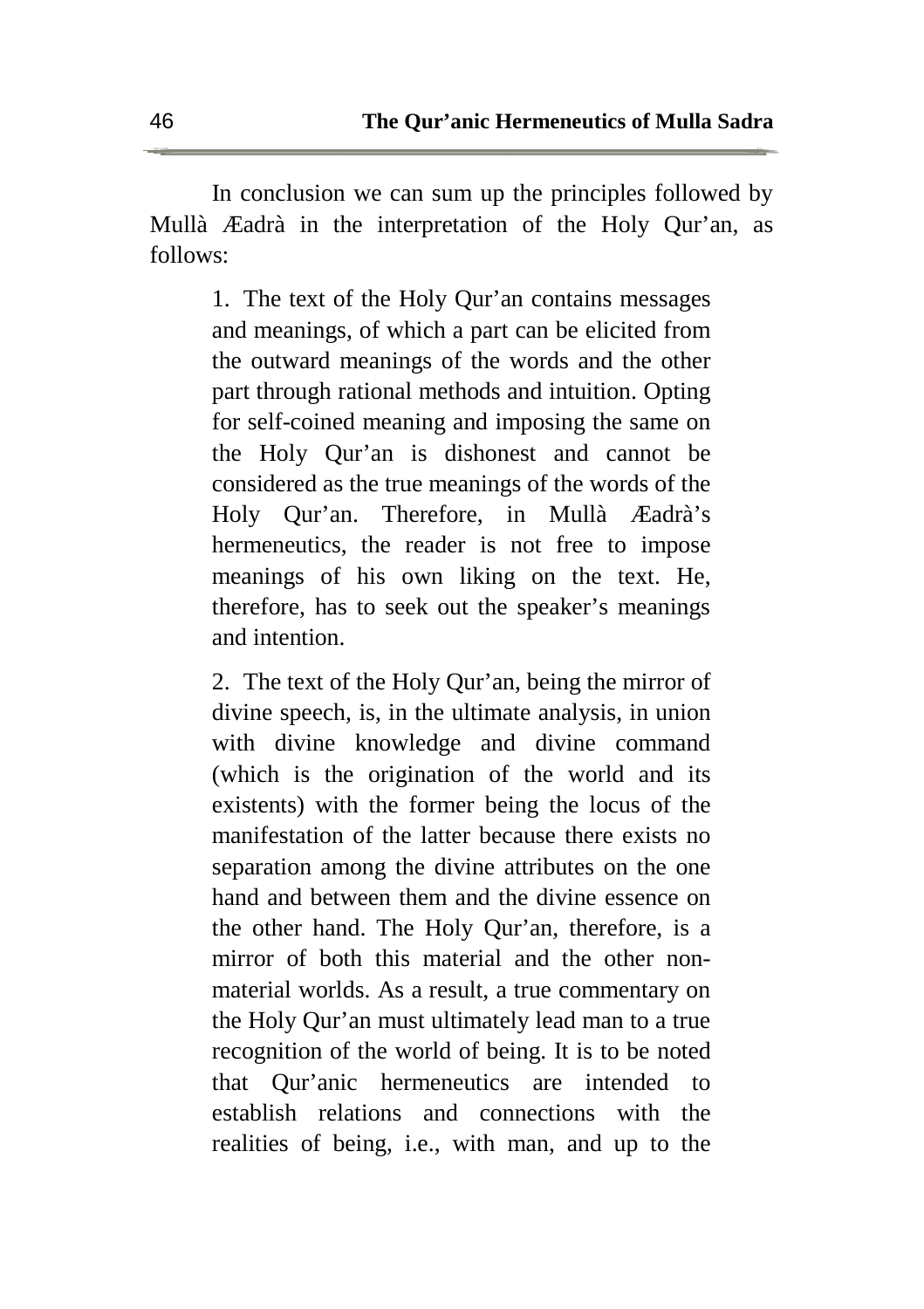farthest phenomena of the world, and has in itself ontological dimensions.

3. Authentic religious texts such as the Holy Qur'an must be explained not only through the outward meanings of their words but also through their other meanings which are only perceivable by the hidden intellectual faculties of man. Therefore, in making use of true hermeneutics with regard to the Holy Qur'an one must not content oneself with the use of outward senses. To appreciate the divine speech and book, one has to resort to his own spiritual power.

4. The commentator's personality can have a determining influence on the depth of his perception and interpretation of the Holy Qur'an, so can his spiritual chastity and bodily mortification.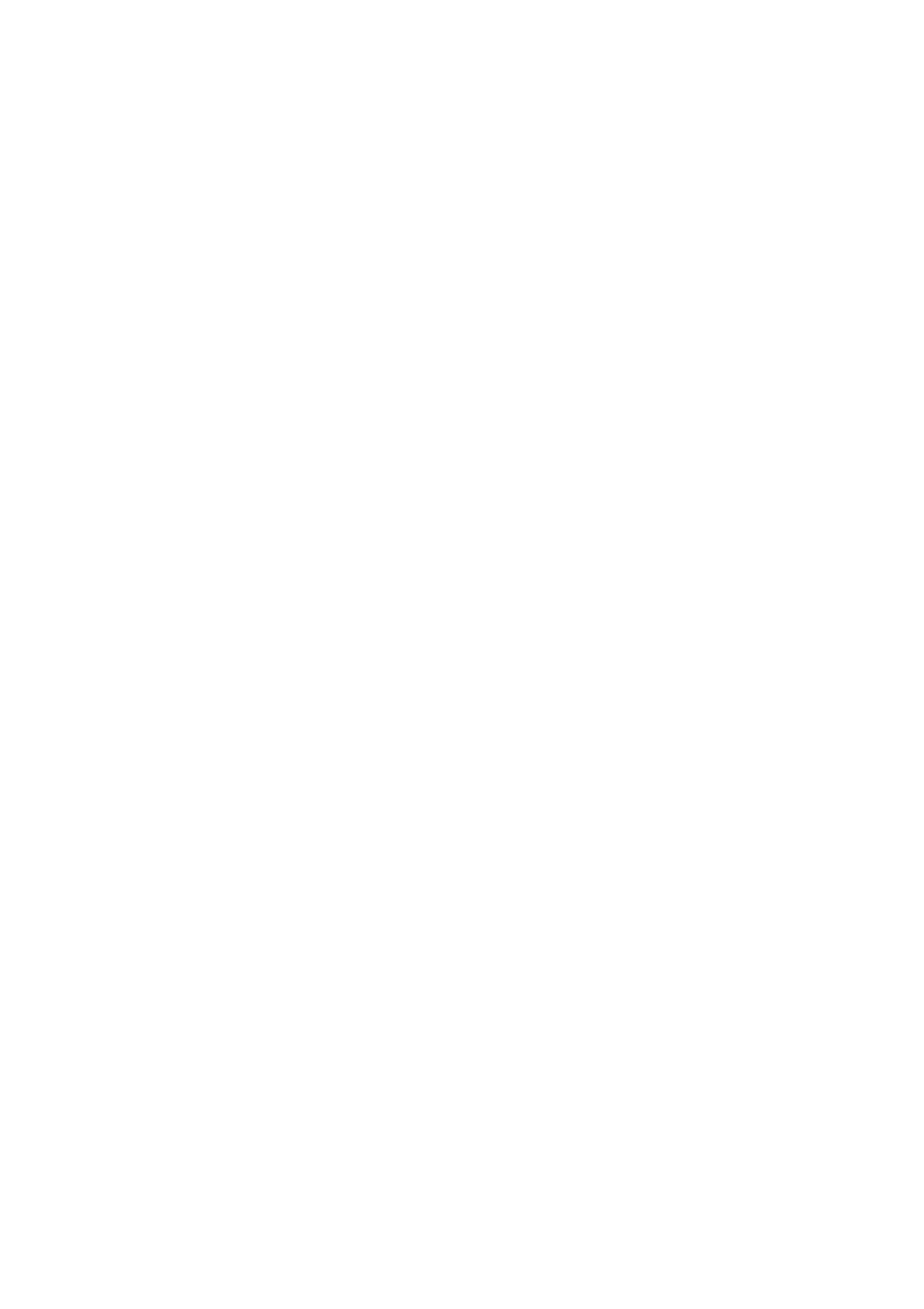# **Understanding God's Word in Mullà Æadrà's Philosophy**

nderstanding and the interpretation of God's Word or Speech has always been a topic of debate among scholars. It has also been tackled in Islamic philosophy and gnosis from different angles. The Holy Qur'an refers to 'word' as *àyat* (sign). This sign, which is, of course, meaningful, is comprehensible through the following ways: **U** 

1. Natural indications: such as natural but extraordinary events, including eclipses of the sun and moon, earthquakes, etc.

2. Human languages: such divine Words, which are called revelation, descends only to those people who possess the necessary qualifications and potential to receive it.

3. Speechless expression: in the form of inspiration and direct transmition of concepts to the mind and heart of the addressee.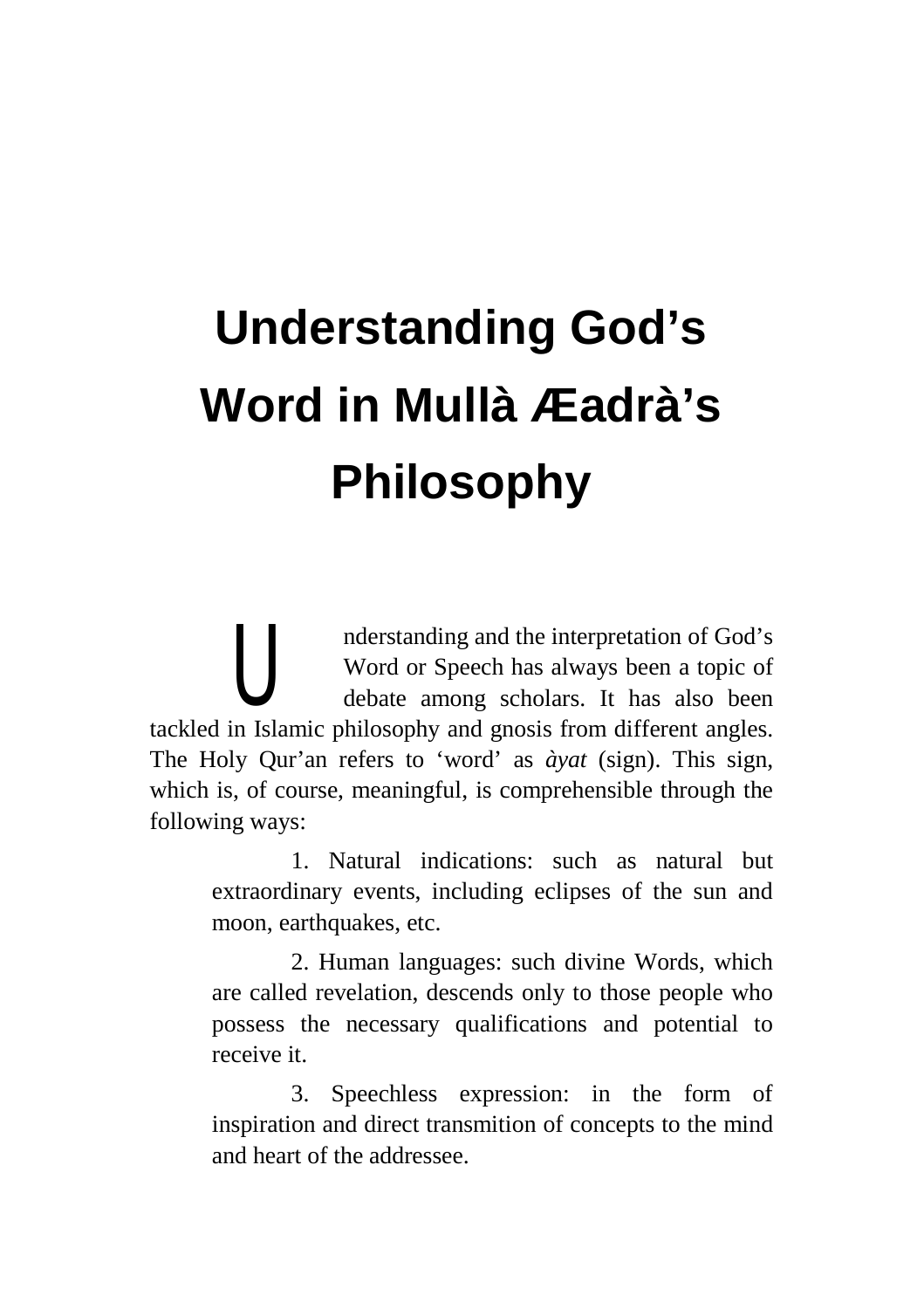From another angle, however, all the phenomena of the world are caused by God's command, creation. In other words these are His acts and words whose denotation are essential and natural.

In this regard, the first leader of the Shi'ites, Imàm 'Alí ('a), says: "When God wills to bring something into existence, He says to it, "Be, (*kun*) so there it is. The word of God is His act, and it is not in the form of "call" or "voice" audible to the physical ear".<sup>1</sup>

This saying of Imàm 'Alí ('a) paves the way for our discussion and leads us to its central point. It separates the divine Word not only from the domain of human speech (which demonstrates an arbitrary and commonly agreed means of expression created by the intermingling of the human voice and air) but also from the puns exclusively used in the philosophy of language. It takes the divine Word to the realm of natural phenomena and the phenomenology of divine revelation. As a result, the hermeneutic interpretation of the Qur'an is done mainly within the domain of philosophical rather than traditional hermeneutics. Accordingly, Mullà Æadrà's interpretation and hermeneutics may be considered as a bridge connecting and reconciling those two kinds of hermeneutics, as well as the foundation of philosophical hermeneutics.

The word "be" (or "become", or "come into existence"), which is frequently used in the Qur'an, $<sup>2</sup>$  represents the 'Divine's</sup> will' and 'the Divine's command' and is taken to mean "God's Word" objectively existing in the external world. In fact, the external existence of objects, or their existence, as it is called by Heidegger, depends on the divine Word, "be". It seems that this word, which Muslim gnostics, quoting from the Holy Qur'an, call 'existential being'<sup>3</sup> is the same as 'Logos', which had been used in the Illuminationist philosophy of ancient Iran and in ancient Greek philosophy.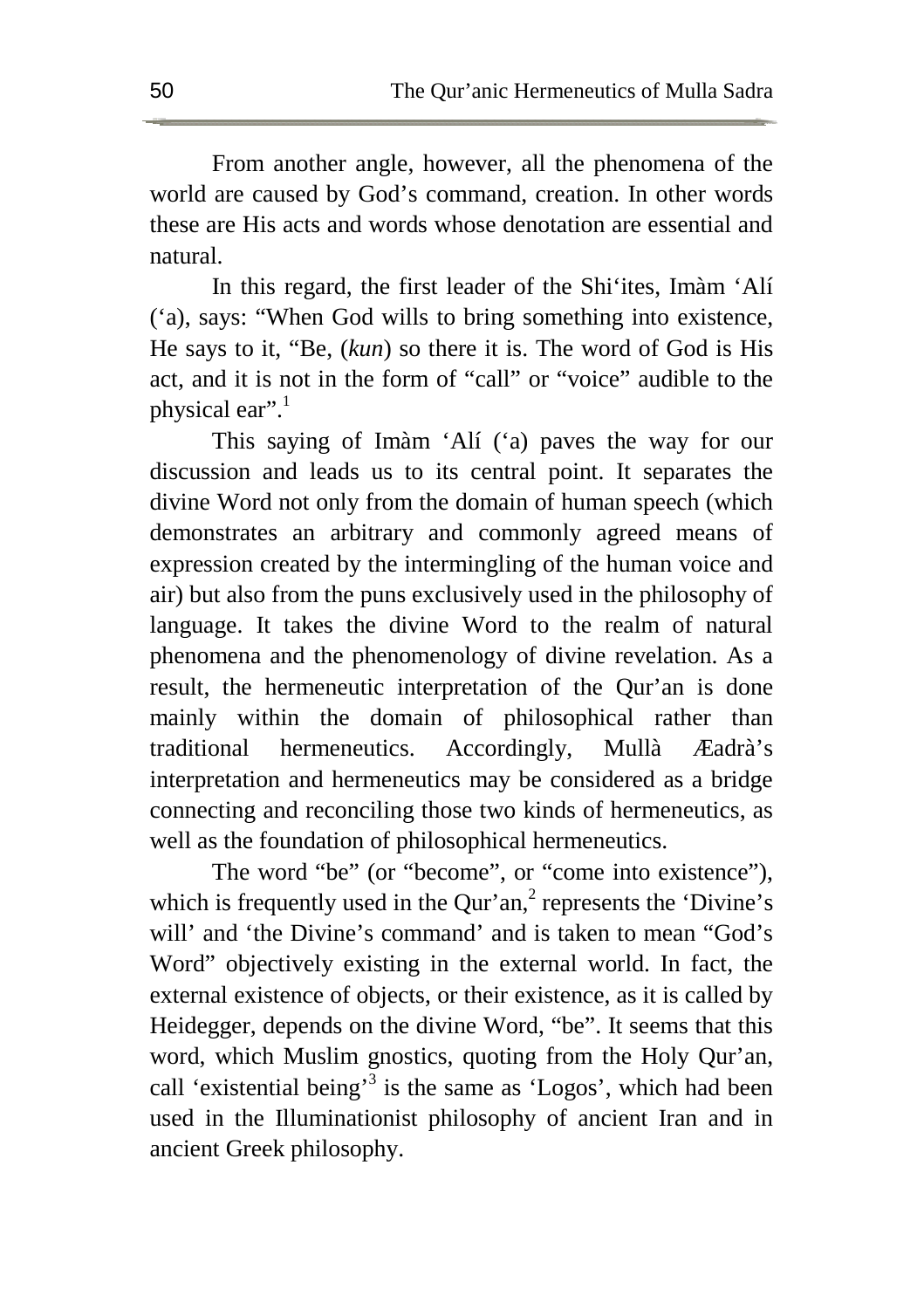Consequently, the world together with all the existents contained therein (which are sometimes called the macrocosm) are one Book and one divine address, and all the things in the world have interpretable and meaningful signs to help man perceive divine intensions and purposes. This fact, however, does not prevent God from communicating with man through conventional and verbal sings called 'revelation'.<sup>4</sup> Verbal speech or 'revelation' is not only related to the existential word, but, as viewed by Islamic gnosis and Mullà Æadrà, is also regarded as a level and grade in the hierarchy and domain of the existential word (or Logos). It seems as if God speaks to the microcosm through the microcosm and the symmetry, 5 or perhaps the union, of these two 'men' in existence reveals the divine intentions and purposes to mankind through different signs. While man's speech is intended to express his innermost meanings, the divine Word aims at revealing both the hidden features of being and the objective and external existence of the divine will.

Therefore, the divine Word appears in the form of both external existents in the world of creation and in revelations. It descended to the Prophet (æ) in his own language and utterances intelligible to him (but without any mediation of voice or of anything else), and was absorbed by his understanding-an understanding –perception which was never separate from his intentions - which confronts with realities through knowledge by presence.

The important point is that these two types of divine Words (genetic and spiritual) are in fact two faces of the same reality. Muslim gnostics and Mullà Æadrà, however, go further by saying that existence has a hierarchy and domain consisting of certain vertical and horizontal levels, grades and levels. Intellectual existence, which is at the top of this hierarchy and domain, together with imaginal, objective, and external existences which follow thereafter respectively have the highest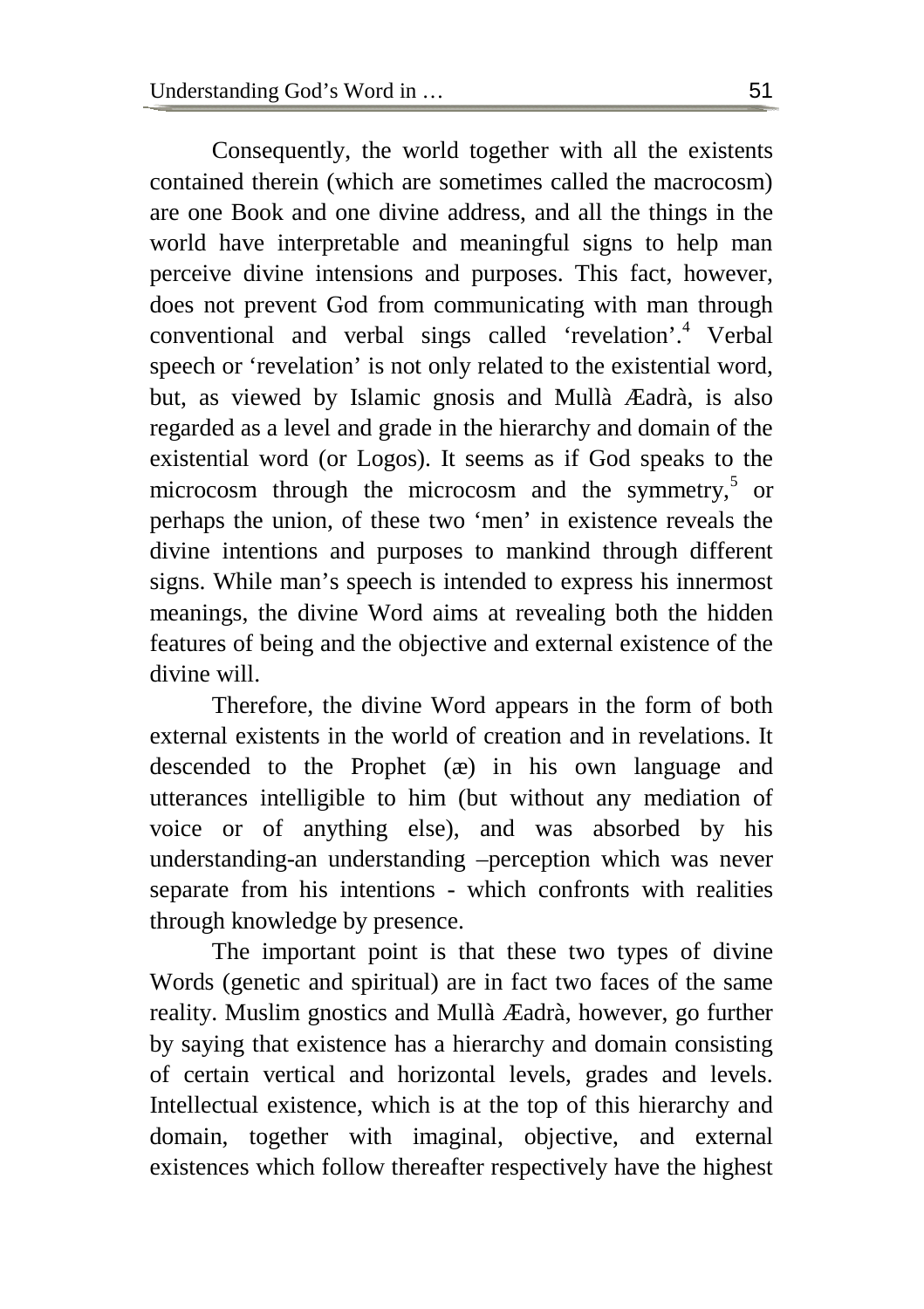priority in the said hierarchy. Then mental<sup>6</sup> existence occupies the middle level, and "verbal existence" of mental concepts, as well as its corresponding written existence, stands on the lowest level.

Existence at this stage is like an object, the image of which is reflected in several mirrors. These mirrors are in fact the aforesaid levels on which the different dimensions of existence stand according to their validity, grades and the degrees of their strength.<sup>7</sup> In the view of Mullà Æadrà,<sup>8</sup> existence seems to revolve around itself and shows a new face on each of these existential levels (i.e. intellectual, imaginal, objective, mental, verbal and written). This deceitful and luring idol puts on different appearances at different moments. Therefore, this leads us to revert to our opening remark by saying that existence is in fact God's book, whose beginning and end are the same, and whose whole being is only one 'Word' which appears differently on different occasions. It might be due to such various manifestations of existence or 'Word' that philosophers have sometimes interpreted "Logos" as cosmos and sometimes as God's Word or Speech.

According to the above discussion, revelation is the same God's Word or Speech. It passes through all the levels mentioned above and changes itself into words which are incarnated in the mirror of the Prophet's mind, as if God were whispering the same into his ear. Consequently, we can consider the Qur'an to be the verbal form of the true and objective realities of the macrocosm. This holy book has a meaning as vast as the universe in its oral form and, like other realities of existence, is an '*àyat'* or sign of God, embracing His holy words. The Qur'an frequently refers to this symmetry and equates itself with "*Kitàb-i Mubín*" or "the Manifest Book".<sup>9</sup>

The Prophet's perception of revelation, or his understanding of God's Word, is exactly the same as the reflection of the eternal realities and the phenomena of the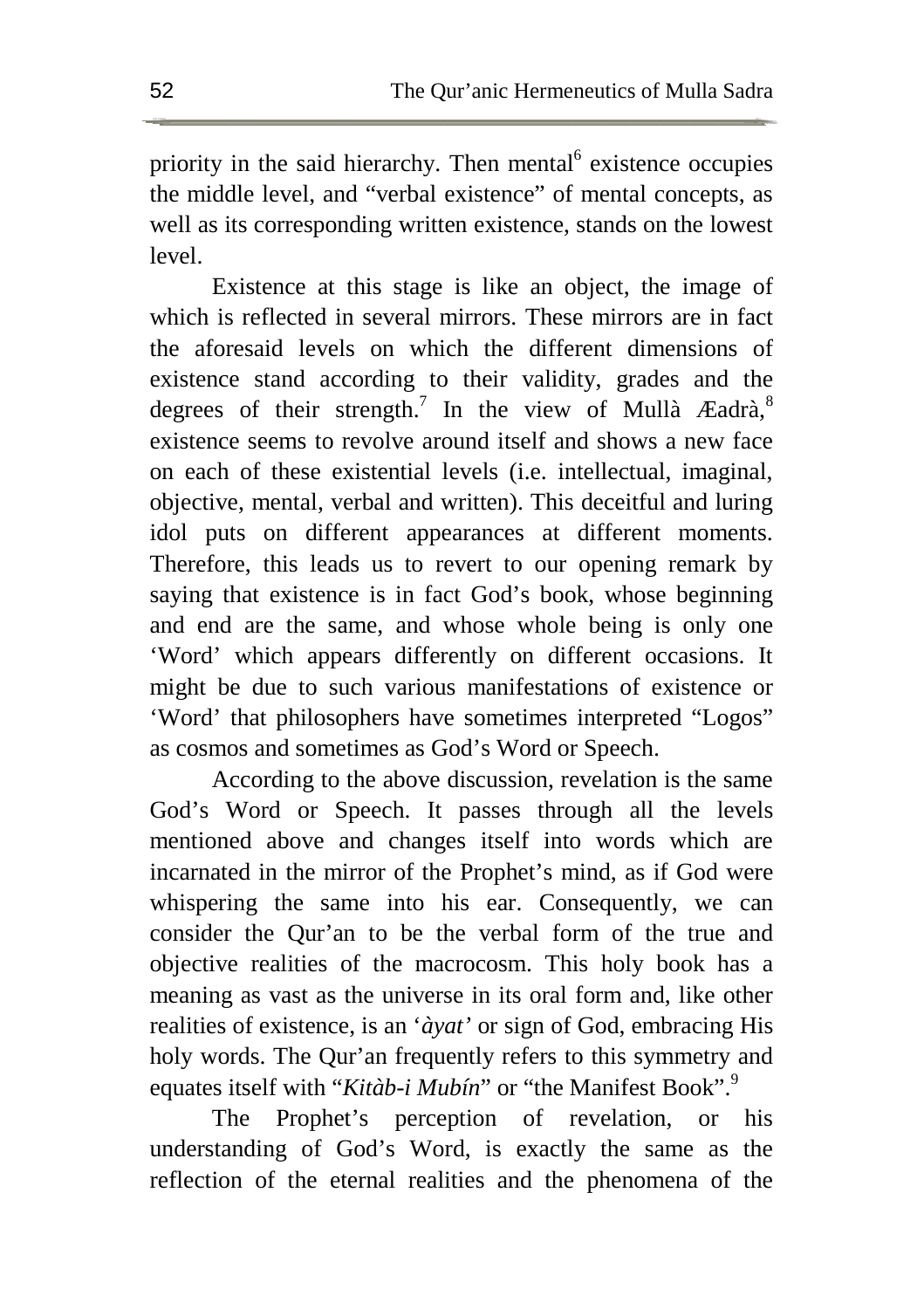universe on the Prophet's soul. God's Word, after descending through all the existential levels, is received in the form of verbal messages, consisting of exclusive words with exclusive meanings whose depth and esoteric aspects are perceivable only through exalted intuition.

At the time when revelation descends to the Prophets, it seems that their senses are not "on the alert", and that the divine Word is perceived only through their presential and intuitive knowledge. Perception of the divine Word happens automatically, and no other factor contributes to the Prophet's perception of revelation. The existence of some common verbal signs to be exchanged between the Sender and the receiver of revelation, exactly like the signs and codes used in transmitting messages, is the only prerequisite needed in order to allow the perception of revelation to happen. The language of the Qur'an is Arabic, and so was the Prophet's (the fact that is frequently restated in the Our'an),<sup>10</sup> therefore, the philosophy of common language has been the basis of perception of God's messages.

Contrary to contemporary hermeneutic philosophic theories, the interference of the horizons and presuppositions of the commentator or his interpretations in bringing the revelations into being, is totally invalid since such assumption will undermine the validity of such revelations; thus rendering them short of the pure Word of God.<sup>11</sup>

The prevalence of a rational atmosphere over him which has enabled his perception to be free of matter, thus enabling him to receive the Word of God as revelations, is another reason why the Prophet's perception of revelation is pure and free from any interference. As was mentioned before, existence embodies material, imaginal and supra-imaginal (rational) levels. We can find the same existential levels in mankind, including the Prophet ( $x$ ). That is to say, man lives in a world and in an aura full of sense impressions and matter and he possesses the imaginal faculty as well as an imaginal level (i.e. supra-material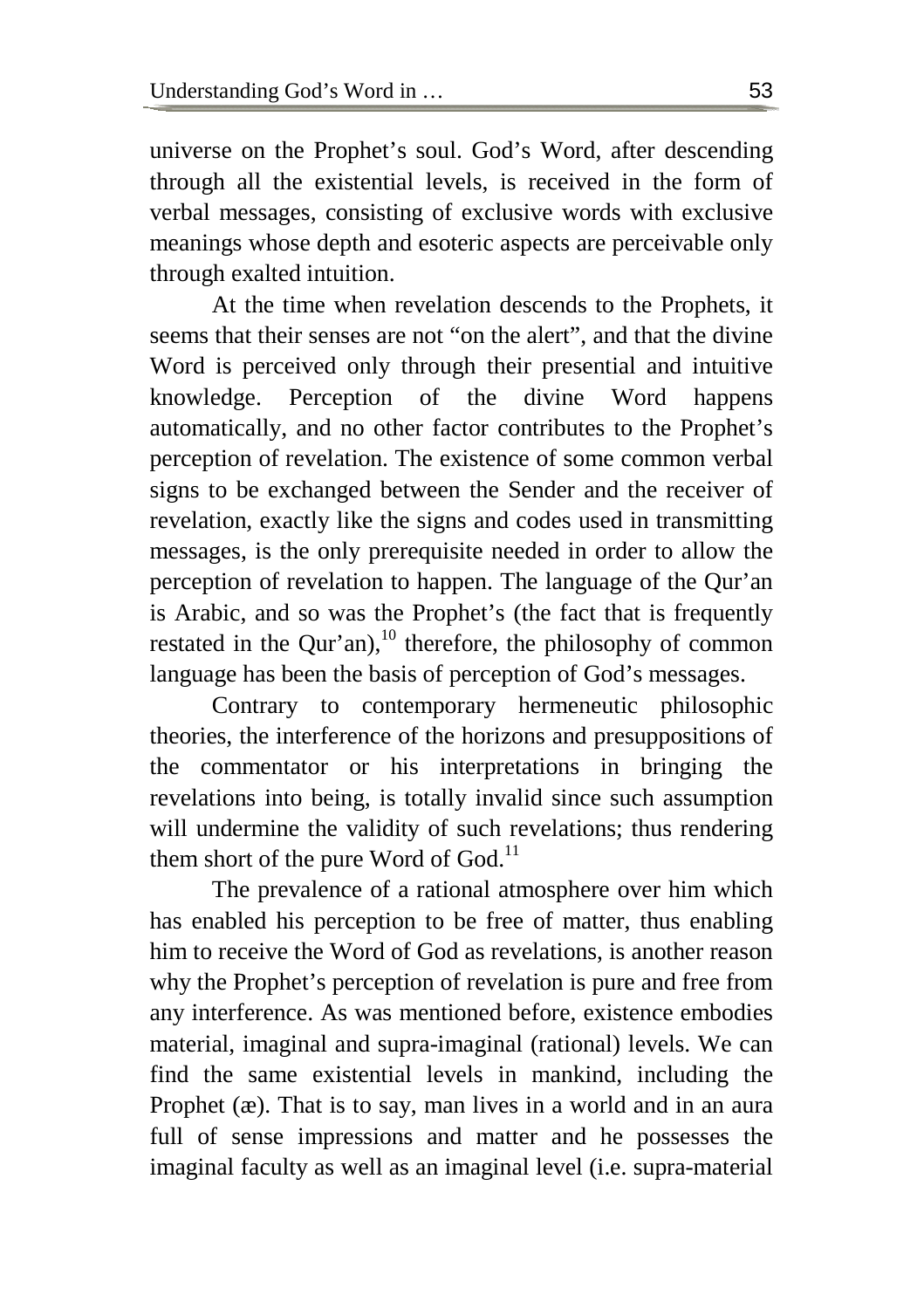level) that is equal to and consistent with imaginal existence in the cosmos and the universe. He also possesses a supraimaginal faculty (wisdom or a rational faculty) that is equal to and consistent with the supra-ideal universe or the rational universe. According to Mullà Æadrà and the gnostics, the existential levels of ontology are not accidental, rather they follow the general order of creation and represent the relation between the macrocosm and microcosm. Revelation should be recognized not only through the position taken by the Prophet (æ) in relation to the wording of the Qur'an, but also through gaining knowledge of the total process of its descent. The reason why the word "descent" has been chosen is that it implies the downward journey of revelation through all levels of existence. As was mentioned before, although verbal existence (and then written one) are recognized by Islamic gnostics to be the lowest of all existential levels, there are still a few people who do not consider them as levels of existence.

#### **Understanding God's Word**

Now that inquiry into the process of the perception of revelation and the divine Word (the Qur'an) by the Prophet Moåammed (æ) has been completed, it is now time to explore the philosophy of understanding (and understanding the Qur'an) by commentators and ordinary men. To accomplish this end, it is necessary here to tackle in brief the nature of "understanding".

In its general sense, understanding means what man's faculty of perception comprehends from a verbal phenomenon or other things. The "understanding of a speech" (or written text), as per its well-known definition, means understanding the intended meaning of the speaker (or the writer) through his words. However, this definition has been set aside in contemporary hermeneutics, and a new definition has been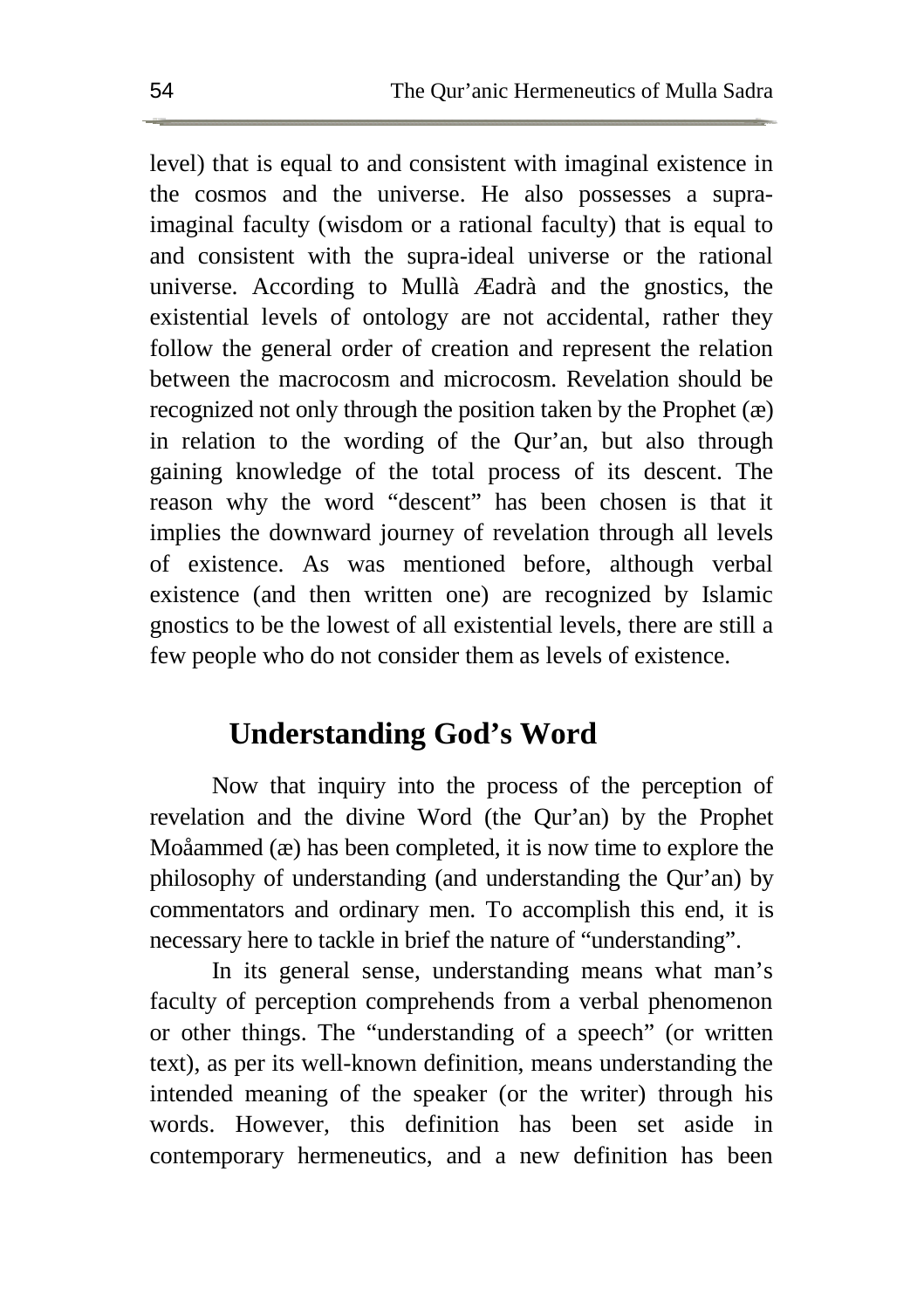given instead. In this definition, there are only two sides: the interpreter (addressee) and the text (the word).

Heidegger does not conceive of perception as a simple process, but as one of the modes of existence in the universe. This means that understanding is rooted in an existence which is over and above man's existence, but since man has awareness and a manifest existence, he is, therefore, the only existent who is able to understand and interpret the horizons (macrocosm and microcosm) within the realm of his own existence. Like most Western philosophers, Heidegger does not give any reason for his theory. In this theory, phenomenology and hermeneutics are intertwined and understanding and interpretation are equated with the manifestations of existence. In the literature of Islamic gnosis, this is called the natural language of existents and represents the first divine language or Logos.

If Heidegger's theory is exactly what was described above (i.e. that the three-fold levels of man's ontology correspond to the three-fold levels of existence in the universe, and that, unlike other existents, man can harmonize himself with all existential levels at every step, and as a result can receive and perceive the message of existence whether in the form of revelation or art or human language), then Heidegger's claim concerning the relation between man's understanding and the mode of his existence in the world (Dasein) is demonstrable and acceptable; otherwise, we would have a very long way to go.

Unfortunately, Heidegger's approach is different from that of Mullà Æadrà. He is even unable to comprehend the spirit of Plato's words. Heidegger seems to have been influenced by Sophists whenever he considers man or Dasein as the exclusive center and criterion of truth. That is why the relativism existing in Sophism also emerges in the philosophical hermeneutics of Heidegger's school of thought, and understanding and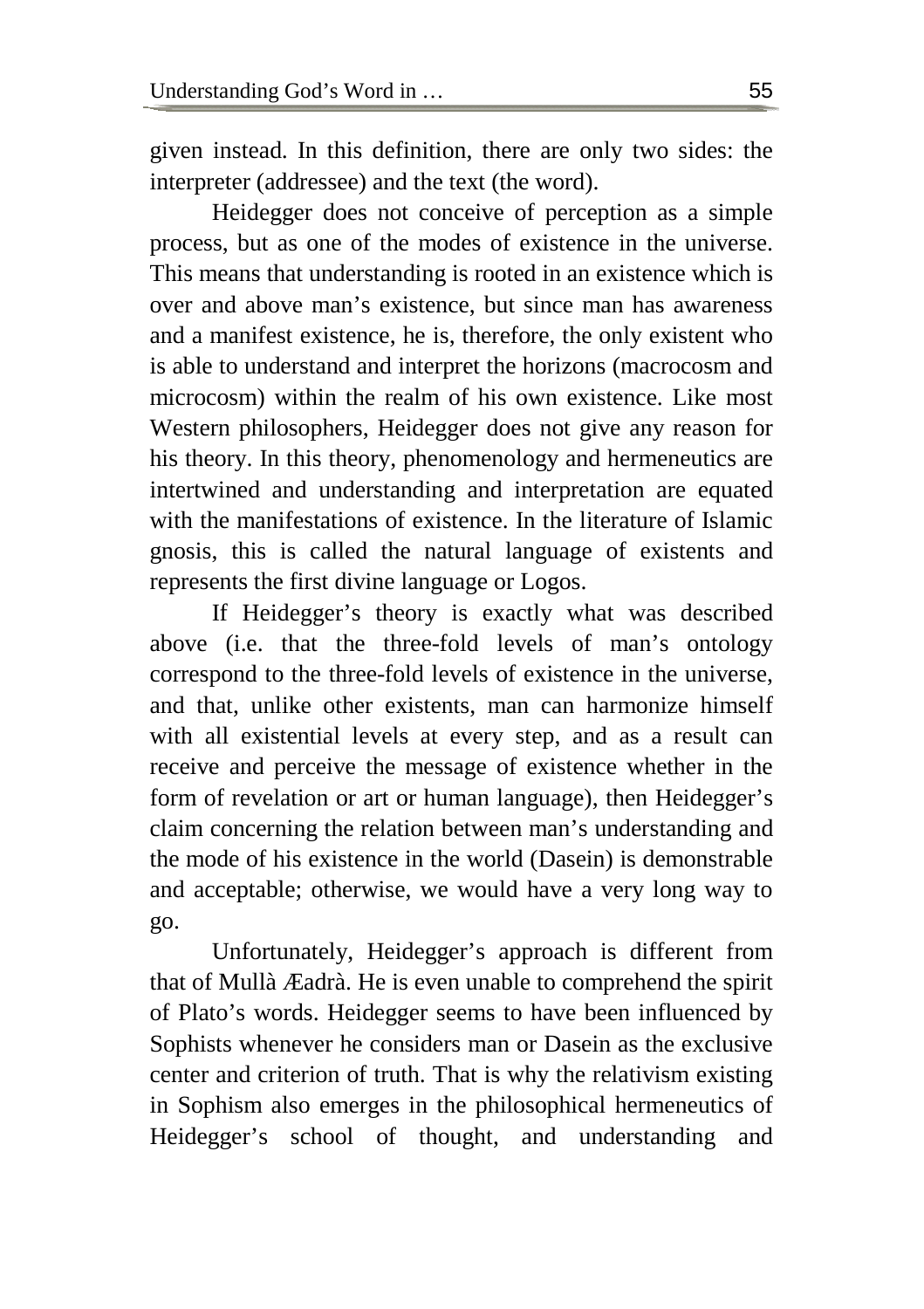interpretation of each text and works remain relative, infinite, and unfinalized.

The word 'horizon' in Heidegger's school of thought is not gradational.<sup>12</sup> But the horizon of people are different. According to this theory, all concurrent contradictory horizons, understandings and interpretations are considered true and real. Consequently, the importance of man's role in the perception and interpretation of the universe is questioned, and considered false and illusory. According to such insight "Absolute Being" (i.e., God) has no role and the chain of existents in the universe does not end up in Him. According to Islamic philosophy and Mullà Æadrà's school of thought, any understanding of existence will be untrue and incomplete, and will face a deadlock unless it accepts the Absolute Being (God), who is the Necessary Being.

Another defect in Heidegger's hermeneutics is that the domain of his horizon-finding hermeneutics is material and confined to the world of sensible things. This is because he does not conceive man's understanding of the universe (or his questioning about existence) as anything beyond uttering the words of a text or the appearance of a phenomenon. Unlike Mullà Æadrà's hermeneutics, he never goes beyond the borderlines of matter and sensible things. Rather, he aims at going beyond what is before him to gain a deeper understanding. This is like trying hard to place a big object into a small container wherein there will remain neither the container, nor the content.

Heidegger's occasional attempts at interpreting and comprehending existing phenomena following Plato's method, which are out-of-cave observance of reality, have been concomitant with some misunderstanding. The reason is that the state of Plato's out–of–cave observance is in fact the state of being beyond the aura of matter and sensible things. This is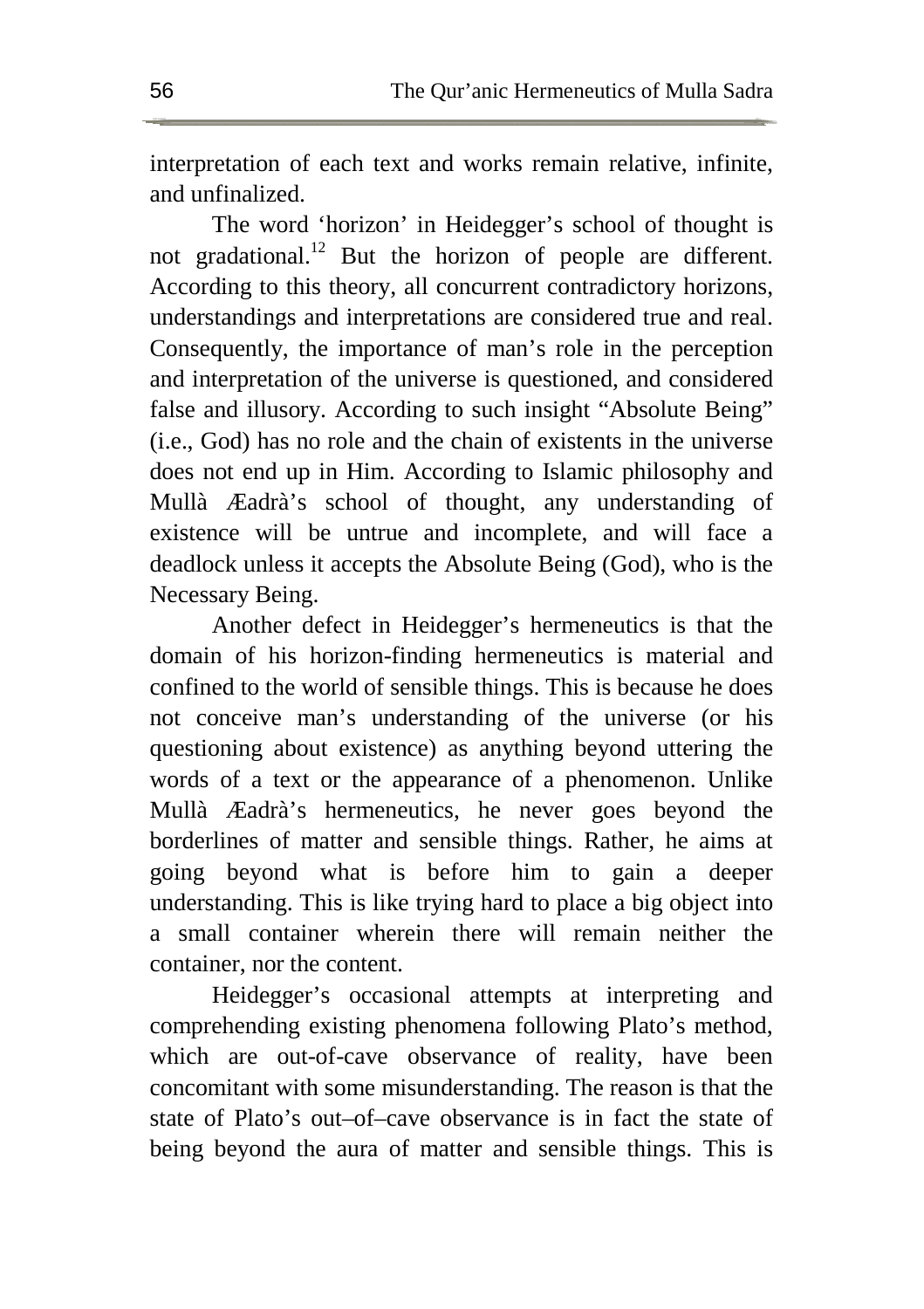exactly what Mullà Æadrà believes in, i.e. belief in the imaginal world and supra-images.

Henry Corbin had grasped this point, and thus called hermeneutics "the unveiling of the veiled", which in Islamic Gnosis is considered equal to the Platonic concept of existence or idea.

Mullà Æadrà believes that the best way of reasoning in order to prove that "understanding or interpretation" and "Dasein or human existence" are interrelated, is to find an existential relation between the microcosm and macrocosm. He also maintains that perceiving the classification of existential degrees, starting with objective and ending with verbal existence is the best way of proving the relation between language and existence on the one hand, and the manifestation of existence in language on the other. This is because without existence, and benefiting from existential degrees, man would have been unable to adapt himself to nature, speak languages, interpret nature, and approach, discover, and experience new and real horizons.

In Gadamer's definition, understanding a text or word, or hermeneutics, is a synthesis resulting not only from the dialog between the two horizons, but also from their dialectics. These two horizons consist of the interpreter's horizon and that of the text. This theory (which is based on the existence of presuppositions, traditions, historical background, as well as conditions shared by the interpreter and the addressee) intends both to demonstrate the interference of the interpreter's horizon with all its dimensions and content, as something inevitable, (scientific), and necessary, and to impose such interference on the philosophy of hermeneutics to show that with the interference of the interpreter's mind or horizon, there no pure content and meaning in the realm of interpretation will exist.

It is to be noted that this theory is, in fact, far from reality, because it imposes on man some kind of automatic,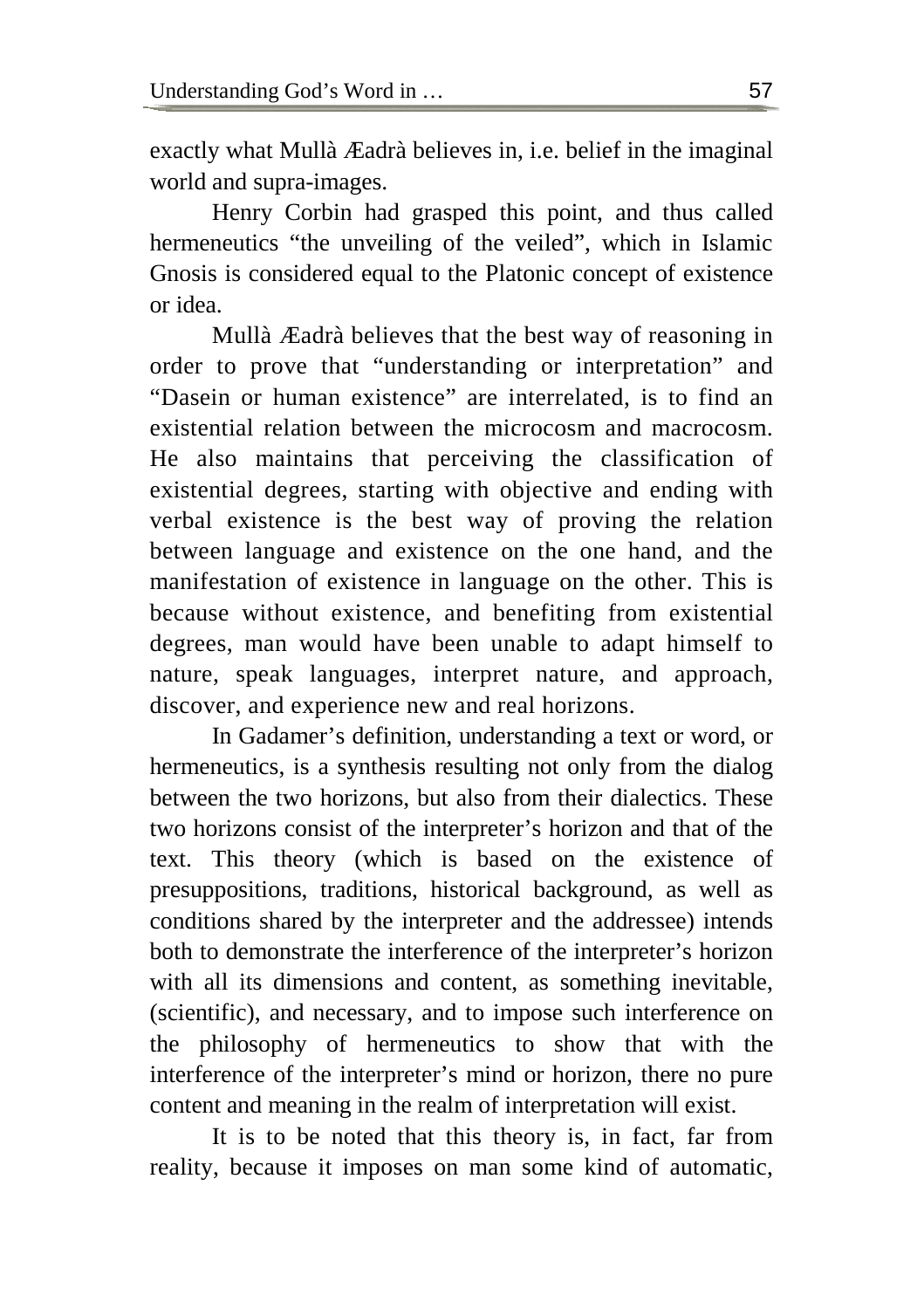unconscious deterministic mechanism which is totally inconsistent with the state of consciousness admitted to be in man. It is crystal clear that unlike other existents, man, through his knowledge and the domination of his natural free will over him, can overcome a great part of nature's determinism, and can overrule his own experiences and even presuppositions.

In unconscious situations, man is influenced by traditions, social experiences, his so-called personal horizon, and even his constitutions; Moreover, he ventures to draw on his presuppositions in order to help him in the interpretation and perception of things – things particularly having artistic traits. However, he is, through his freedom of thought and consciousness, able at the same time, to guard against the impact of interference on his interpretations. In other words, if this theory is true in particular cases, it is generally false in general cases, otherwise total belief in determinism would make a free and independent man a powerless and submissive existent.

We do not wish to expound supernatural phenomena such as telepathy and correct prophecy here. However, among the simple daily analyses made around us, covering religious texts, legal, physical or mathematical rules, we can find certain examples in which the interpreter, rather than surrendering to his presuppositions or social traditions, is in searches to discover the intended meaning of the speaker and the physiognomy of the writer in the mirror of the text in order to interpret the text. Even the incentive to understand the ultimate meaning of the author, rather than reading a series of questions and seeking their answers in the text, is what motivates people to read Gadamer's books.

According to what was discussed before, man's understanding is a complicated process that cannot be limited to a general principle. The only acceptable general principle on the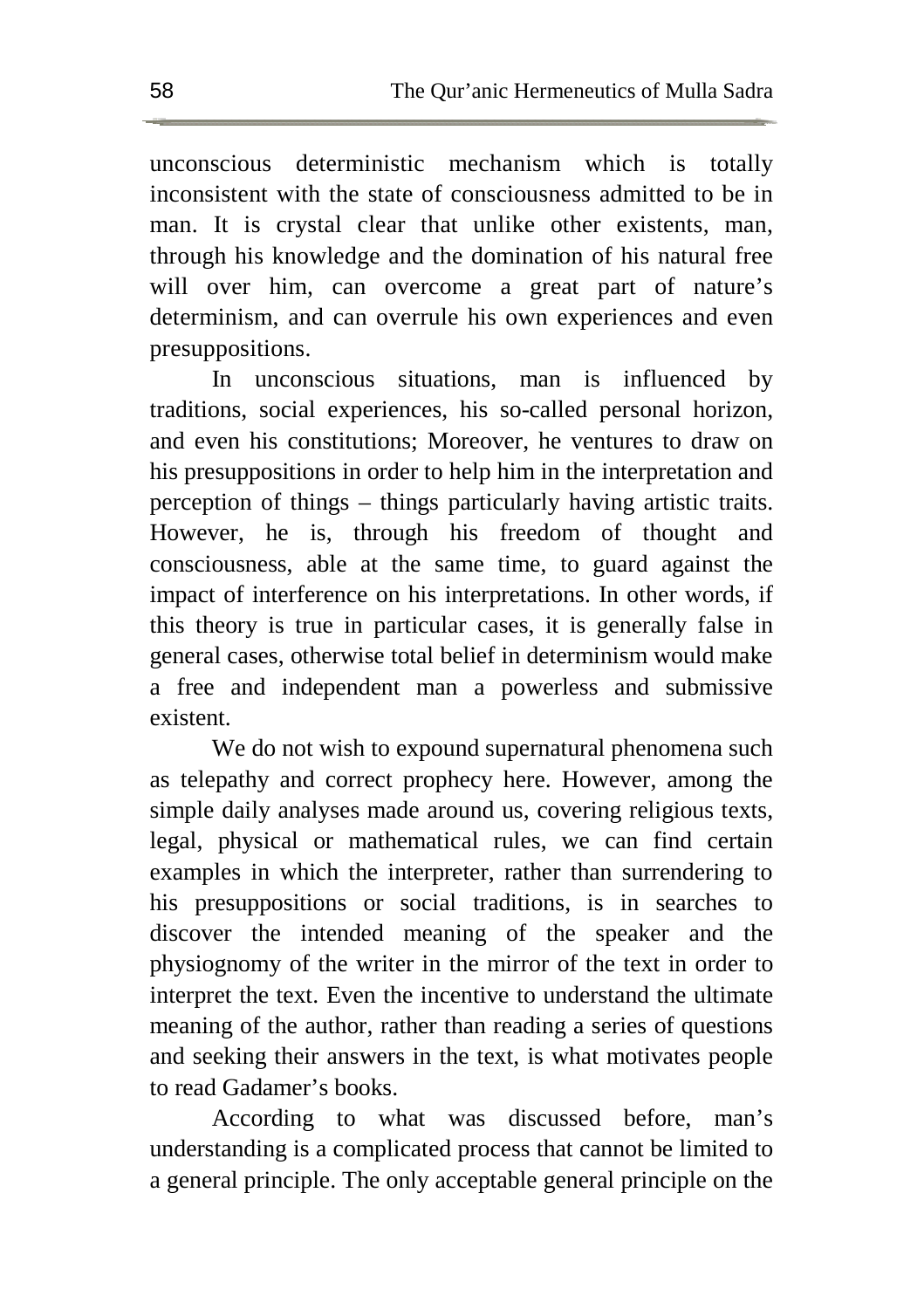basis of which interpretation and understanding of phenomena, whether natural, verbal or artistic, can be made is the one stating that a common, absolute, real, ultimate or a so-called universal understanding, according to which every human being thinks of himself as sharing with others in the understanding of a specific phenomenon, exists in the world. $^{13}$ 

It is possible to demonstrate the validity of this general principle through the correspondence existing between the macrocosm and the microcosm. With regard to art, the writer believes that a work of art, which is the creation of an artist, is the reflection of a manifestation of the macrocosm in the soul of that artist, and that his work is not merely an innovation because everyone else under the same conditions and inspired by the soul of the universe or the macrocosm could have created the same artistic phenomenon with all the meanings it bears.

The illumination experienced by a mystic wayfarer and the words uttered exceptionally (and not habitually) by a someone who foretells the future are, in fact, phenomena welling up, and simultaneously not welling up, from within.

It is equally possible for everyone to understand the work of an artist and the words of a mystic poet in its general sense and up to a certain extent despite all their complexity, ambiguity and vastness of meaning. This is because all people possess a common spiritual element enabling them to understand one another and to perceive nature. The existence of a universal understanding is also in full conformity with the wholistic practical theories and the theory of mystic Oneness (*tawåíd*).

#### **Revelation**

Phenomenology of revelation is also possible by the same way. Revelation is the most complete and powerful type of dialog between the macrocosm and the Prophets, and is the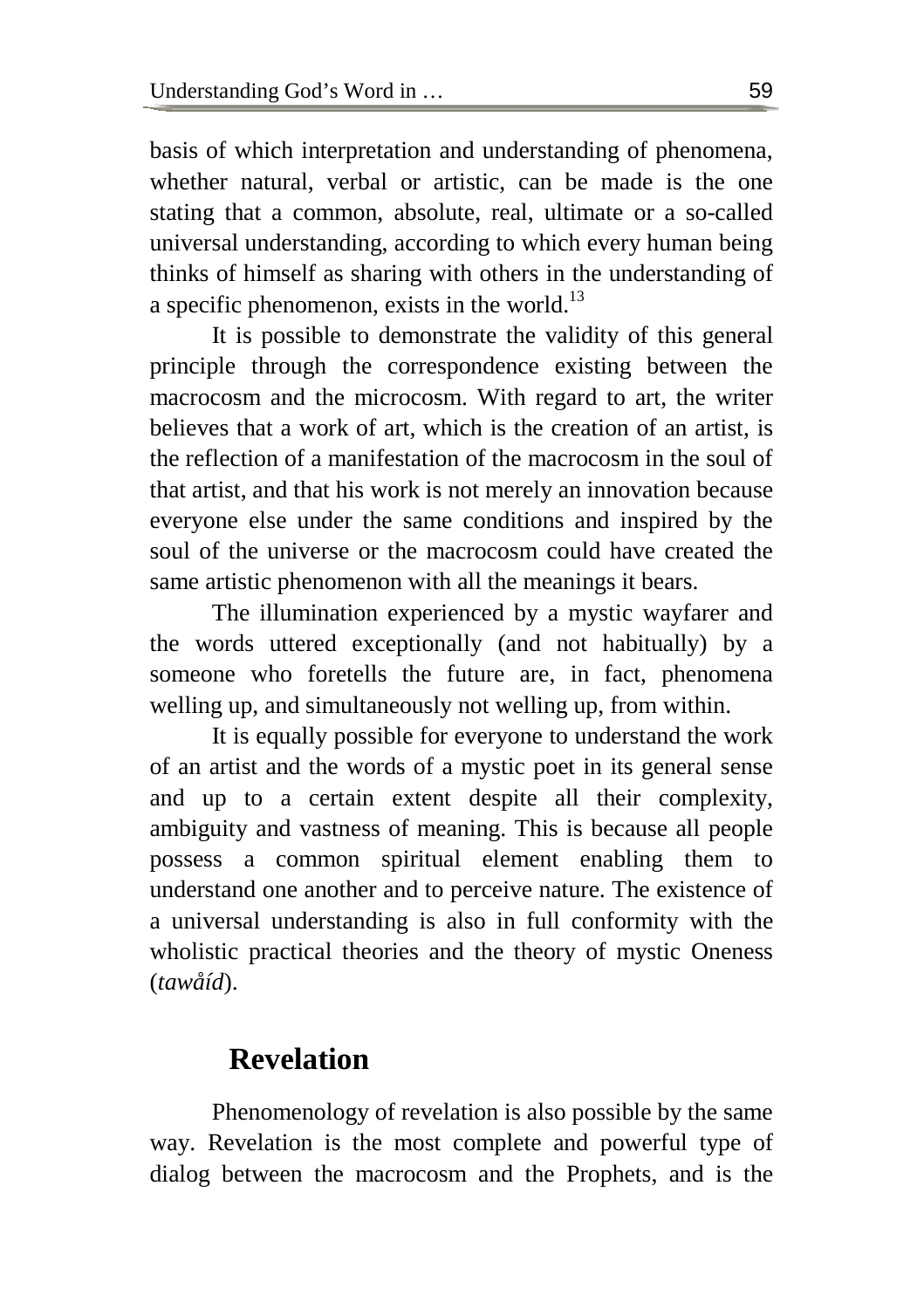reflection of existential realities in their soul. The macrocosm can be considered as one of the means and causes of revelation and expression of the divine Word to mankind. Thus understand revelation should be, to the same extent, possible for the people of a language, since in addition to its being a commonly agreed means of expression and communication, language is a human phenomenon. Thus, it is an existential phenomenon which has been introduced more or less in Heidegger's theory and in the theories of some contemporary hermeneutic philosophers.

### **Human understanding and interpretation**

At the outset of this paper, reference was made to the hierarchy of existence (covering rational, imaginal, material, verbal and written existences). Reference was also made to the existence of a sensible, imaginal, and rational hierarchy in man.

Mullà Æadrà solved the problem of man's understanding of God's Word through the same way. He believes that the understanding and interpretation of the Qur'an necessitates referring its utterances and words back to known realities and to the unknown realities beyond them, with a view to discovering the depth of the meanings underlying them. Gnostics call this process '*ta'wíl'*. Literally speaking, *ta'wíl* means the returning of everything to its primary and original position. This is a process of ascent (in contrast with revelation, which is one of descent); that is, a flight from words towards rational realities.

Generally speaking, understanding of God's word (the Qur'an and revealed texts), which have been revealed to the Prophet (æ), is realized only after completion of the following two independent stages.

The first stage, which is called verbal interpretation, and which means paying attention to man's verbal and commonly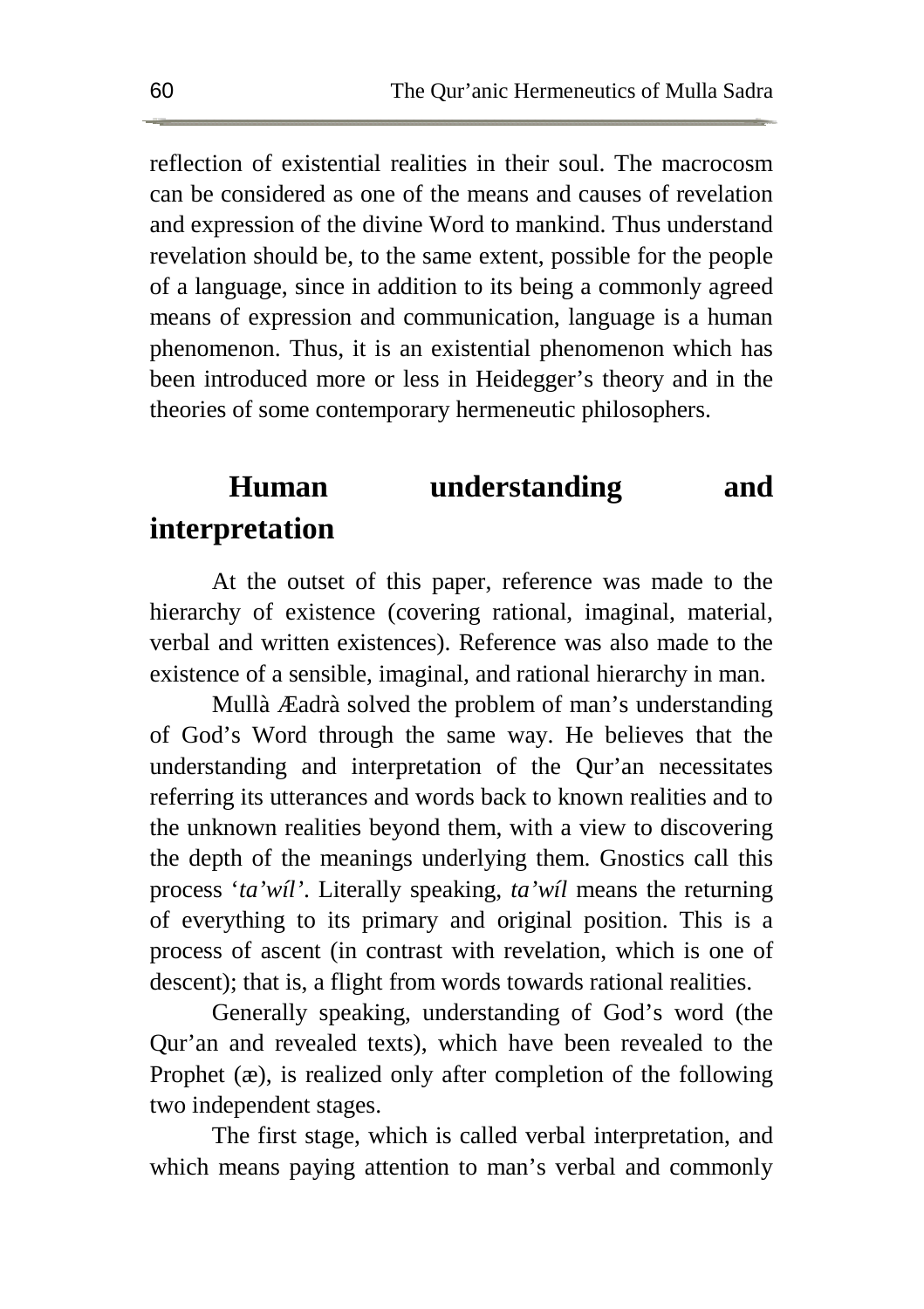agreed signs while observing all their literary, literal and rhetorical aspects, is called by Schleiermacher as syntactical or grammatical interpretation. This stage is also the domain of regular and popular literary criticism, aiming at the creation of the desired meanings from combination of words. This stage corresponds to the lowest level of existence (i.e. written or verbal existence).<sup>14</sup>

The second stage is hermeneutic interpretation (*ta'wíl*) which means going beyond the limit of the words, outward meanings with a view to discovering the innermost purports and the intention of the speaker. This phenomenon is like going beyond the material and sensible world and entering the innermost spirit of the world. This innermost spirit is hidden to the senses, but is the origin of deep sense impressions and is higher and more powerful than ordinary sense impressions at the existential level. Superficial understanding and interpretation of the Qur'an, though limited in scope, is considered as comprehension of God's word; but according to Mullà Æadrà, it cannot be considered as true interpretation and deep understanding of the word. As has been stated in *åadíth*, God's word embodies seven to seventy shades of deep inner meanings.<sup>15</sup> As a result, to confine oneself to its narrowest shade, and verbal meaning denotes failure to perceive the essence of the speaker's meaning and intention, and falls short of rendering worthy interpretation. Contrary to the existing Western hermeneutic schools of thought, any search for connotations of words beyond their outward meanings, far from being an irresponsible, whimsical or temperamental action, is made independently of the presuppositions, horizons, and background knowledge of the interpreter, is the exact intention of the speaker, which is realized, and does exist, in the stages of revelation and in the supra-material world, and which can be perceived only by those people who have transcended the realms of matter and material laws, and observe the imaginal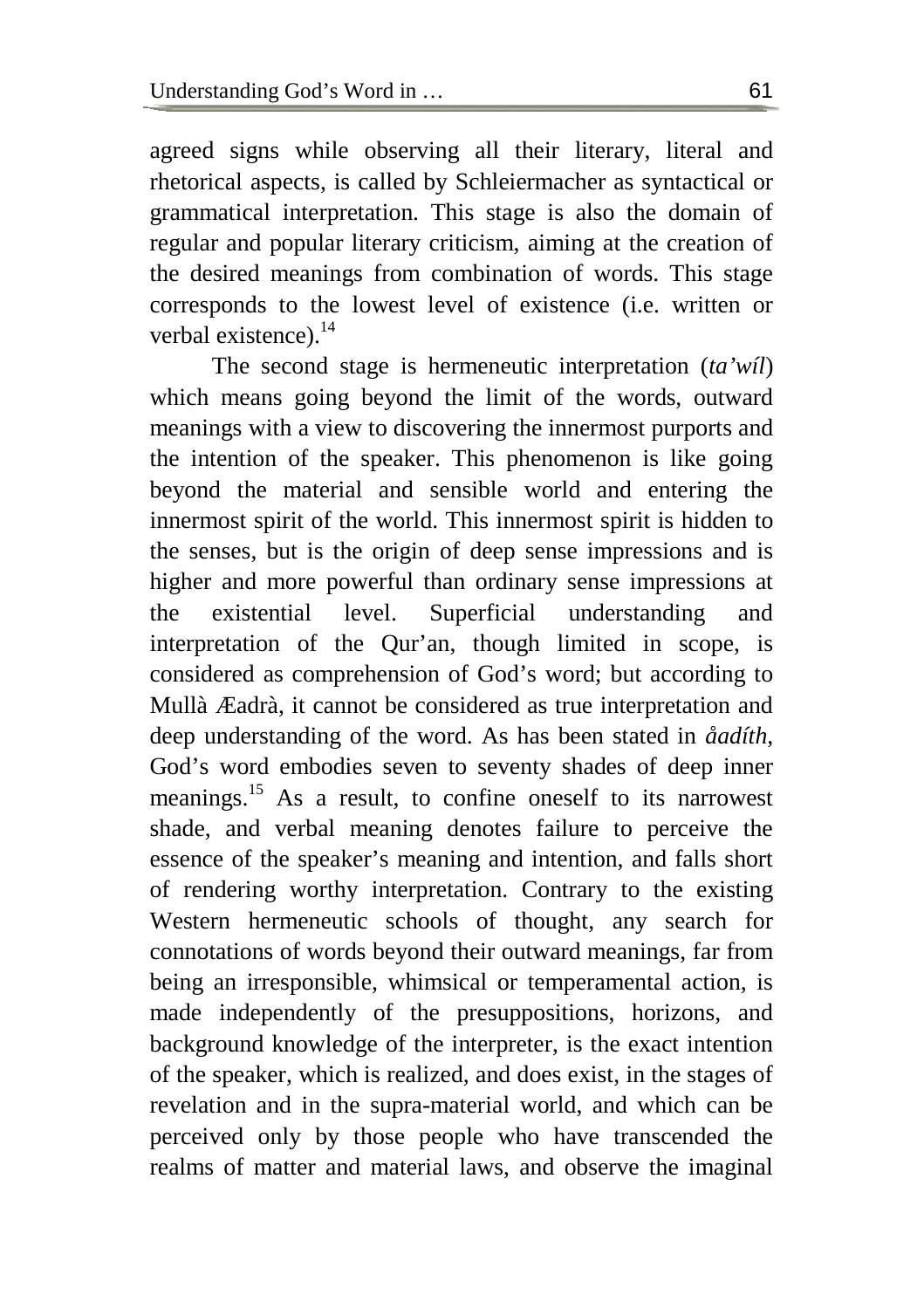realities with the aid of their immaterial soul, and inward intuition, philosophically known as microcosmic world of imagination.

This stage, too, consists of different degrees or levels which, like those of existence and light, are either ascending or descending; depending on the rise and fall of the interpreter's immaterial soul and inward purity.

The mystical interpretation of the Qur'an, or the perception of the depths of its concepts is possible only through the ascending journey of perception from sense and matter (the world of speech) to higher and higher stages, that is to the imaginal and rational stages of the soul, and attaining the reality. As Mullà Æadrà says: "Both the Qur'an and man possess outward and inward aspects. In other words, they have both evident and hidden aspects.<sup>16</sup> The inward aspect of the Qur'an is its spirit, which should be perceived by man through his soul, that is, through employing a power beyond his outward senses.

What is beyond the outward sense is veiled and hidden, thus the hidden meanings of the Qur'an cannot be deciphered through the senses and the outward meaning of its words. Like man, the Qur'an has some levels. The lowest level, i.e., its words, can be perceived by means of man's lowest degree (sense) of existence, while its higher levels can only be grasped through man's highest levels of soul, of which intellect or wisdom is one. The Qur'an calls the highest level of perception of its word, as well as the perception of other Divine Words, "*qalb*" (heart). Considering Qur'anic terminology, "*qalb*" is the same as love, which is linked with the highest kingdom of the soul and intuition.

Mullà Æadrà emphasizes that comprehensive interpretation of the Qur'an and true understanding of God's words should begin with the understanding and interpretation of its words. Therefore, any interpretation of this holy book which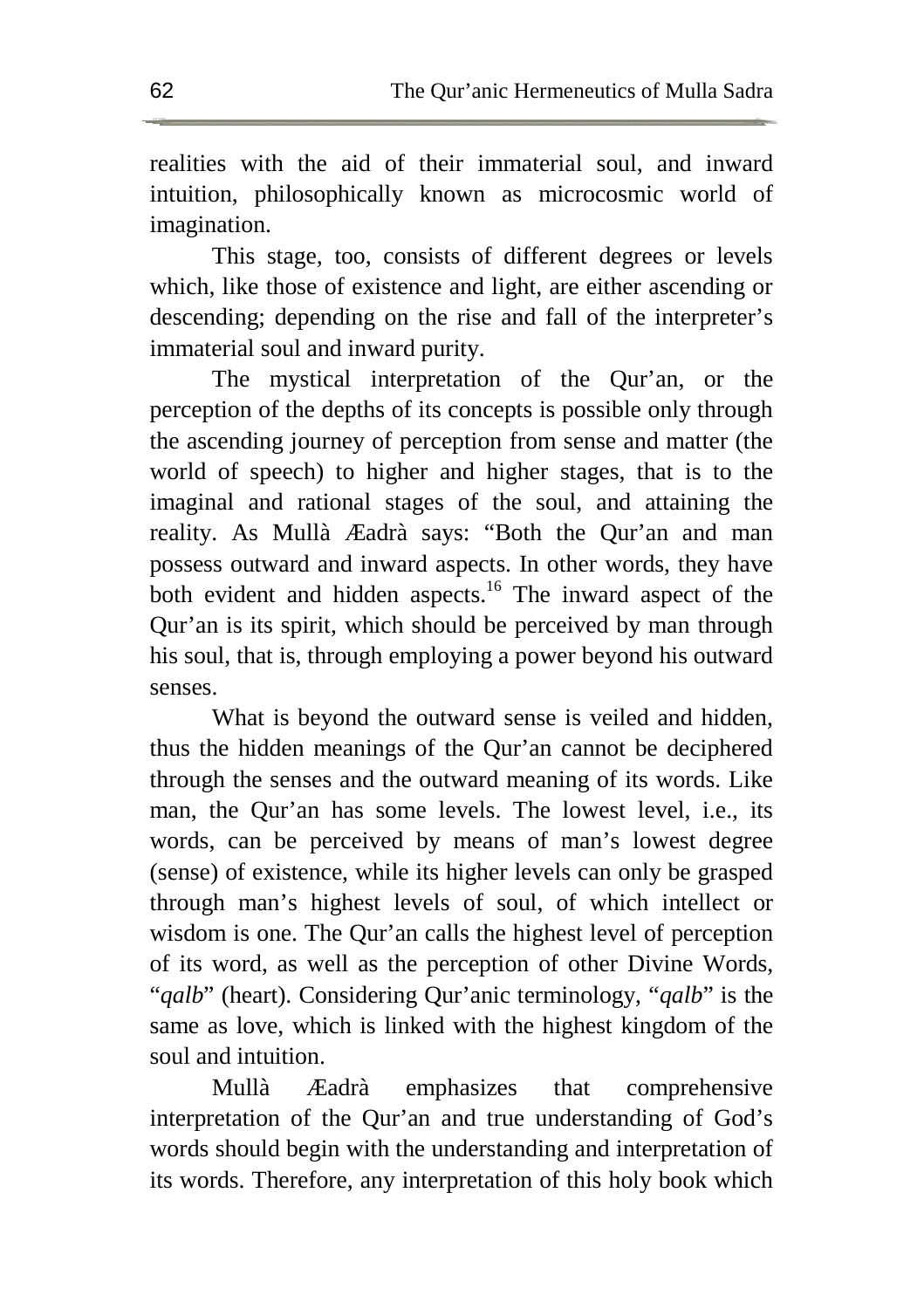goes against its outward meaning, or which ignores the book is incorrect.

The next stage is realized through intuition. In other words, through the union of the spirit of man with the spirit of the world, the macrocosm and the vast space of immaterial existence. At this stage the words are unveiled and truth emerges; a truth which is the same as the realities of the world, and which corresponds to the supra-material existence. That is why Mullà Æadrà has given the title of "*Mafàtiå al-ghayb*", meaning the keys to the invisible world, to his book on the philosophy of interpretation.

Though generally accepted by Muslim philosophers and gnostics, Mullà Æadrà's definitions of hermeneutic interpretation or *ta'wíl* have been refuted by scholars sticking to the outward meanings of language (literalists). These scholars believe that interpretation means the literal study of the Qur'an. However, according to Mullà Æadrà, these scholars have deprived themselves of perception of the hidden realities and hidden beauties of this holy book.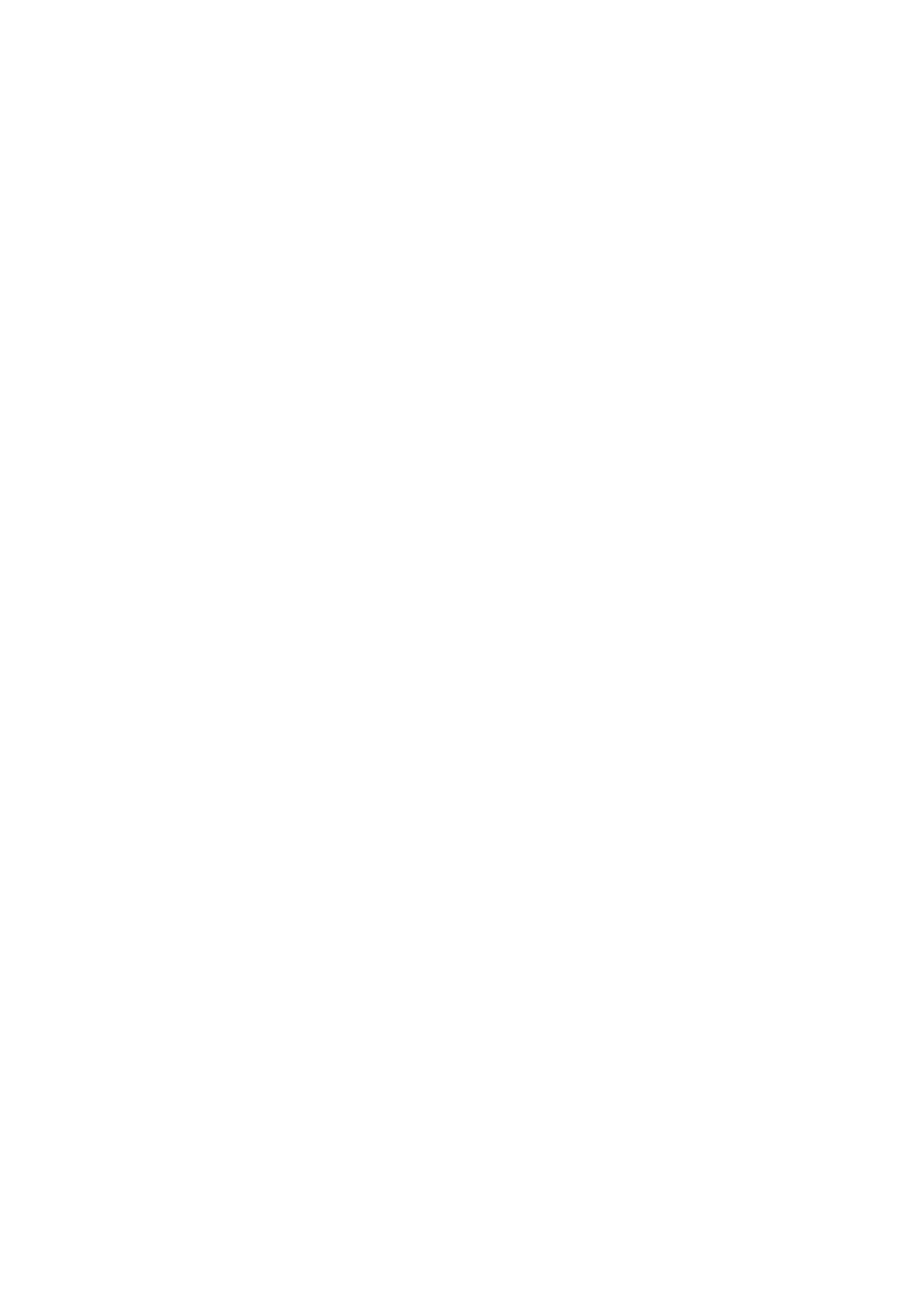## *Index*

'*ahl al-bàìin*, 9 *'ahl al-ta'wíl'*, 9 'Allàmah Ìabàìabà'í, 28 'Allàmah Ibn Manîêr, 16 *'allamahê*, 15 '*ilm al-uæêl*, 15 *a priori*, 12, 14 *aåàdíth*, 27, 28 *åadíth*, 29, 35, 61 *Åanafí*, 3 *Åanbalí*, 3, 5 Abbasid Caliphs, 10 Abbasid, 4 Abê Bakr, 4 *abjad*, 17, 21 Active Intellect, 34 Adam, 15 *Æaåàbah*, 28 Æadr al-Dín Moåammed Shíràzí, 28 Africa, 10 *Ahl al-bayt*, 27 *åikmat al-muta'alliyah*, 29 *al-A'là*, 29 *al-Asfàr al-arba'a*, 29 *al-Baqara*, 29 Alexandrian, 17

*al-Åadíd,* 29 Alí, 27, 28, 43 *al-Ìàriq*, 29 *al-Mízàn fi tafsír al-Qur'àn*, 28 *al-Najm*, 34 *al-Raåmàn*, 15 *al-Wàqi'ah*, 29 *al-Zilzàl*, 29 Amír al-Mu'minín, 27 *amr*, 19 Andalusia, 10 Arabic language, 35, 16 Arabic literature, 30 Arabic, 17, 20, 21 Aramaic, 10 Aryan, 13 Aristotelian, 8 Aristotle, 8, 18 *Asfàr*, 32, 33, 34, 37, 63 Ash'arite, 3, 37, 28 *Asràr al-àyàt*, 30, 33, 38 Athens, 7 *åujjat*, 35 Avicenna, 28 *Àyat al-kursí*, 29 *Bàìiní*, 4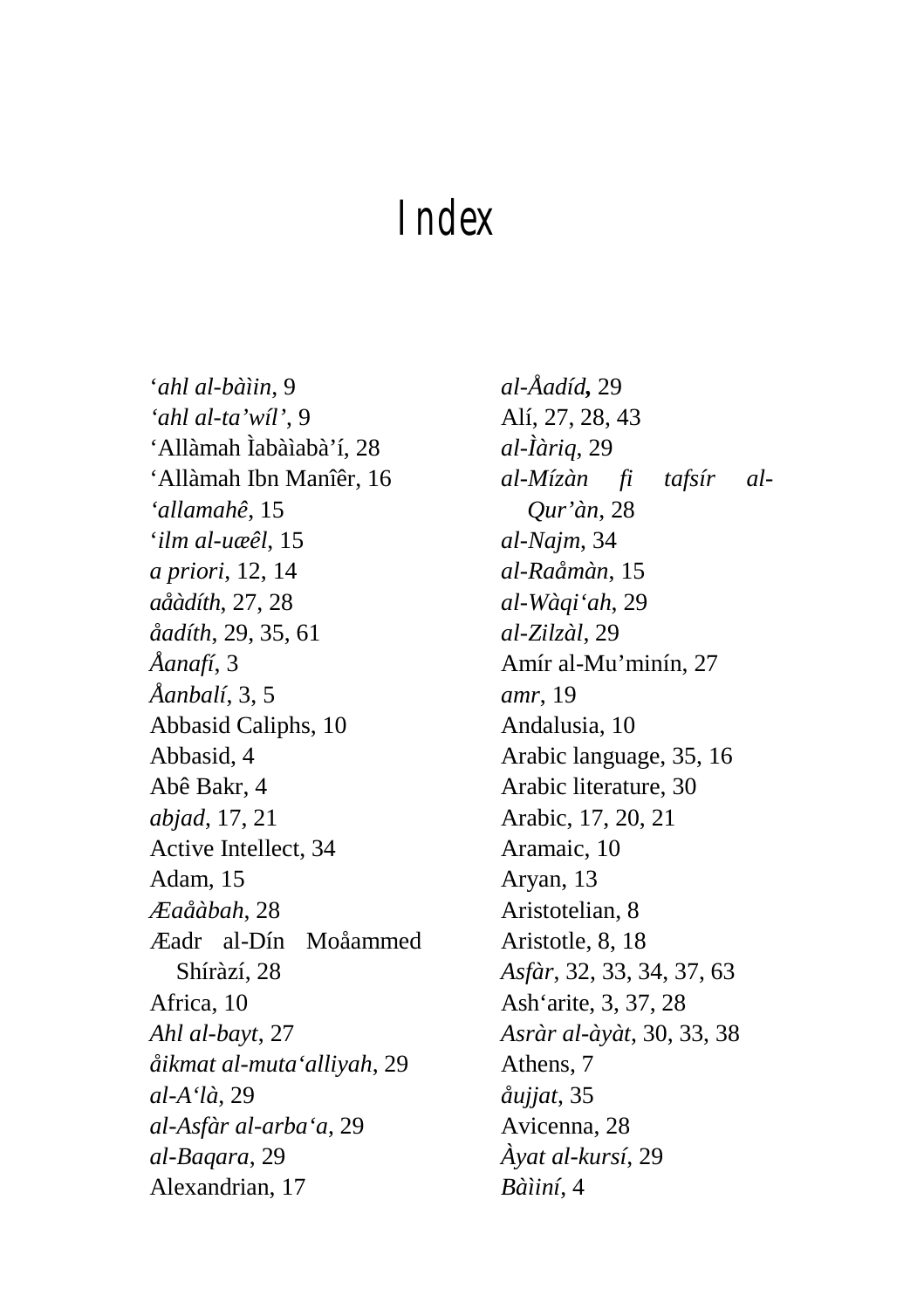*Bàìiniyyun*, 4 Basra, 28 *bayàn*, 15 Bible, 8 British, 17 Cartesian, 17, 21 China, 10 Chomsky, 14 Clear Book, 19, 20, 21 Collingwood, 17 commentaries, 29, 30, 31, 42 commentary, 9, 28, 29, 30, 31, 37, 38, 46 commentator, 28, 29, 30, 36, 39, 40, 47, 53, 54 *creato ex nihilo*, 18 *Crito*, 13 Dasein, 9, 55, 57 Descartes, 17, 21 Dilthey, 8 Divine Speech, 35 Divine Word, 11, 12, 18, 19, 22, 23, 24, 25, 26, 49, 50, 51, 53, 54, 60, 62 Eastern, 18 Egypt, 4 Enoch, 7 esoterists, 9, 11 European experts, 9 European, 13 Fàìimah Zahrà, 27 *Fàìimid*, 4 Fakhr al-Dín Ràzí, 31

Far East, 10 *Fàtiåa*, 63 Gabriel, 34 Gadamer, 9, 24, 57, 58 Galileo, 17 Ghadír, 3 Gnosis, 49, 51, 55, 57 gnostic, 4, 19, 22, 25, 28, 29, 30, 31, 44 gnostics, 18, 19, 22, 38, 39, 40, 42, 50, 51, 54, 60, 63 God, 7, 8, 9, 10, 12, 13, 15, 18, 19, 20, 21, 23, 24, 25, 27, 30, 32, 33, 34, 37, 38, 49, 50, 51, 52, 53, 54, 56, 60, 61 Gospels, 10 Greece, 7 Greek, 7, 11, 13, 17, 18, 50 Hanbalite, 37 heart, 34, 42, 44, 49, 62 Hebrew, 10 Heidegger, 9, 50, 55, 56, 60 Henry Corbin, 57 hermeneutic interpretation, 31, 39, 40, 42, 43, 44, 50, 61, 63 hermeneutic, 11, 25, 33, 39, 40, 42, 43, 44, 45, 50, 53, 60, 61, 63 hermeneutics, 4, 5, 8, 9, 10, 21, 38, 39, 41, 44, 45, 46, 47, 50, 54, 55, 56, 57 Hermes, 7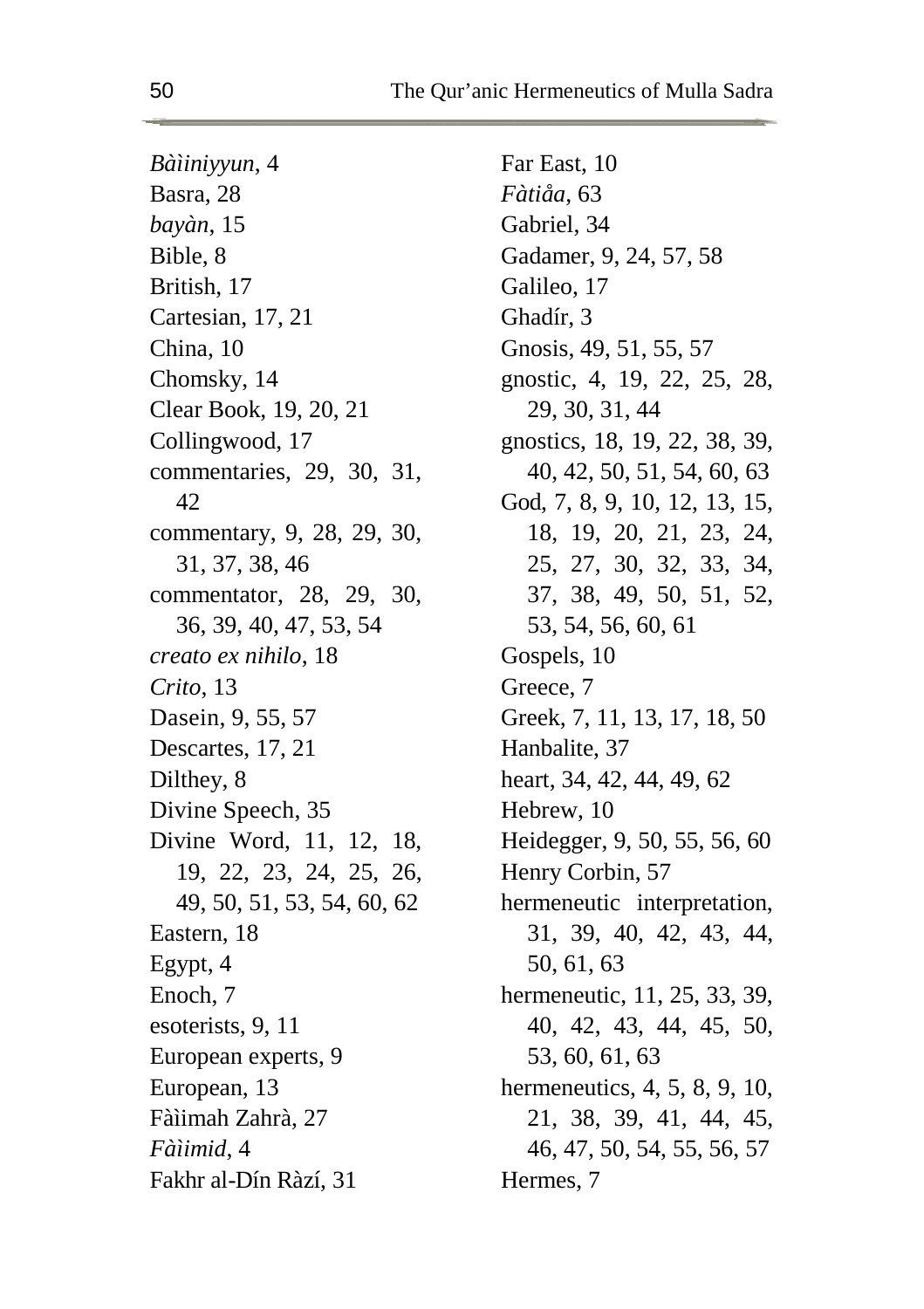Holy Spirit, 34, 45 Hormus, 7 Hushang, 7 *Îàhiriyyah*, 11 Ibn 'Arabí, 38, 63 Idris, 7 illumination, 31, 39, 41, 59 Illuminationist schools, 29, 38, 43 Imàm 'Alí, 3, 4, 40, 50 Imàm J'afar Æàdiq, 4, 9 *Imàmat*, 3 Imàms, 4, 28 India, 10 interpretation, 4, 5, 8, 9, 10, 11, 15, 18, 19, 22, 23, 24, 25, 27, 28, 29, 30, 31, 38, 39, 40, 41, 42, 43, 44, 45, 47, 49, 50, 53, 55, 56, 57, 58, 60, 61, 62, 63 interpreters, 3, 9, 11, 19, 24, 25, 54, 57, 58, 61, 62 interpreting, 4, 8, 9, 11, 13, 20, 25, 43, 56 interpretive, 28, 29, 31, 36 Iran, 4, 7, 10, 50 Iranian Muslim, 28 Iranian, 13, 17, 18, 29, 38, 43 Islam, 4, 9, 10 Islamic culture, 7 Islamic gnosticism, 21, 22, 25

Islamic philosophy, 19, 24, 29, 49, 56 Islamic, 4, 10, 11, 13, 26, 51, 54, 55, 57 *Ismà'ílí*, 4 Isutzu, 15 *Jadhawàt wa mawàqít*, 17 Jesus Christ, 10 Jesus, 10, 18 Jewish scholars, 8 Jewish, 8, 12 Jews, 8 *khal'e badan*, 37 Chaliph, 4 *Kitàb-i Mubín*, 19, 52 Kufa, 28 *kull-i shay'*, 41 *kun*, 38 Light Verse, 29 *Lisàn al-'arab*, 16 literalism, 11 logic, 8 Logos, 18, 39, 50, 51, 52, 55 *M'arifat al-'àlam al-akbar wa al-'àlam al-asghar*, 63 macrocosm, 17, 25, 50, 52, 54, 55, 57, 59, 63 *Mafàtíå al-ghayb*, 30, 32, 35, 43, 63, 64 *Majma' al-bayàn*, 30 *Màlikí*, 3 Manifest Book, 52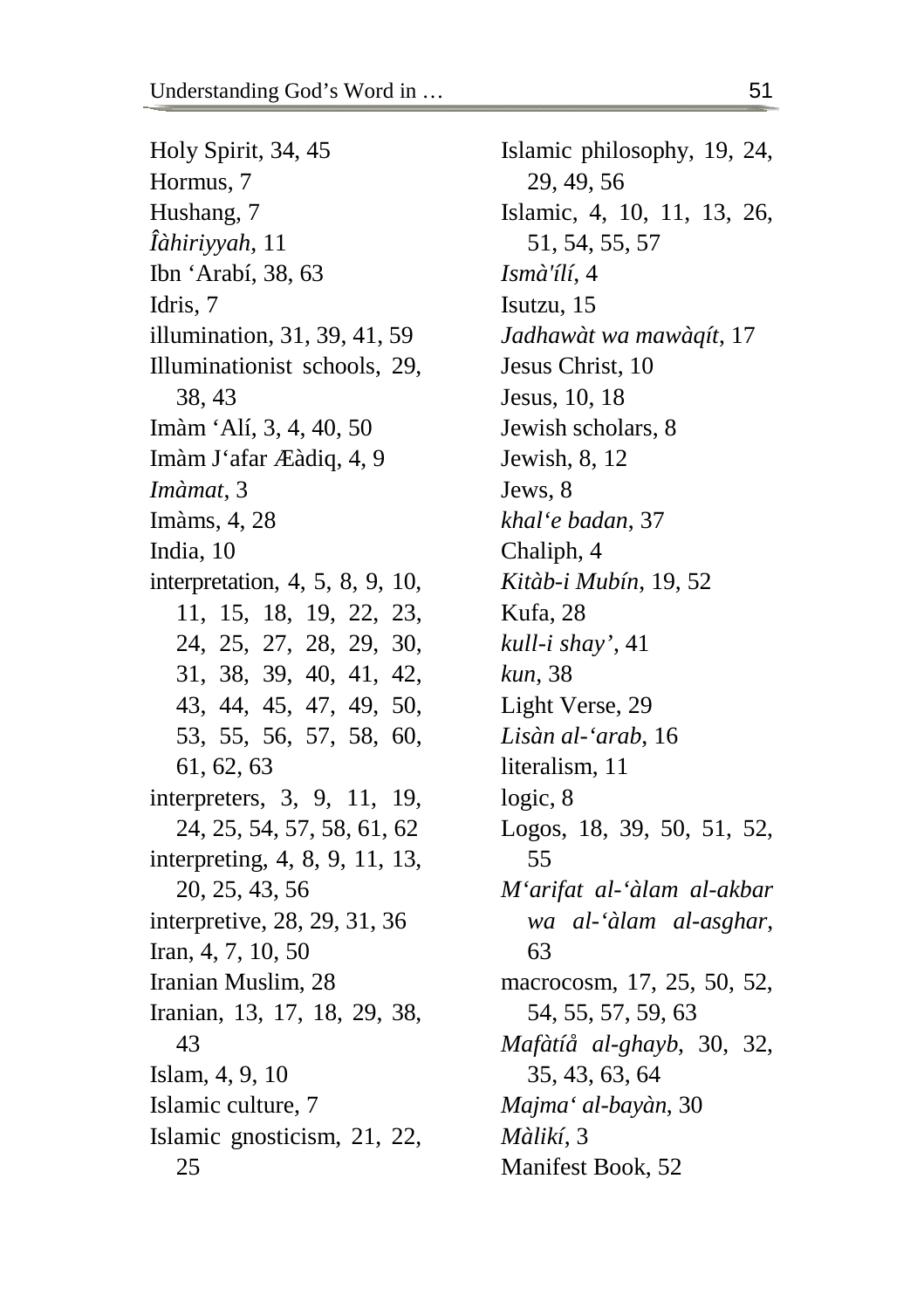*mass*, 45 Mecca, 3, 28 Medina, 3, 28 microcosm, 25, 51, 54, 55, 57, 59 microcosmic, 61 *Miftàå*, 63 Mír Dàmàd, 5, 17 Moåammed, 27, 54, 64 Mongol, 4 Moses, 10 Mu'tazilite, 3, 28, 37 *muìaìàbiq*, 37 Mullà Æadrà, 5, 19, 21, 25, 27, 28, 29, 30, 31, 32, 33, 34, 35, 36, 37, 38, 39, 40, 41, 42, 43, 44, 45, 46, 49, 50, 51, 52, 54, 55, 56, 57, 60, 61, 62, 63 Muslim gnostics, 18, 19, 38, 42, 50, 51 Muslim philosophers, 28, 63, 64 Muslim, 11, 13, 15, 22 Muslims, 3, 4, 5, 8, 9 *Nahj al-Balàghah*, 63 Níshàburí, 30 North of Africa, 4 Occult Sciences, 16 Peripatetic, 29 Pinker, 14 Plato, 13, 43, 55, 56 Platonic concept, 57

*posteriori*, 14 Preherminas, 8 Prophet Mohammed, 27 Prophet, 3, 10, 17, 21, 27, 28, 32, 34, 36, 40, 43, 51, 52, 53, 54, 59, 60 Pythagoras, 16 Pythagoreans, 17 *qalb*, 62 Qur'an, 3, 4, 5, 8, 9, 10, 11, 15, 18, 19, 20, 21, 22, 23, 24, 26, 27, 28, 29, 30, 31, 32, 33, 34, 35, 36, 37, 38, 39, 40, 41, 42, 44, 45, 46, 47, 49, 50, 52, 53, 54, 60, 61, 62, 63, 64 revelation, 3, 9, 10, 13, 15, 22, 23, 24, 27, 31, 32, 34, 35, 36, 41, 49, 50, 51, 52, 53, 54, 55, 59, 60, 61 *Risàla al-åashr*, 39 Sadrian exegesis, 31 Safavid era, 29 Satan, 42 Schleiermacher, 8, 60 Scriptures, 10, 11 semantics, 23 Semitic, 13 *Shadíd al-Quwà*, 34 *Shàfi'í*, 3 Shi'ite, 3, 4, 9, 28, 50 Shiraz, 29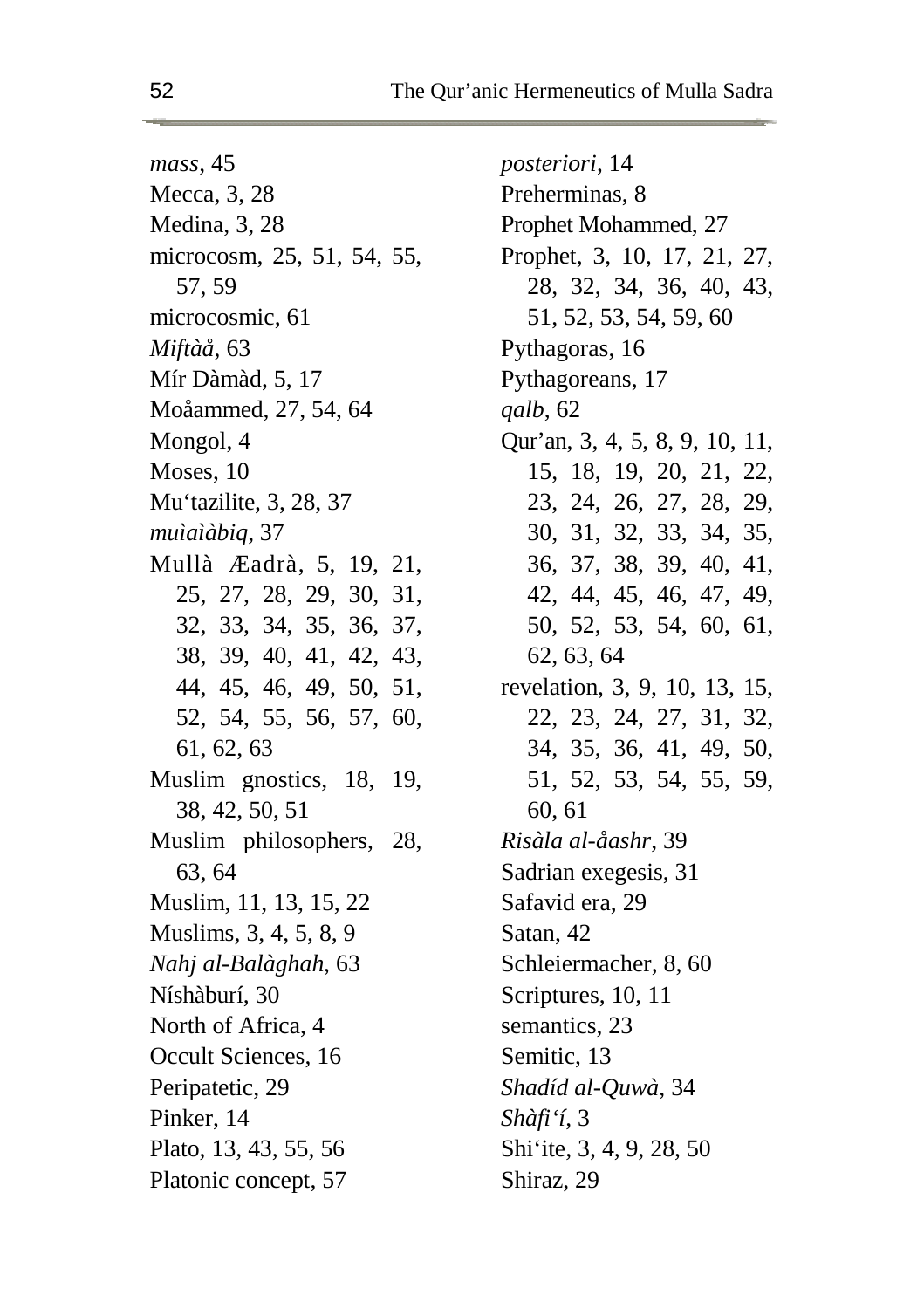Socrates, 8, 13 Sophism, 55 Sophists, 8, 55 Spain, 10 Su fi s, 10 Su fi s m, 4, 5, 29 Sunnite, 3, 4 ta'wíl, 31, 39, 40, 41, 43, 44, 60, 61, 63 *Tafsí*, 9, 10 , 30, 44 , 45 *Tafs ír - i à y à t a l Q u r 'an*, 45 *Tafs ír-i à y a t a l -kursí*, 40 *t a w åíd* , 59 T o rah, 8, 10, 11 Turkey, 10 U may yad, 4 understanding, 7, 8, 9, 10, 11, 20, 23, 24 , 25, 3 2, 35, 36, 37, 39, 45, 49, 51, 52, 54, 55 , 56, 5 7, 58, 59, 60, 61, 62 *Wàqi'ah*, 45 Western, 13, 18, 55, 61 *wijdàn* , 38 *w ujêd*, 38 *Yà sín* , 29 Z a m a kh sharí, 30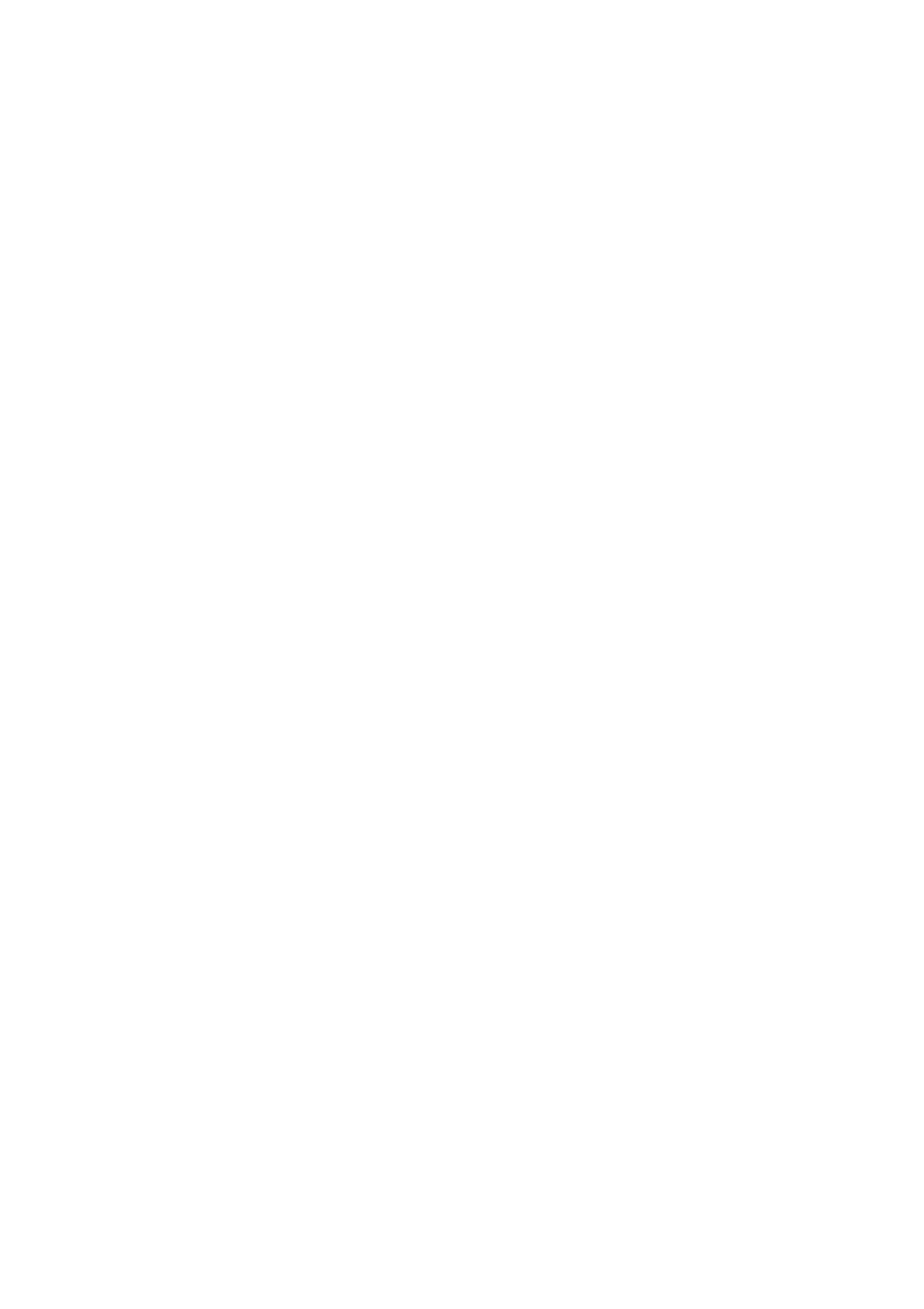## *A note on the Author*

eyyed Mohammed Khamenei is the Persident of Sadra Islamic Philosophy Research Institute and the Edition-in-Chief of *Kheradnameh-e Sadra* Subsemburnal Khamenei is the Persident of Sadra Islamic Philosophy Research Institute and the Edition-in-Chief of *Kheradnameh-e Sadra* (a quarterly journal on philosophy). His main areas of research are Islamic philosophy, mysticism, history of philosophy and law. Professor Khamenei has written many articles and several books on philosophy including *Development of Wisdom in Iran and in the World, Mulla Sadra's Transcendent Philosophy, and Mulla Sadra's life, character and school*. He has also taught philosophy at Qum (Hawzah) and Tehran University, Al-Zahra University, Allamah Tabatabai University, and Islamic Azad University in Tehran. He is also member of various philosophical institutes and the head of Mulla Sadra International Society, History of Philosophy Institute, and the center for comparative studies in Qum. He has also participated in various national and international congresses and Interreligions dialogues in Greece, Austria, Swiss, Iran, and U.K.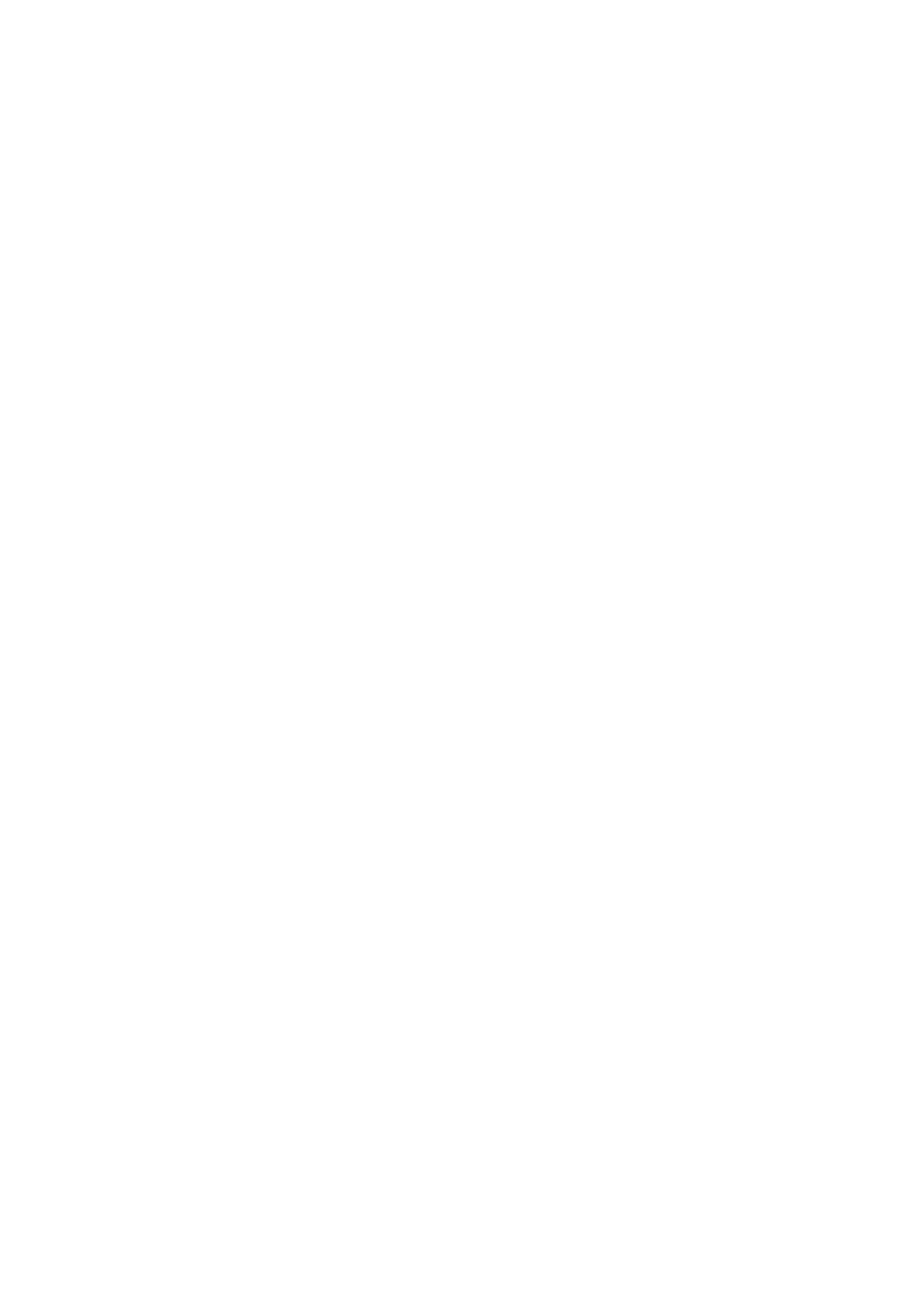## Mulla Sadra

Mulla Sadra also known as Sadr al-Din Shirazi as well as Sadr al-Muta'allihin was born in Shiraz in southern Iran in 1571 into an influential and well known family and spent the early years of his theological training in that city. He died in 1637 and his final resting place is in Najaf.

Later he traveled to the city of Isfahan to expand further his intellectual horizons. While in Isfahan he studied under a number of eminent scholars like Shaykh Baha' al-Din Amili and Mir Damad.

He then left Isfahan to devote himself to a life of asceticis, and inner purification. Mulla Sadra considered spiritual training to be the essential condition for those aspiring to gain the True Knowledge of hikmat-I-illahi (literally theosophia).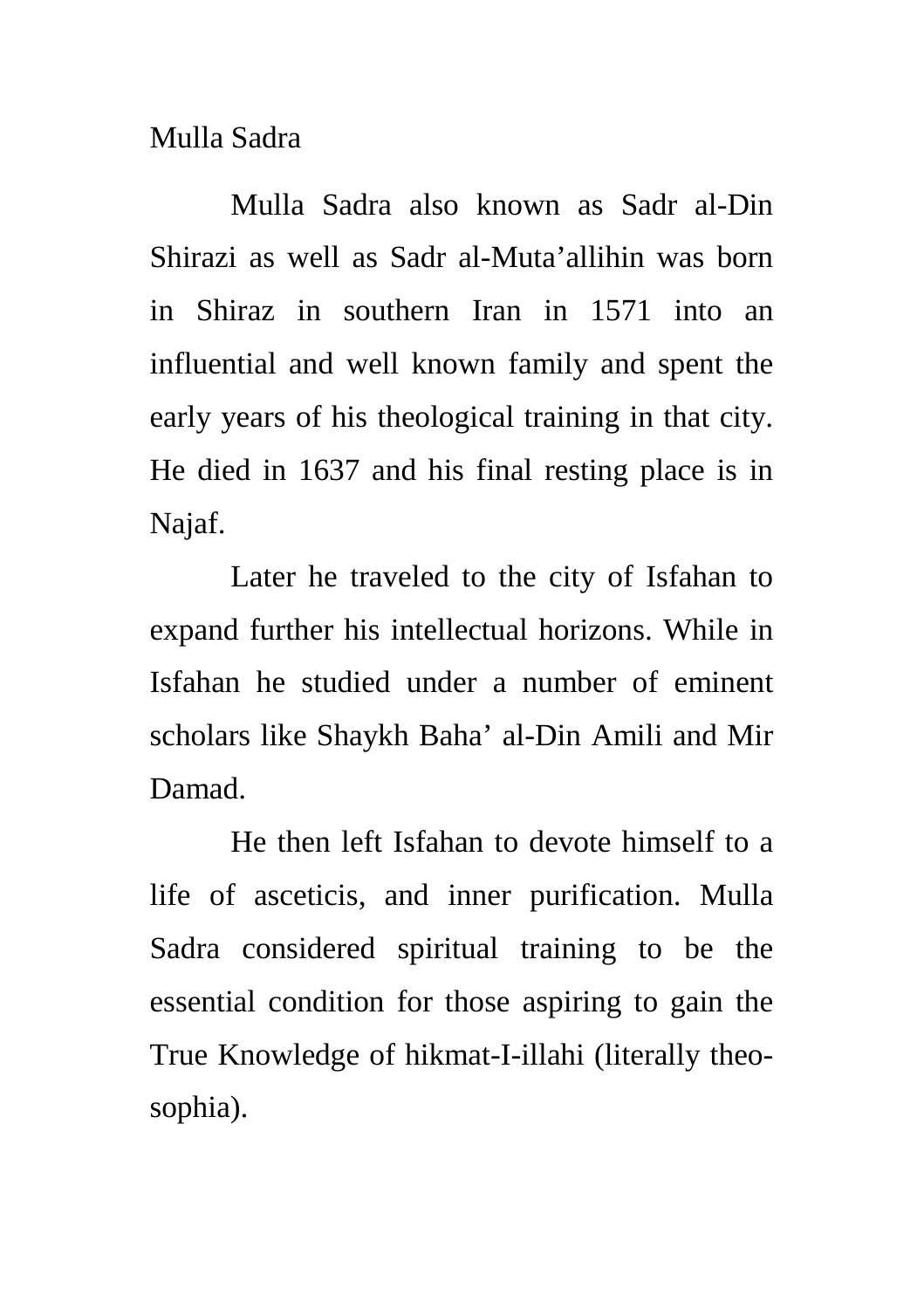After completing his spiritual training, he returned to his native city of Shiraz and spent the last period of his life in teaching. Most of his major works were completed during this period. During this period he trained a number of well known scholars and philosophers including Mulla Mohsen Fayz Kashani, Fayaz, Tonkaboni and Haj Mulla Hadi Sabzevari.

Mulla Sadra is the supreme example of that class of sages who combine intellectual discipline with spiritual experience and whom Suhrawardi had called the Muta'allih. It is for this reason that Mulla Sadra was given the highest title possible within the tradition of Hikmat, the title of Sadr al-Muta'allihin, meaning foremost amongst the Muta'allihin or that group of men who are themselves the elite among all who seek the knowledge of divine.

The writings of Mulla Sadra range from the monumentals such as Asfare Arba'eh, Shawahid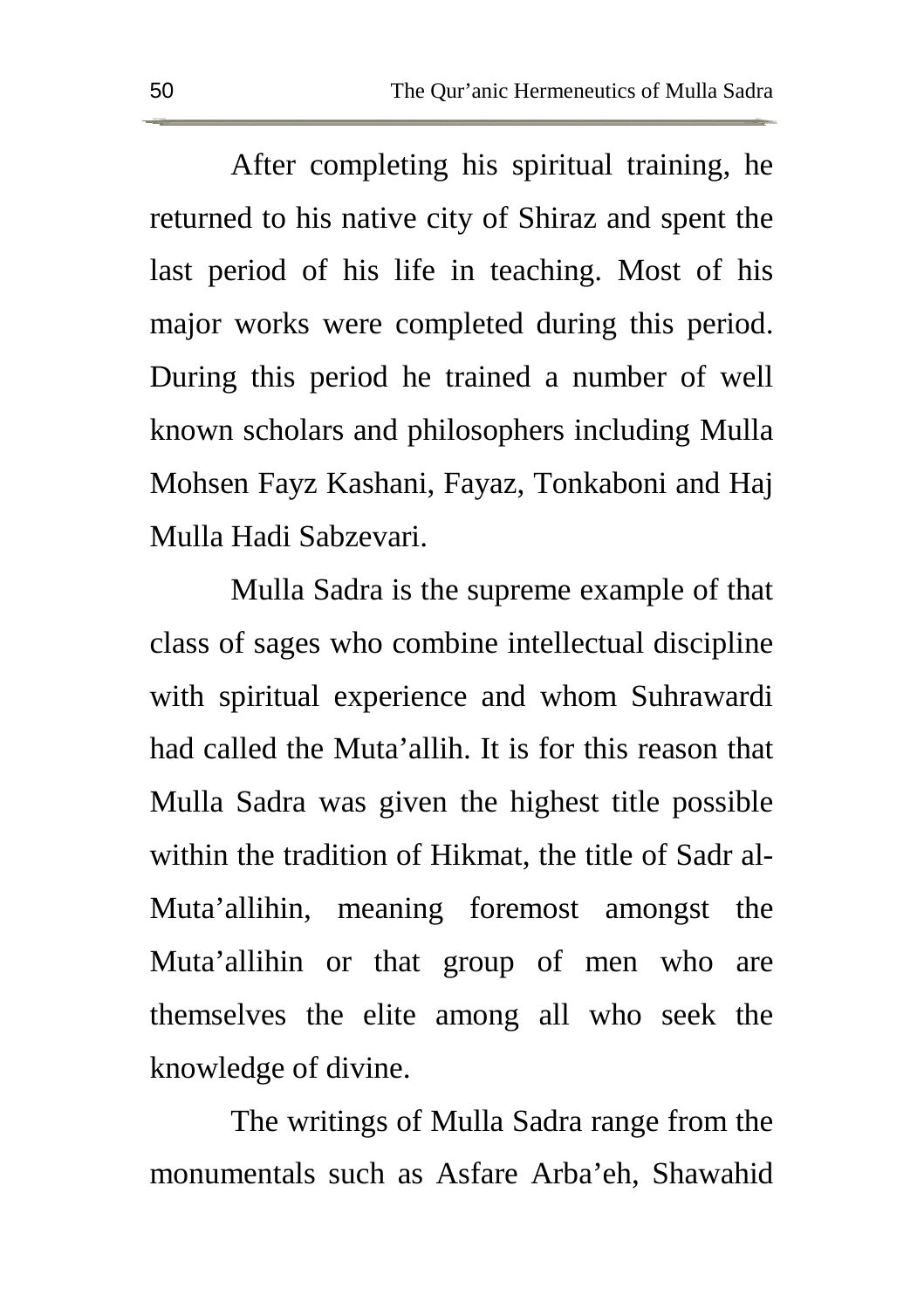al-Roboobyeh, Masha'ir, 'Arshyyeh, Mabda' wa Mo'ad, Tafseere Qur'an and sharhe Usoole Kafi to treaties of a few pages. Because of their immense importance most of them were printed in lithographed editions nearly a century ago in Tehran. Some have appeared in new editions during the revival of interests in Mulla Sadra during the past decade, but most still remain to be critically edited and printed in editions that would make the contents of these works more easily accessible.

Mulla Sadra created a new school in philosophy by fusing together the views of the major Philosophical and Irfanic schools before him such as Ibn Sina, Sohravardi and Ibn 'Arabi.

His inventive presentation of his Philosophical views, like the fundamental reality of Existence and its Unity, the Trance Substantial Motion, the Union of Intelligent and the Intelligible, Allah's Knowledge the Truth and its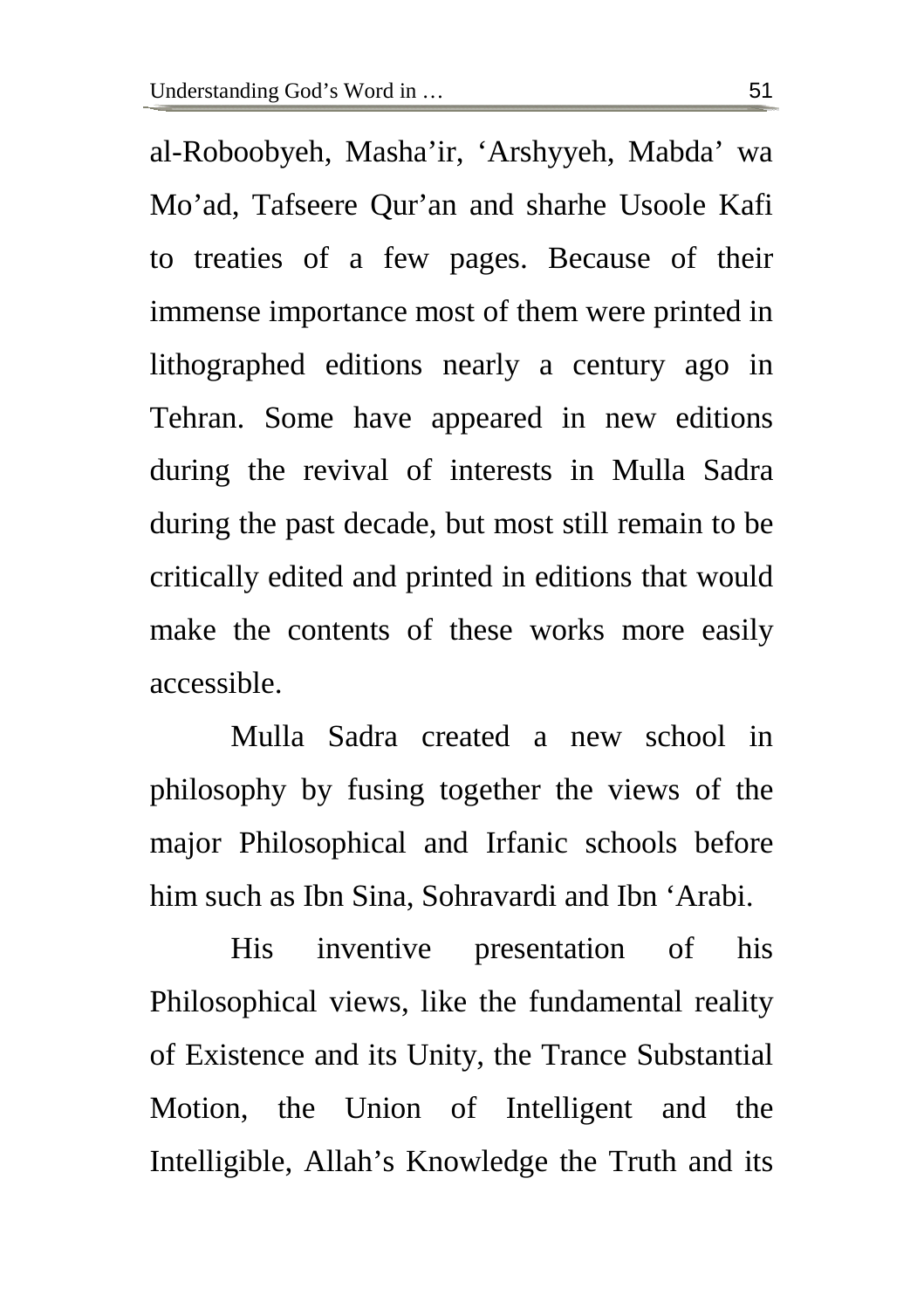Simplicity contains all things, the Soul being materially Temporal and spiritually Substent, the Soul in its unity being all of its faculties and the Bodily Return has transformed his school into a dynamic philosophical school that has a profound impact on the current Islamic Thoughts.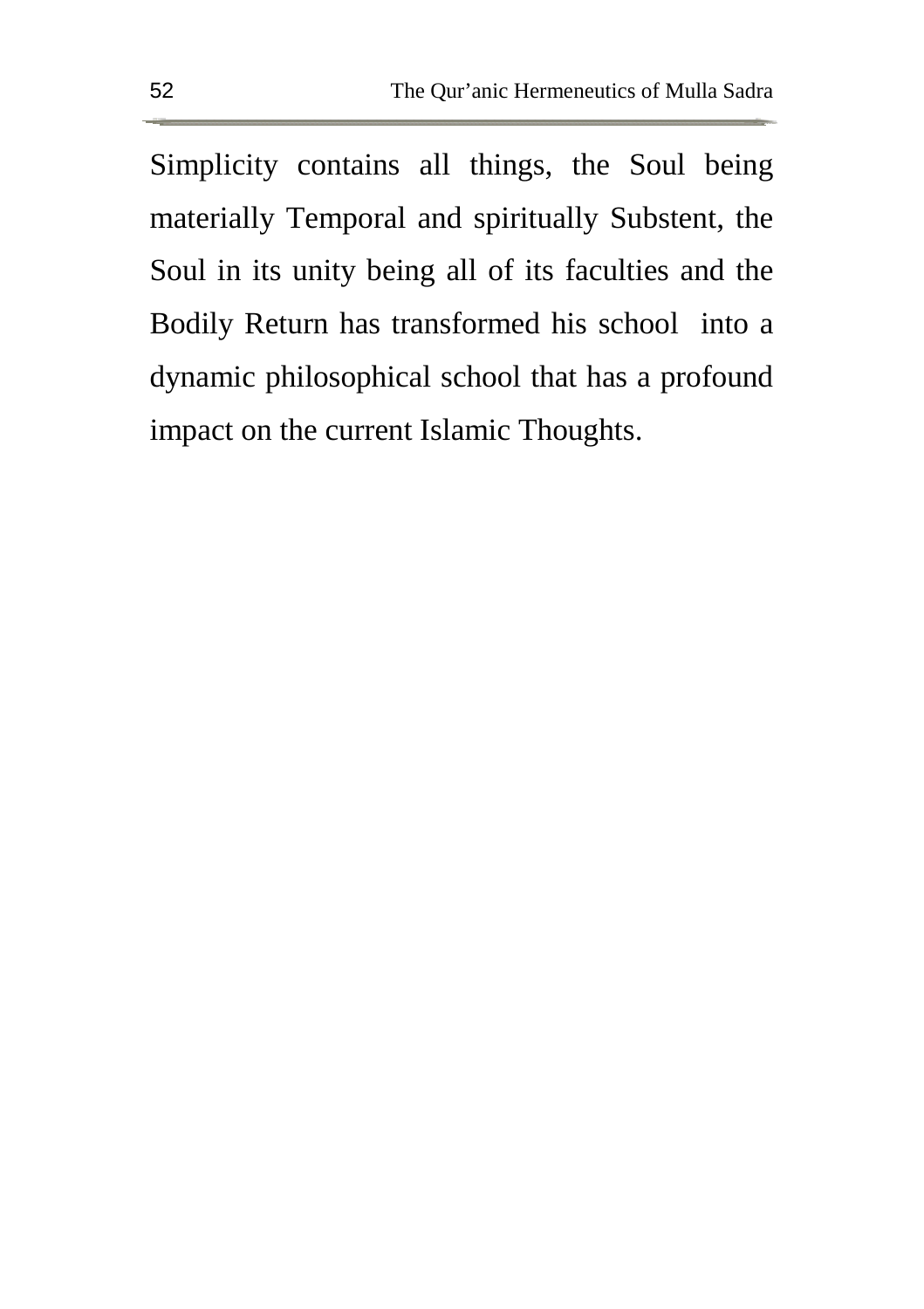## **Notes**

1 . *Nahj al-Balàghah.*

 $\overline{a}$ 

- 2 . At the end of '*Al-* Y*as'* Surah (Chapter).
- 3 . *Mafàtiå al-ghayb*, Mullà Æadrà, third *Fàtiåa*, first *Miftàå*.
- 4 . In the Qur'an, revelation has sometimes been used in a particular sense.
- 5 . Ibn 'Arabí, the treatise of *M'arifat al-'àlam al-akbar wa al-'àlam al-asghar.*
- <sup>6</sup>. The mental and ideal types of existence are usually considered to be at the same level in this classification.
- $7$ . Unlike some of the contemporary hermeneutic philosophers, Mullà Æadrà views the written existence as being weaker than the oral existence. *Asfàr*, vol. 7.
- 8 . *Asfàr*, vol. 7, p. 24.
- 9 . In the Transcendent Philosophy, *Kitàbi Mubin* is a hypothetical book recording all the future and past events and phenomena, and presenting a timeless picture of the world of creation.
- 10 . Surah: a*l-Dokhan* verse 58, Surah: *Maryam* verse 97, Surah: *al-Qamar* verse 17.
- <sup>11</sup>. Refer to Surah: *al-Najm*.
- <sup>12</sup>. *Nafs al-amr* means pure reality or the level and limit of the essence of things.
- <sup>13</sup>. According to Muslim philosophers, acquired reason and the union with Active Intellect refer to the highest level of understanding and knowledge, as well as to a common point for real and *nafs al-amri* perceptions.
- <sup>14</sup>. All people who are acquainted with Arabic language and literature understand this stage to some extent. Refer to the Holy Qur'an: Surah: *al*-*Dakhan* (Chapter)*:* verse 58: "This (which) We recite unto thee is a revelation and a wise reminder". Surah: *Maryam*  verse 98: "So We have made this (the Qur'an) easy in our own tongue (O Moåammed æ), only that you may give glad tidings to the *Muttaqên* (pious and righteous persons - See V, 2:2), and warn with it the *Ludda* (most quarrelsome) people". Surah: *Al-Qamar*  verses 17, 22, 32, and 40: "And We have indeed made the Qur'an